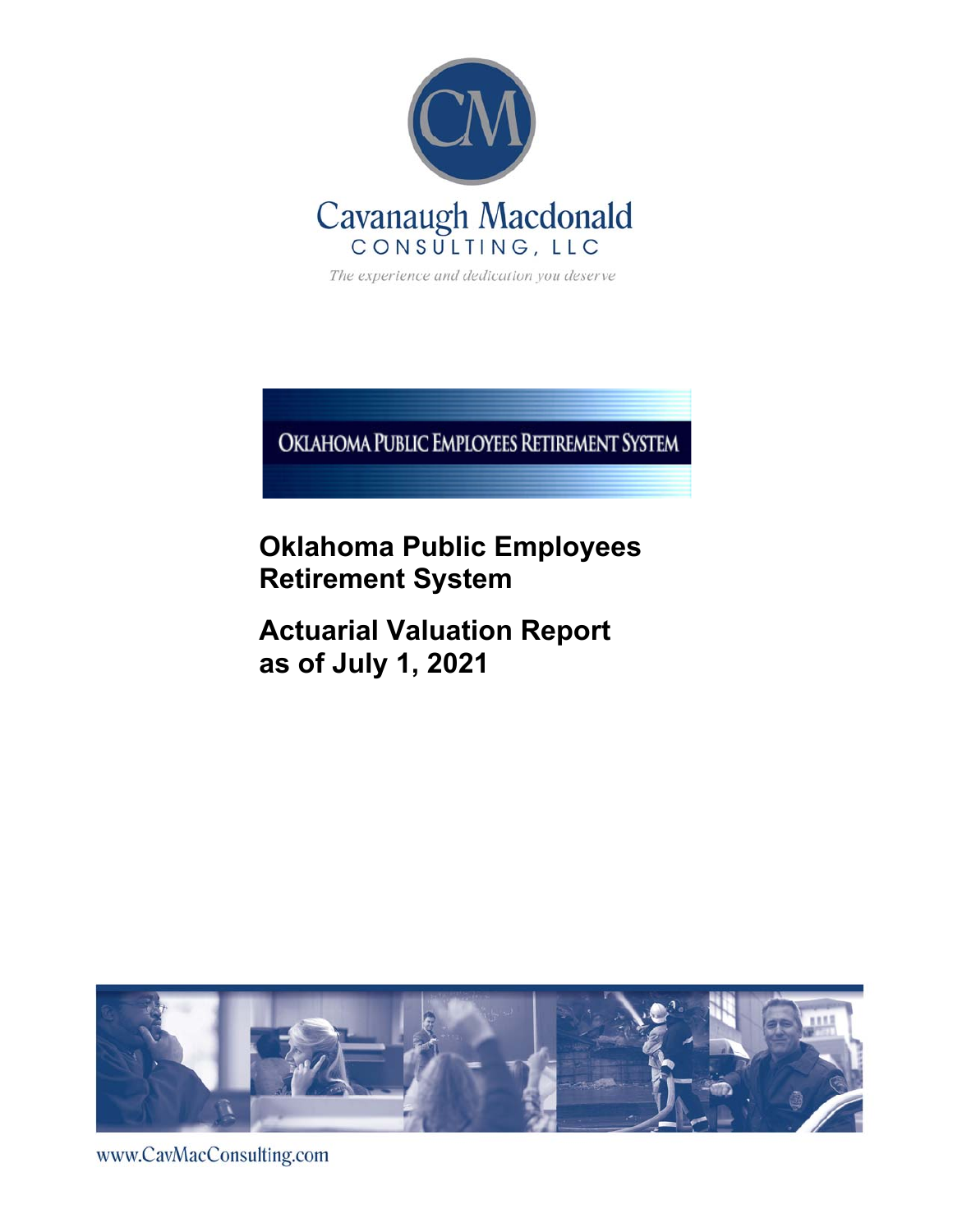

October 11, 2021

Board of Trustees Oklahoma Public Employees Retirement System 5400 N Grand Boulevard, Suite 400 P.O. Box 53007 Oklahoma City, OK 73112-5625

Members of the Board:

In this report are submitted the results of the annual valuation of the assets and liabilities of the Oklahoma Public Employees Retirement System ("OPERS" or "System"), prepared as of July 1, 2021.

The purpose of this report is to provide a summary of the funded status of the System as of July 1, 2021 and to provide the actuarially determined rate. While not verifying the data at the source, the actuary performed tests for consistency and reasonability. There have been no changes to the actuarial assumptions or methods since the last valuation.

The promised benefits of the System are included in the actuarially calculated contribution rates which are developed using the Entry Age Normal cost method. A five-year market-related value of assets is used for actuarial valuation purposes. Gains and losses are reflected in the unfunded actuarial accrued liability (UAAL) that is being amortized by regular annual contributions as a level percentage of payroll, on the assumption that payroll will increase by 3.25% annually.

As in recent valuations, liabilities have been calculated without considering future cost of living adjustments (COLAs) in keeping with House Bill 2132 (2011). Should funding of future COLAs and/or stipends be provided by the System, the COLAs and/or stipends should be included in the actuarial valuation. In addition, House Bill 2630 (2014) closed the plan to most new employees hired after November 1, 2015.

We note that as we prepare this report, the world is in the midst of a pandemic. We have considered available information, but do not believe that there is yet sufficient data to warrant the modification of any of our assumptions. We will continue to monitor the situation and advise the Board in the future of any adjustments that we believe would be appropriate.

> Off Offices in Kennesaw, GA • Bellevue, NE 3550 Busbee Pkwy, Suite 250, Kennesaw, GA 30144 Phone (678) 388-1700 • Fax (678) 388-1730 www.CavMacConsulting.com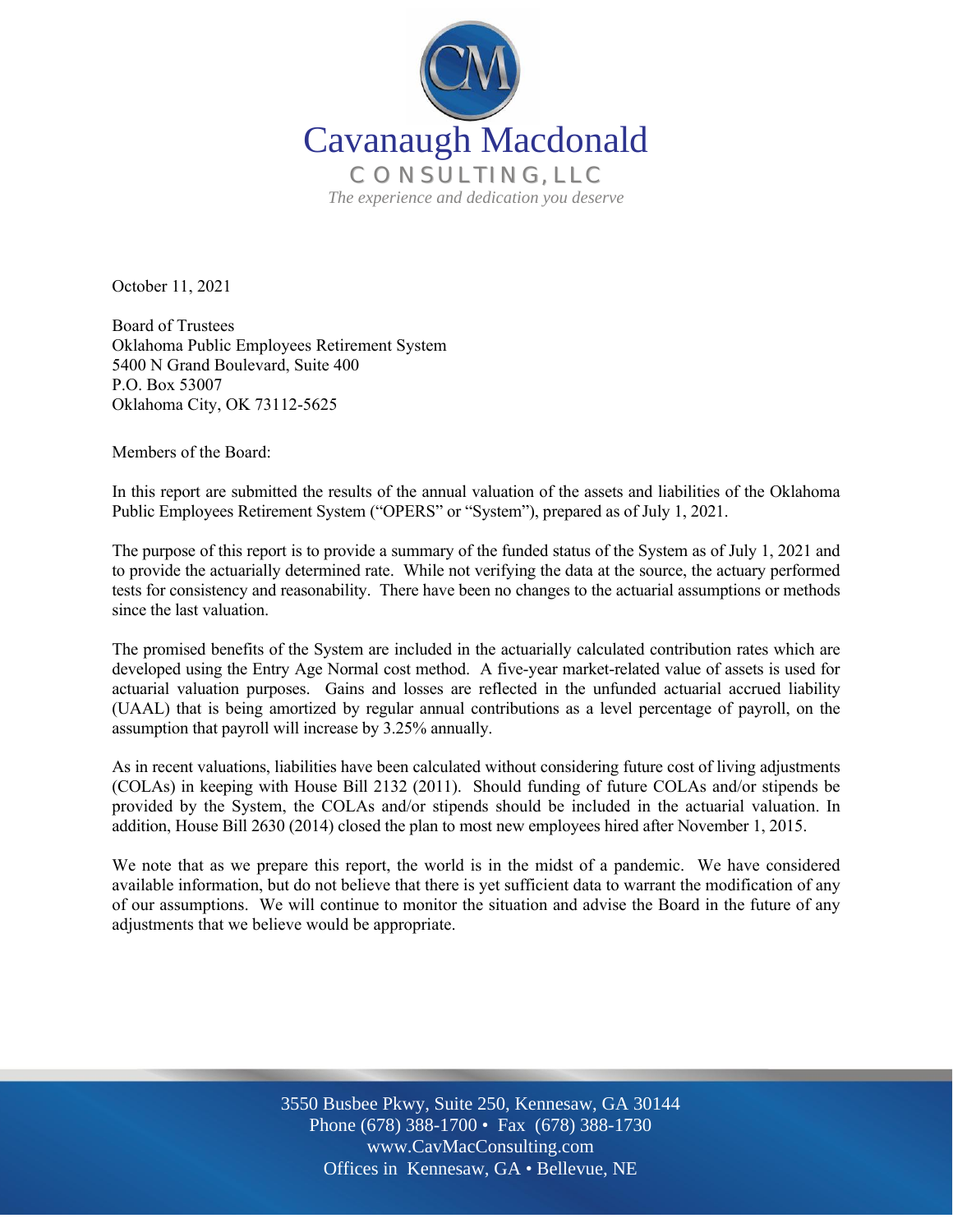

October 11, 2021 OPERS Board Page 2

This is to certify that the independent consulting actuaries are members of the American Academy of Actuaries and have experience in performing valuations for public retirement systems, that the valuation was prepared for funding purposes with assumptions and methods that meet the parameters of the Actuarial Standards of Practice, and that the actuarial calculations were performed by qualified actuaries in accordance with accepted actuarial procedures, based on the current provisions of the retirement system and on actuarial assumptions that are internally consistent and reasonably based on the actual experience of the System.

In order to prepare the results in this report, we have utilized appropriate actuarial models that were developed for this purpose. These models use assumptions about future contingent events along with recognized actuarial approaches to develop the needed results. Future actuarial results may differ significantly from the current results presented in this report due to factors such as the following: plan experience differing from that anticipated by the economic or demographic assumptions; changes in economic or demographic assumptions; increases or decreases expected as part of the natural operation of the methodology used for these measurements (such as the end of an amortization period or additional cost or contribution requirements based on the plan's funded status); and changes in plan provisions or applicable law. Because the potential impact of such factors is outside the scope of a normal annual actuarial valuation, an analysis of the range of results is not presented herein.

We have prepared the Schedule of Funding Progress and Trend Information shown in the financial section of the Annual Comprehensive Financial Report. We have also reviewed the supplemental medical benefits provided by the System under Section 401(h) of the Internal Revenue Code and have determined that these benefits are subordinate to the retirement benefits as required.

In our opinion, in order for the System to meet all the benefit obligations of the plan for current active and retired members, contributions equal to at least the actuarially determined rate are necessary for future fiscal years. Assuming these contributions are made to the System from year to year in the future at the rates recommended on the basis of the successive actuarial valuations, the continued sufficiency of the retirement fund to provide the benefits called for under the System may be safely anticipated. The statutory contribution exceeds the actuarially determined rate in this valuation, and we recommend the statutory contribution be used to pay the UAAL down faster than under the current schedule and to protect against potential future investment and experience losses.

The Table of Contents, which immediately follows, outlines the material contained in the report.

Respectfully submitted,

Alia Bank

President Chief Actuary

Alisa Bennett, FSA, EA, FCA, MAAA Brent Banister, PhD, FSA, EA, FCA, MAAA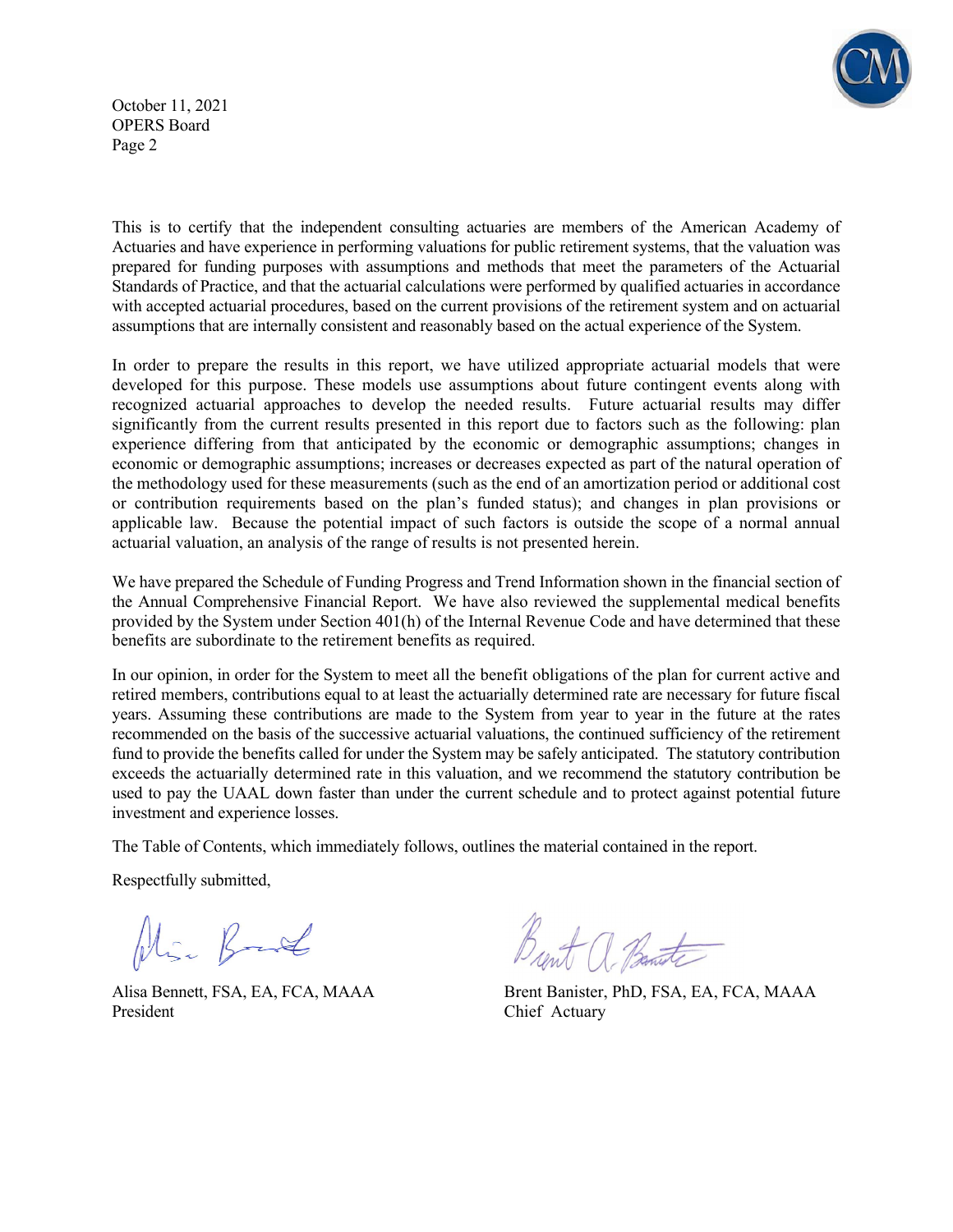

### **TABLE OF CONTENTS**

### Page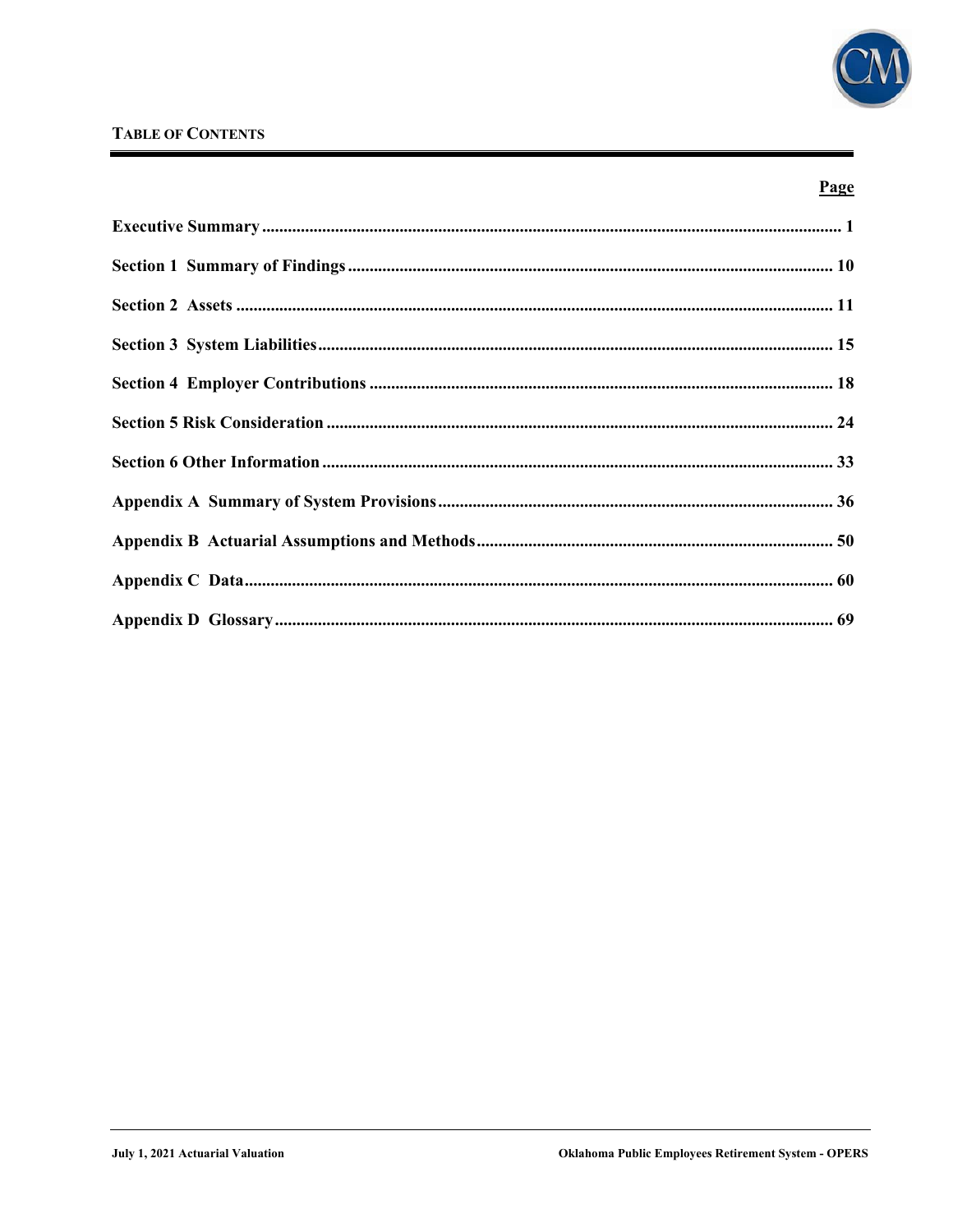

### **OVERVIEW**

The Oklahoma Public Employees Retirement System ("OPERS" or "System") provides retirement benefits for most employees of the State of Oklahoma, for most county employees, and for employees of local employers who have elected to participate in OPERS.

This report presents the results of the July 1, 2021 actuarial valuation for the System. The primary purposes of performing an actuarial valuation are to:

- Determine the employer contribution rate required to fund the System on an actuarial basis;
- Evaluate the sufficiency of the statutory contribution rate;
- Disclose asset and liability measures as of the valuation date;
- Determine the experience of the System since the last valuation date; and
- Analyze and report on trends in System contributions, assets, and liabilities.

We note that as we prepare this report, the world is in the midst of a pandemic. We have considered available information, but do not believe that there is yet sufficient data to warrant the modification of any of our assumptions. We will continue to monitor the situation and advise the Board in the future of any adjustments that we believe would be appropriate.

As in recent valuations, liabilities have been calculated without considering future cost of living adjustments (COLAs) and/or stipends in keeping with House Bill 2132 (2011). Should funding of future COLAs and/or stipends be provided by the System, the COLAs and/or stipends should be included in the actuarial valuation.

As described in previous valuation reports, the Plan has been amended by House Bill 2630, enacted in 2014, which states that effective November 1, 2015, OPERS shall create a defined contribution plan for most people first employed by a participating employer. Exemptions from the new defined contribution plan include hazardous duty members and district attorneys, assistant district attorneys and employees of the district attorney's office. In order to reduce the liabilities of the defined benefit plan, each employer shall send to OPERS the difference between the required employer contribution to OPERS and the amount required to match the participating employee's contribution in the defined contribution plan, known as Pathfinder.

Senate Bill 2120, also enacted in 2014, amends House Bill 2630 to further exempt from the new defined contribution plan county elected officials and employees of a county, county hospital, city or town, conservation district, circuit engineering district, and any public or private trust in which a county, city or town participates. Senate Bill 2120 also states that employees who participate in the defined contribution system are excluded from the \$105 health care subsidy.

New employees specifically exempted from the defined contribution plan will participate in the existing defined benefit plan.

Senate Bill 2120 and House Bill 2630 will, in combination, significantly reduce the number of new members entering the plan after November 1, 2015. While this had a small impact initially on the valuation results, as time goes by, there are potential ramifications of this legislation that will affect on-going plan funding. In particular, the current amortization of the UAAL is based on the assumption of increasing payroll. The current provision of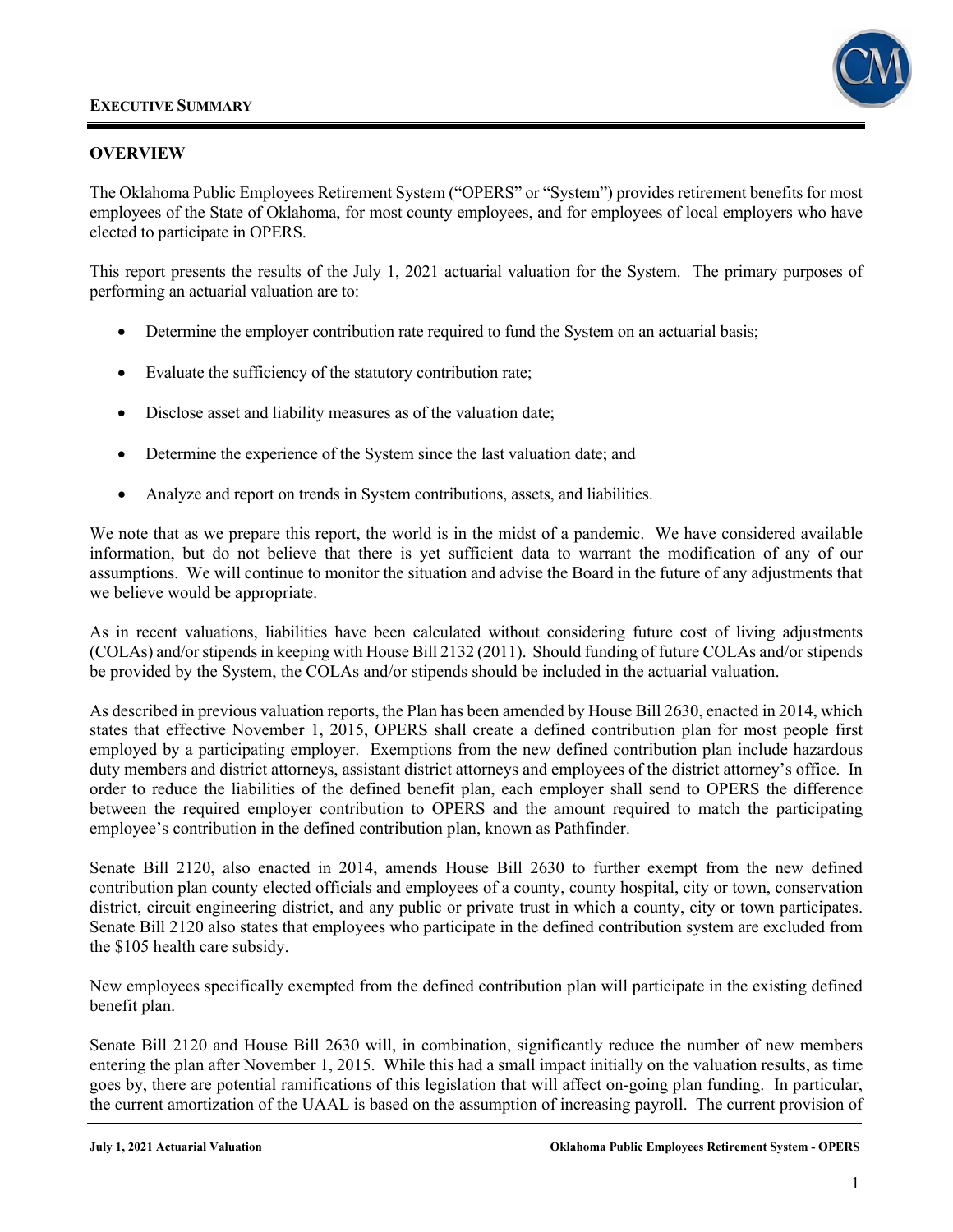

this legislation should provide at least as much toward the UAAL as would have been expected otherwise, so we are comfortable with this methodology. We would encourage the Board to study the long-term impact of this legislation.

The valuation results provide a snapshot view of the System's financial condition on July 1, 2021. The unfunded actuarial accrued liability for the System decreased by \$675.8 million due to various factors. A detailed analysis of the change in the unfunded actuarial accrued liability from July 1, 2020 to July 1, 2021 is shown on page 5.

We believe it is important to note that this year's results follow an exceptionally positive year for investments. Our rate of return assumption is developed with the knowledge that financial markets are volatile, and negative years are just as likely to occur as positive years. Consequently, we would caution against making decisions that commit to future expenditures (including COLAs) or contribution reductions without careful consideration of the potential risks. Our 2020 Experience Study noted that the current amortization policy will become increasingly volatile, and that concern is seen this year as the actuarial determined contribution rate decreased by more than 5.5%. We continue to encourage consideration of changes to the amortization policy.

The highlights of the valuation are shown below:

|                                      | <b>Actuarial Valuation Date</b> |                     |  |  |  |
|--------------------------------------|---------------------------------|---------------------|--|--|--|
| <b>Funded Status S(millions)</b>     | <b>July 1, 2021</b>             | <b>July 1, 2020</b> |  |  |  |
| <b>Actuarial Accrued Liability</b>   | \$11,046                        | \$10,943            |  |  |  |
| Actuarial Value of Assets            | \$10,991                        | \$10,212            |  |  |  |
| Unfunded Actuarial Accrued Liability | 55                              | 731                 |  |  |  |
| Funded Ratio (Actuarial Value)       | 99.5%                           | 93.3%               |  |  |  |
| Market Value of Assets               | \$12,526                        | \$10,098            |  |  |  |
| Funded Ratio (Market Value)          | 113.4%                          | 92.3%               |  |  |  |

There was a liability gain of \$74.3 million from demographic experience which resulted in an actuarial accrued liability that was lower than expected (0.67% of expected liability). The components of this net liability gain are identified on page 6.

The return on the market value of assets as reported by the System was 27.8%, net of investment manager fees, for the year ended June 30, 2021. The actuarial value of assets is determined using a method to smooth investment gains and losses in order to develop more stable contribution rates. The return on the actuarial value of assets was approximately 11.1% which resulted in an actuarial gain of \$462.2 million.

The actuarial contribution rate for the employers decreased by more than 5.5% from 2020 to 2021:

|                                                          | <b>Actuarial Valuation Date</b> |                     |  |  |  |
|----------------------------------------------------------|---------------------------------|---------------------|--|--|--|
| <b>Contribution Rate</b>                                 | <b>July 1, 2021</b>             | <b>July 1, 2020</b> |  |  |  |
| Normal Cost                                              | 10.83%                          | 10.99%              |  |  |  |
| Amortization of UAAL*                                    | $0.52\%$                        | 6.19%               |  |  |  |
| <b>Budgeted Expenses</b>                                 | 0.48%                           | 0.47%               |  |  |  |
| Actuarially Determined Contribution Rate                 | 11.83%                          | 17.65%              |  |  |  |
| <b>Less Estimated Member Contribution Rate</b>           | 4.25%                           | 4.24%               |  |  |  |
| <b>Employer Actuarially Determined Contribution Rate</b> | 7.58%                           | 13.41%              |  |  |  |
| Less Employer Statutory Contribution Rate                | 16.50%                          | 16.50%              |  |  |  |
| Contribution Shortfall (Surplus)                         | $(8.92\%)$                      | $(3.09\%)$          |  |  |  |
|                                                          |                                 |                     |  |  |  |

\*The amortization of UAAL contribution rate recognizes the employer contributions made on behalf of the defined contribution plan participant payroll.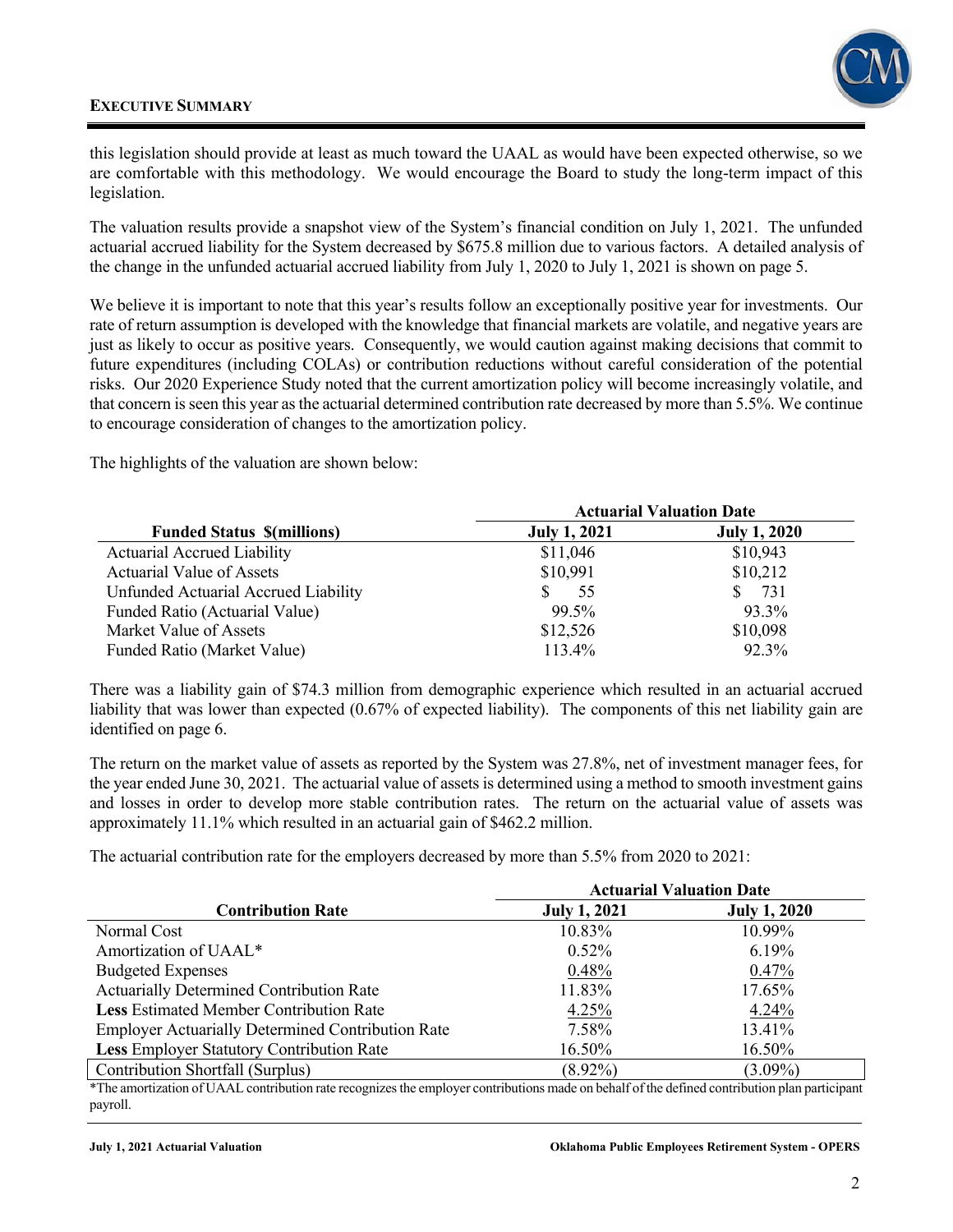

Primarily due to the removal of the COLA assumption and reserve starting with the June 30, 2011 valuation, the employer actuarial contribution rate is less than the employer statutory contribution rate. It is recommended that the employer statutory contribution rate continue unchanged as this will decrease the unfunded actuarial accrued liability, accelerate progress on reaching long-term funding goals, and protect against potential future investment and experience losses.

#### **EXPERIENCE: July 1, 2020 to July 1, 2021**

In many respects, an actuarial valuation can be thought of as an inventory process. The inventory is taken as of the actuarial valuation date, which for this valuation is July 1, 2021. On that date, the assets available for the payment of benefits are appraised. The assets are compared with the liabilities of the System, which are generally in excess of assets. The actuarial process leads to a method of determining the contributions needed by members and employers in the future to balance the System assets and liabilities.

Changes in the System's assets and liabilities impacted the change in the actuarial contribution rates between July 1, 2020 and July 1, 2021. Each component is examined in the following discussion.

#### **ASSETS**

As of July 1, 2021, the System had total funds of \$12.53 billion when measured on a market value basis. This was an increase of \$2.43 billion from the July 1, 2020 figure of \$10.10 billion. The market value of assets is not used directly in the calculation of the actuarial contribution rate. An asset valuation method, which smooths the effect of market fluctuations, is used to determine the value of assets used in the valuation, called the "actuarial value of assets." Differences between the actual return on the market value of assets and the assumed return on the actuarial value of assets are phased in over a five-year period. The resulting value must be no less than 80% of the market value and no more than 120% of market value, referred to as "the corridor." See Table 3 for the detailed development of the actuarial value of assets as of July 1, 2021.

The actuarial value of assets as of July 1, 2021 was \$10.99 billion. The annualized dollar-weighted rate of return for fiscal year 2021, measured on the actuarial value of assets, was approximately 11.1%, which resulted in an actuarial gain of \$462.2 million. Measured on the market value of assets, the return on assets, net of investment manager fees, as reported by the System was 27.8%.

The components of the change in the market and actuarial value of assets for the System are set forth below:

|                                                   | <b>Market Value</b><br><b><i><u>S(millions)</u></i></b> | <b>Actuarial Value</b><br><b><i><u>S(millions)</u></i></b> |
|---------------------------------------------------|---------------------------------------------------------|------------------------------------------------------------|
| Net Assets, July 1, 2020                          | \$10,097.8                                              | \$10,212.2                                                 |
| <b>Employer and Member Contributions</b>          | 359.2                                                   | 359.2                                                      |
| <b>Benefit Payments and Expenses</b><br>$\bullet$ | (695.5)                                                 | (695.5)                                                    |
| Investment Income/(Loss)                          | 2,764.4                                                 | 1,115.3                                                    |
| Preliminary Value, July 1, 2021                   | 12,525.9                                                | 10,991.2                                                   |
| Application of Corridor                           | N/A                                                     | N/A                                                        |
| Final Net Assets, July 1, 2021                    | \$12,525.9                                              | \$10,991.2                                                 |
| Estimated Rate of Return*                         | 27.8%                                                   | $11.1\%$                                                   |

\*Rate of return on Market Value was reported by the System, net of investment manager fees.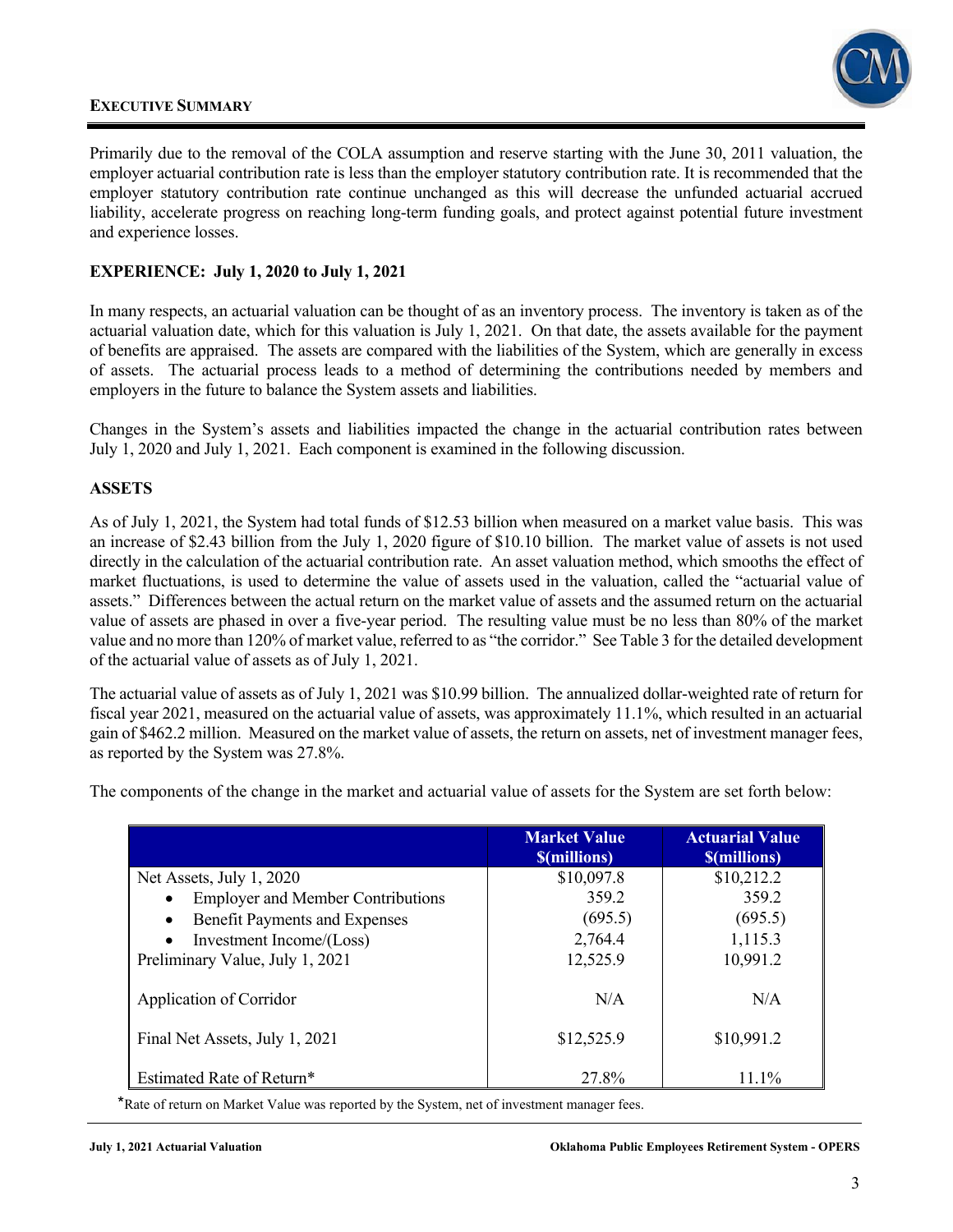

Due to the use of an asset smoothing method, there is approximately \$1.5 billion of deferred investment gain that has not yet been recognized. This deferred investment experience will be reflected in the actuarial value of assets over the next few years.



*There have been years during the last decade in which the actuarial value of assets has been both higher and lower than the market value, which is what would be expected using an asset smoothing method.* 



*Rates of return on the market value of assets are very volatile. The more stable return on the actuarial value of assets illustrates the advantage of using an asset smoothing method*.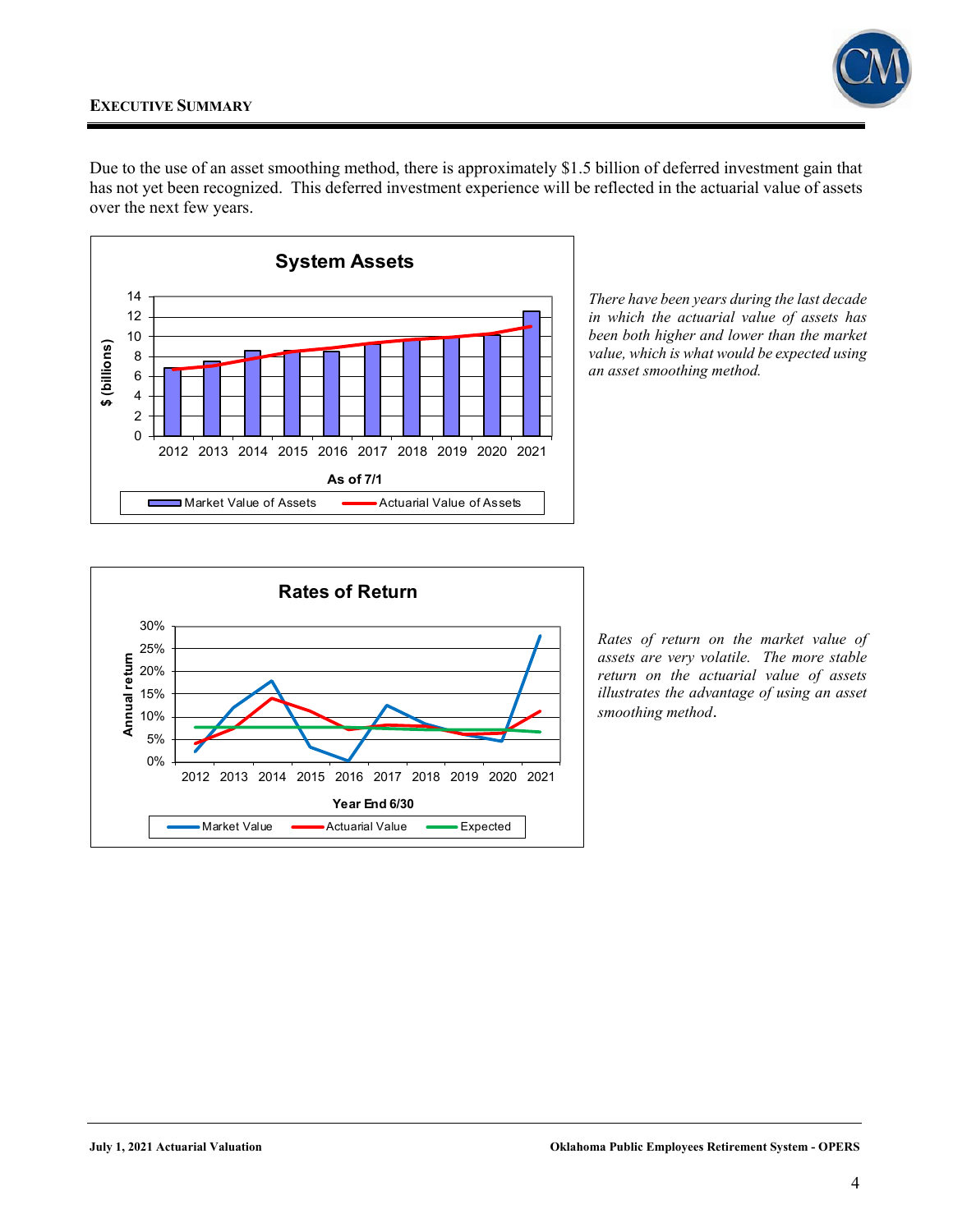

#### **SYSTEM LIABILITIES**

The actuarial accrued liability is that portion of the present value of future benefits that will not be paid by future normal costs. The difference between this liability and the asset value at the same date is referred to as the unfunded actuarial accrued liability (UAAL). The UAAL will be reduced if the employers' contributions exceed the employers' normal cost for the year, after allowing for interest earned on the previous years' balance of unfunded actuarial accrued liability. Benefit improvements, experience gains/losses, and changes in the actuarial assumptions and methods will also impact the total actuarial accrued liability and the unfunded portion thereof.

The unfunded actuarial accrued liability as of July 1, 2021 is:

| <b>Actuarial Accrued Liability</b>   | \$11,046,240,166 |
|--------------------------------------|------------------|
| Actuarial Value of Assets            | 10,991,205,271   |
| Unfunded Actuarial Accrued Liability | 55,034,895       |

See Table 5 for the detailed development of the Actuarial Accrued Liability and Table 7 for the calculation of the Unfunded Actuarial Accrued Liability.

Other factors influencing the UAAL from year to year include actual experience versus that expected based on the actuarial assumptions (for assets and liabilities), changes in the actuarial assumptions, procedures or methods, as well as changes to benefit provisions. The actual experience measured in this valuation is that which occurred during the plan year ended June 30, 2021. There was an experience gain on the actuarial value of assets due to the actual rate of return being higher than expected for the fiscal year. There was an experience gain on the liabilities due to demographic experience and data adjustments more favorable than expected, and the effect of contributions more than the actuarial rate. The net result was a decrease in the UAAL from \$731 million to \$55 million.

Between July 1, 2020 and July 1, 2021, the change in the unfunded actuarial accrued liability for the System was as follows (in millions):

|                                                               | \$(millions) |
|---------------------------------------------------------------|--------------|
| Unfunded Actuarial Accrued Liability, July 1, 2020            | \$731        |
| effect of contributions more than actuarial rate<br>$\bullet$ | (63)         |
| expected decrease due to amortization<br>$\bullet$            |              |
| • investment experience                                       | (462)        |
| liability experience <sup>1</sup><br>$\bullet$                | 74           |
| other experience<br>$\bullet$                                 | (6)          |
| Unfunded Actuarial Accrued Liability, July 1, 2021            |              |

<sup>1</sup> Liability gain is about 0.67% of total expected actuarial accrued liability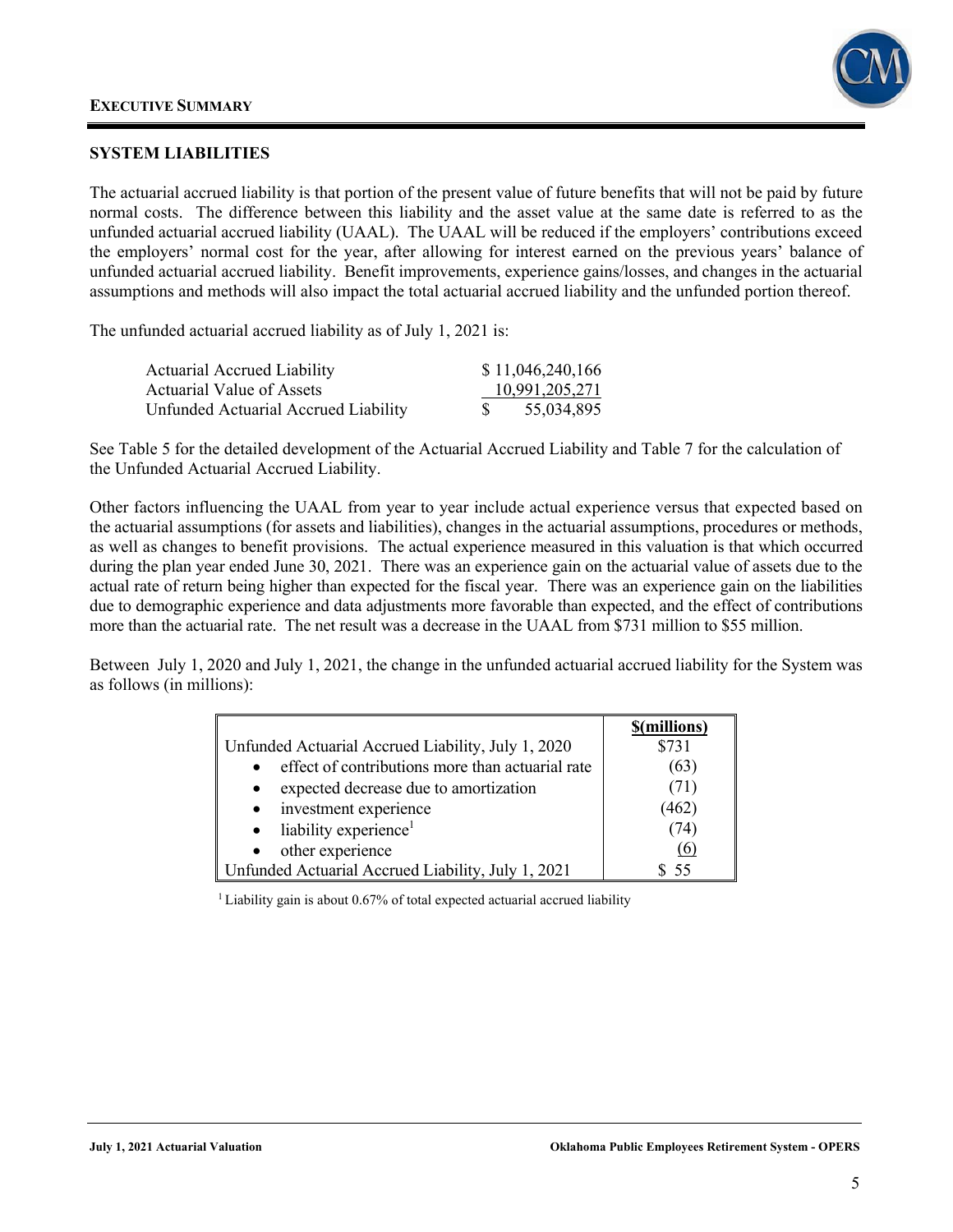The liability gain for the System can be allocated to actual experience related to each actuarial assumption as follows:

| <b>Liability Source</b>    | <b>Impact of AAL</b><br><b><i><u>S(millions)</u></i></b> | % of Expected<br><b>Liability</b> |
|----------------------------|----------------------------------------------------------|-----------------------------------|
| <b>Salary Increases</b>    | \$(5.6)                                                  | $(0.05)\%$                        |
| Mortality                  | (44.8)                                                   | $(0.40)\%$                        |
| Termination of Employment  | (2.7)                                                    | $(0.02)\%$                        |
| Retirements                | (15.1)                                                   | $(0.14)\%$                        |
| Disability                 | 1.0                                                      | $0.01\%$                          |
| New Entrants and Rehires   | 19.7                                                     | 0.18%                             |
| Miscellaneous/Data Changes | (26.8)                                                   | $(0.25)\%$                        |
| Total (Gain)/Loss          | $(\$74.3)$                                               | $(0.67)\%$                        |

A detailed summary of the change in the UAAL is shown in Table 9.

An evaluation of the unfunded actuarial accrued liability on a pure dollar basis may not provide a complete analysis because only the difference between the assets and liabilities (which are both very large numbers) is reflected. Another way to evaluate the unfunded actuarial accrued liability and the progress made in its funding is to track the funded status, which is the ratio of the actuarial value of assets to the actuarial accrued liability. The funded status information, on both an actuarial and market value basis, is shown below in \$(millions). These ratios do not indicate whether or not the plan could settle its liabilities with available assets, nor are they sufficient, on their own, to indicate the future funding needs of the System.

|                                         | 7/1/16 | 7/1/17 | 7/1/18 | 7/1/19 | 7/1/20 | 7/1/21        |
|-----------------------------------------|--------|--------|--------|--------|--------|---------------|
| <b>Using Actuarial Value of Assets:</b> |        |        |        |        |        |               |
| Funded Ratio                            | 93.2%  | 94.5%  | 97.7%  | 98.6%  | 93.3%  | 99.5%         |
| Unfunded Actuarial Accrued Liability /  | \$637  | \$540  | \$226  | \$138  | \$731  | \$55          |
| (Surplus)                               |        |        |        |        |        |               |
| <b>Using Market Value of Assets:</b>    |        |        |        |        |        |               |
| <b>Funded Ratio</b>                     | 89.5%  | 94.4%  | 98.2%  | 99.1%  | 92.3%  | 113.4%        |
| Unfunded Actuarial Accrued Liability /  | \$992  | \$552  | \$182  | \$89   | \$ 845 | (1,480)<br>S. |
| (Surplus)                               |        |        |        |        |        |               |



*The plan's funded ratio has greatly increased over the past decade. There was a decrease in 2020 that was largely due to a change in assumptions and an ad hoc COLA granted in 2020. However, the funded ratio rebounded in 2021 due primarily to large asset gains.*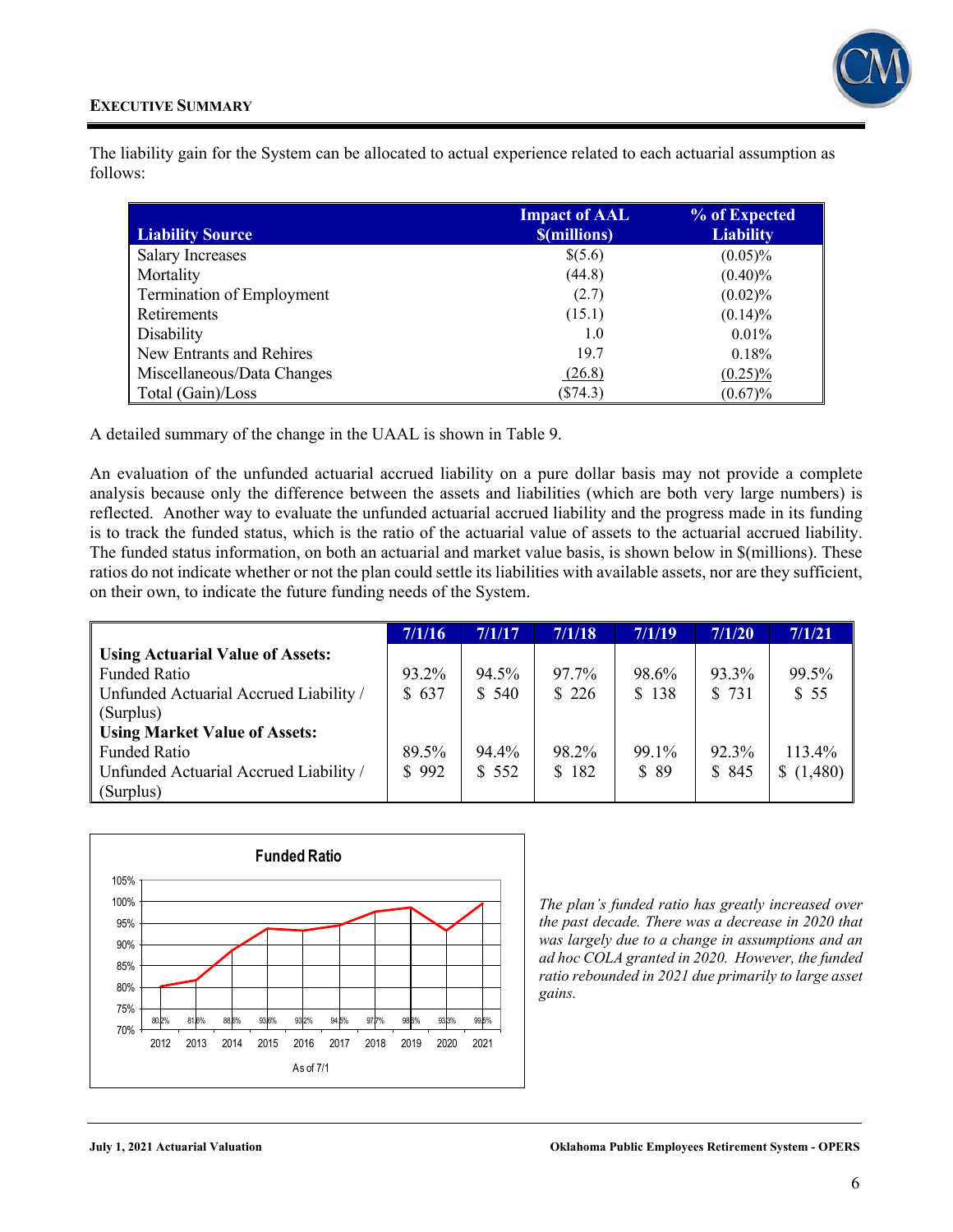

#### **CONTRIBUTION RATES**

The funding objective of the System is to pay the normal cost rate plus an amount that will pay off the unfunded actuarial accrued liability over a closed 20-year period commencing July 1, 2007.

Under the Entry Age Normal cost method, the actuarial contribution rate consists of:

- A "normal cost" for the portion of projected liabilities allocated by the actuarial cost method to service of members during the year following the valuation date;
- An "unfunded actuarial accrued liability contribution" for the excess of the portion of projected liabilities allocated to service to date over the actuarial value of assets.

Contributions to the System are made by the members and their employers. Most State employees pay 3.5% of compensation. Local government employees contribute from 3.5% to 8.5% of compensation, depending on the rate chosen by their employer. Starting in 2004, most participants were eligible to make an election to contribute an additional 2.91% of pay and to increase their benefit accrual multiplier for future years of service to 2.5%. Hazardous Duty employees and most elected officials have a different required contribution rate (see Summary of Provisions section of this report).

Effective July 1, 1999, the State's contribution rate was reduced from 12.5% to 10.0% of payroll and stayed at that level until 2005. For the same period, the combined employer and employee contribution rates for the county and local employees were 13.5% of payroll. As of July 1, 2005, the State's contribution rate increased to 11.5% of payroll with additional increases of 1.0% each July until reaching 16.5%. The 1.0% increase that was supposed to be effective July 1, 2010 was delayed one year by the 2010 Legislature and was effective July 1, 2011. For county and local employees, the combined contribution rate increased to 15.0% on July 1, 2005 and increased an additional 1.0% of payroll each year beginning July 1, 2006 until it reached 20.0% on July 1, 2010.

As described in previous valuation reports, the Plan has been amended by House Bill 2630, enacted in 2014, which states that effective November 1, 2015, OPERS shall create a defined contribution plan for most people first employed by a participating employer. In order to reduce the liabilities of the defined benefit plan, each employer shall send to OPERS the difference between the required employer contribution to OPERS and the amount required to match the participating employee's contribution in the defined contribution plan. The amortization of UAAL contribution rate in this valuation recognizes the employer contributions made on behalf of the defined contribution plan participant payroll.

The ultimate contribution rate of 16.5% for the State is greater than the employer actuarial contribution rate for fiscal year 2020 developed in this valuation. When contributions to the System are greater than the actuarial rate, the UAAL is expected to decrease and be paid down faster. As of the July 1, 2021 valuation, if the System receives the statutory rate and the expected employer contributions on behalf of the defined contribution member payroll and all assumptions are met, it is projected the UAAL will be paid off in the next year or two, even though six years remain in the amortization period.

The following graph shows the total actuarially determined employer contribution compared to the amount actually received in each year. The funding policy contribution equals the System's normal cost, budgeted expenses, and an amortization of the unfunded actuarial accrued liability. For July 1, 1998 and prior years, the unfunded actuarial accrued liability was amortized over 25 years from July 1, 1987. For the July 1, 1999 valuation, the amortization period was changed to 40 years from July 1, 1987. For the July 1, 2008 valuation, the amortization period was changed to 20 years from July 1, 2007 (no change in the number of years remaining). As of July 1, 2021, six years remain in the amortization period.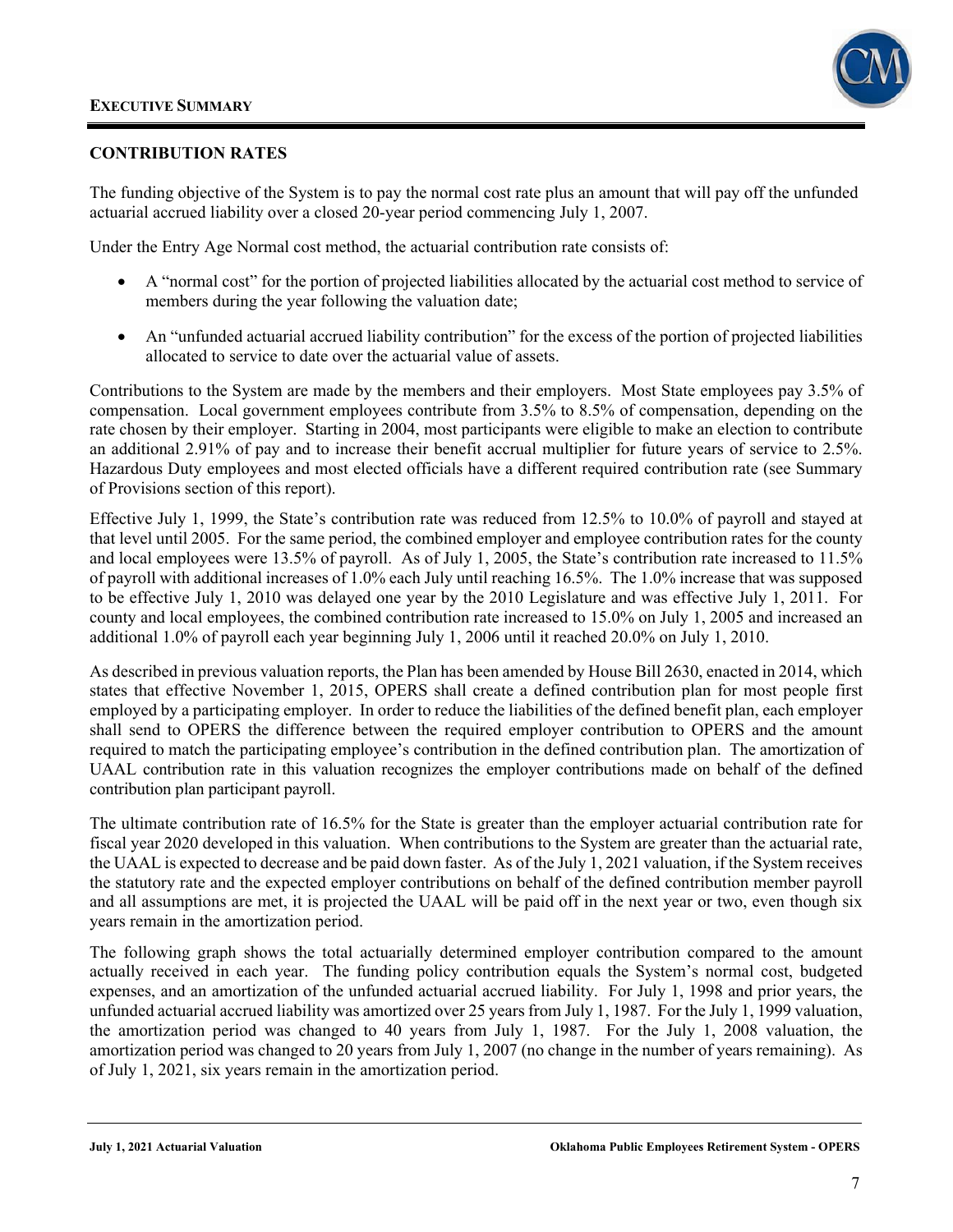



#### **MEMBER INFORMATION**

The number of active members included in the valuation decreased from 33,115 to 31,711 in the 2021 valuation. The retired member population and the average retirement benefit amounts continued to increase steadily. There were 36,351 retirees and beneficiaries in the 2021 valuation, with an average benefit of \$1,515 per month. This represents a 1.4% increase in the average monthly benefit from the previous year.



**Average Benefit for Members in Pay**18,500 18,000 Annual Benefit<br>\$(thousands) **Annual Benefit \$(thousands)**  17,500 17,000 16,500 16,000 15,500 15,000 14,500 14,000 2012 2013 2014 2015 2016 2017 2018 2019 2020 2021 **Year End 6/30**

*The number of active members has been declining and will continue to decline in the future due to the defined benefit plan being closed to most new entrants. The number of terminated vested and retirees has increased which is to be expected in an ongoing retirement system.* 

*The average benefit for retirees has climbed steadily over the past 10 years as new retirees leave with higher salaries and therefore, higher benefits than those already retired. In addition, most of the members who die are older with smaller benefits.*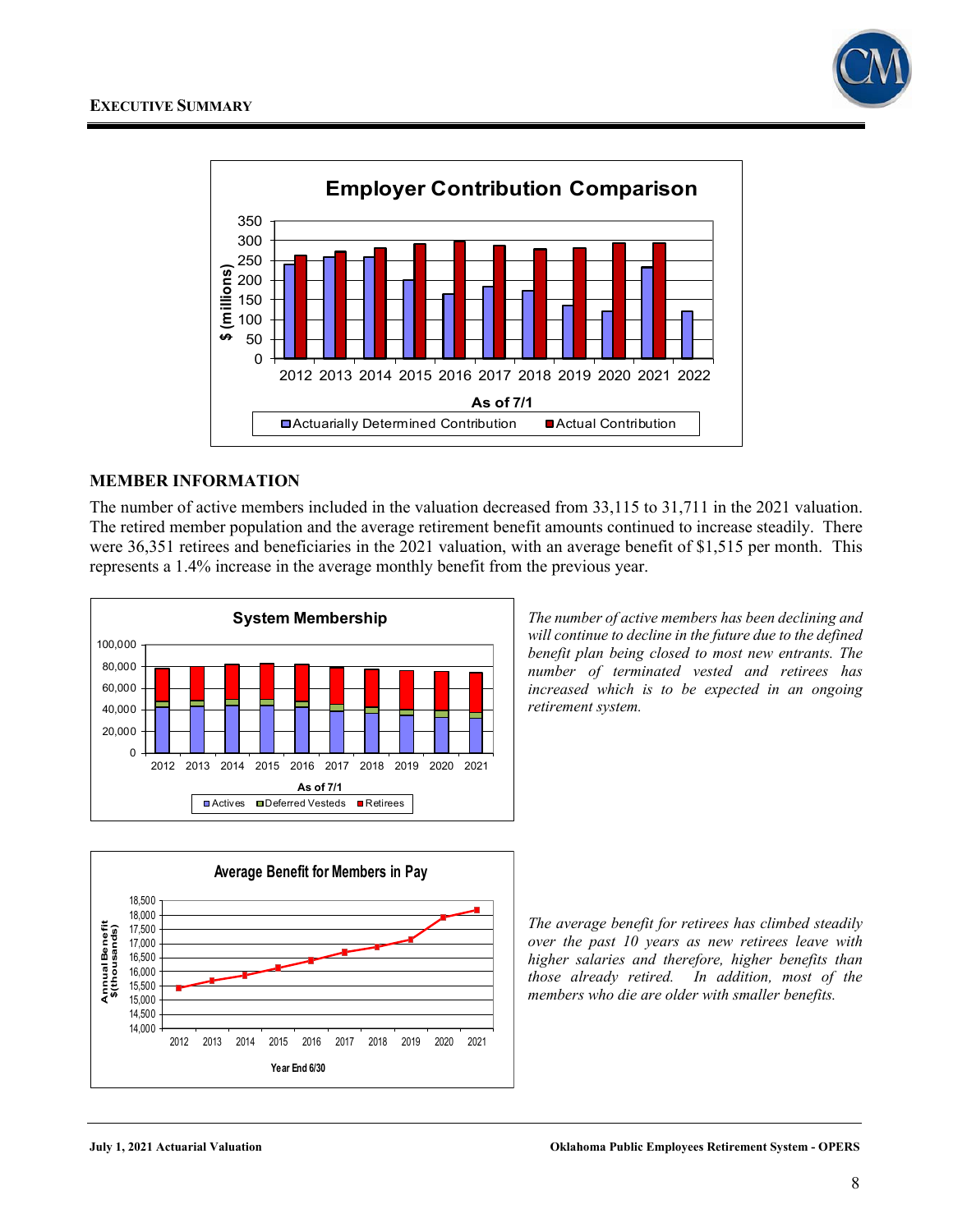

#### **COMMENTS**

As the graph on page 4 shows, investment experience continues to be extremely volatile which creates significant challenges when funding retirement systems. The rate of return on the market value of assets, net of investment manager fees, for FY 2021 was reported by the System as 27.8%, resulting in a net deferred gain versus the rate assumed in the prior valuation for the 2021 fiscal year of 6.5%. The asset smoothing mechanism will recognize the deferred \$1.5 billion gain in future years. There was also an experience gain of \$74.3 million on liabilities, due to various factors shown on page 6.

The employer contribution rate increased according to a statutory schedule to an ultimate rate of 16.50% which was reached July 1, 2011. It must be noted that the portion of the actuarial contribution rate to be used to amortize the unfunded actuarial accrued liability was calculated as a level percentage of payroll assuming payroll grows by 3.25% per year, even though House Bill 2630 closed the plan effective November 1, 2015 to all but specifically exempted new employees. This is because House Bill 2630 requires each employer to send to OPERS the difference between the required employer contribution to OPERS and the amount required to match the participating employee's contribution in the defined contribution plan. It is also important to note that this continued contribution stream payable on new employee payroll is incorporated into the actuarially determined rate calculated in this valuation, and any changes to reduce the funds received under this provision would negatively impact the actuarially determined rate either now or in the future.

As noted earlier in the report, due primarily to the removal of the COLA assumption and reserve starting on July 1, 2011, the actuarial contribution rate of 7.58% is less than what is currently being funded. Absent any future investment or experience losses, this will serve to decrease the UAAL and cause it to be paid down faster. As of the July 1, 2021 valuation, if the System pays the statutory rate and the plan continues to receive employer contributions on behalf of the defined contribution member payroll, it is projected that the UAAL will be paid off within the next year or two. Paying the statutory rate also helps to protect against potential future investment and experience losses that may be more frequent and/or severe in this time of economic uncertainty.

Also, as noted earlier in the report, should funding of future COLAs and/or stipends be provided by the System, the COLAs and/or stipends should be included in the actuarial valuation.

A typical retirement plan faces many different risks. The term "risk" is most commonly associated with an outcome with undesirable results. However, in the actuarial world risk can be translated as uncertainty. The actuarial valuation process uses many actuarial assumptions to project how future contributions and investment returns will meet the cash flow needs for future benefit payments. Of course, we know that actual experience will not unfold exactly as anticipated by the assumptions and that uncertainty, whether favorable or unfavorable, creates risk. Actuarial Standard of Practice Number 51 defines risk as the potential of actual future measurements to deviate from expected results due to actual experience that is different than the actuarial assumptions. Risk evaluation is an important part of managing a defined benefit plan. Please see Section 5 of this report for an indepth discussion of the specific risks facing the Oklahoma Public Employees Retirement System. Any potential changes to the benefits or contribution levels could materially change the risk profile of the System, and so we would encourage careful consideration before initiating such a change.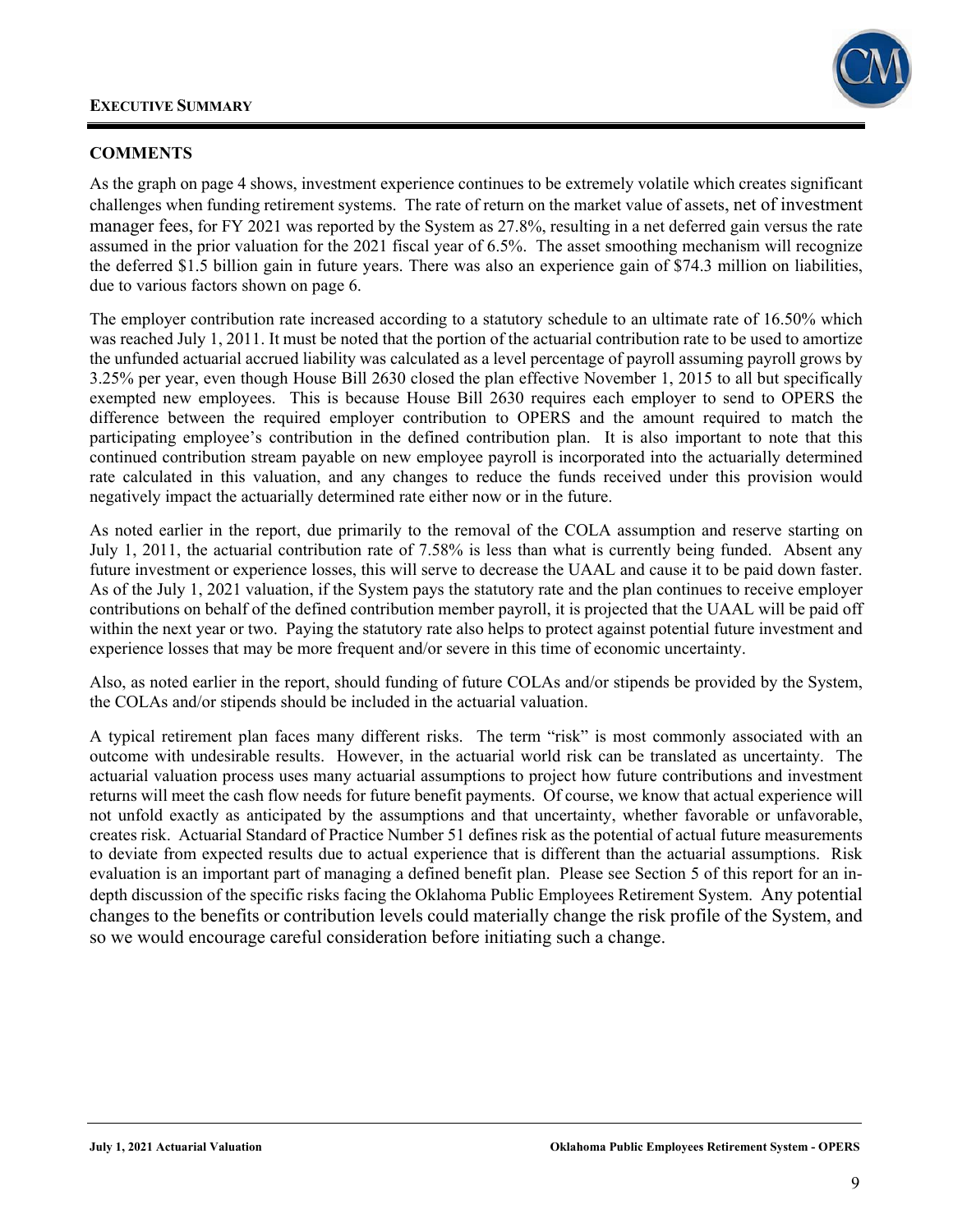

#### **SECTION 1- SUMMARY OF FINDINGS**

For convenience of reference, the principal results of the valuation and a comparison with the preceding year's results are summarized below.

### **COMPARISON OF PRINCIPAL VALUATION RESULTS**

|                                                                     |              | 7/1/2021         |              | 7/1/2020         | $\frac{0}{0}$ |
|---------------------------------------------------------------------|--------------|------------------|--------------|------------------|---------------|
| 1. PARTICIPANT DATA                                                 |              | Valuation        |              | Valuation        | Change        |
|                                                                     |              |                  |              |                  |               |
| Number of:<br><b>Active Members</b>                                 |              |                  |              |                  |               |
| Retired and Disabled Members and Beneficiaries                      |              | 31,711<br>36,351 |              | 33,115<br>36,179 | (4.2)<br>0.5  |
| <b>Inactive Members</b>                                             |              | 6,133            |              | 6,082            | 0.8           |
| <b>Total Members</b>                                                |              | 74,195           |              | 75,376           | (1.6)         |
| Projected Annual Salaries of Active Members                         | $\mathbb{S}$ | 1,556,561,344    | $\$$         | 1,571,954,116    | (1.0)         |
| Annual Retirement Payments for Retired Members<br>and Beneficiaries | $\mathbb{S}$ | 661,011,030      | $\mathbb{S}$ | 648, 673, 669    | 1.9           |
| 2. ASSETS AND LIABILITIES                                           |              |                  |              |                  |               |
| Total Actuarial Accrued Liability                                   | \$           | 11,046,240,166   | \$           | 10,943,079,053   | 0.9           |
| Market Value of Assets                                              | \$           | 12,525,883,234   | \$           | 10,097,798,827   | 24.0          |
| Actuarial Value of Assets                                           | $\mathbb S$  | 10,991,205,271   | $\mathbb S$  | 10,212,241,395   | 7.6           |
| Unfunded Actuarial Accrued Liability                                | \$           | 55,034,895       | \$           | 730,837,658      | (92.5)        |
| <b>Funded Ratio</b>                                                 |              | 99.5%            |              | 93.3%            | 6.6           |
| 3. EMPLOYER CONTRIBUTION RATES AS A<br>PERCENT OF PAYROLL           |              |                  |              |                  |               |
| Normal Cost Rate                                                    |              | 10.83%           |              | 10.99%           |               |
| Amortization of Unfunded Actuarial Accrued Liability                |              | 0.52%            |              | 6.19%            |               |
| <b>Budgeted Expenses</b>                                            |              | 0.48%            |              | 0.47%            |               |
| <b>Total Actuarially Determined Contribution Rate</b>               |              | 11.83%           |              | 17.65%           |               |
| Less Estimated Member Contribution Rate                             |              | 4.25%            |              | 4.24%            |               |
| <b>Employer Actuarially Determined Contribution Rate</b>            |              | 7.58%            |              | 13.41%           |               |
| Less Statutory State Employer Contribution Rate                     |              | 16.50%           |              | 16.50%           |               |
| Contribution Shortfall/(Surplus)                                    |              | $(8.92\%)$       |              | $(3.09\%)$       |               |

.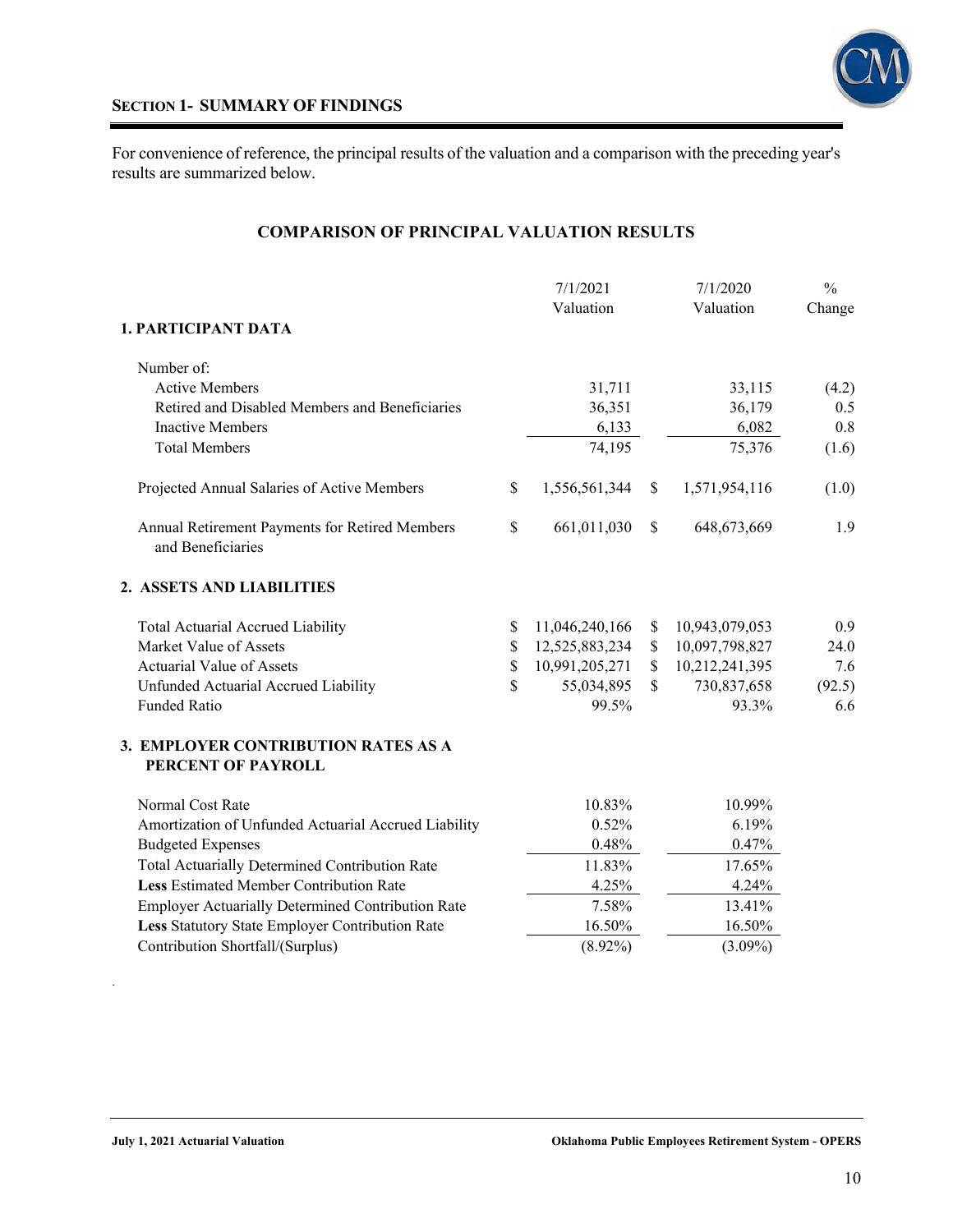

#### **Market Value of Assets**

The current market value represents the "snapshot" or "cash-out" value of System assets as of the valuation date. In addition, market values of assets provide the basis for measuring investment performance. As of July 1, 2021, the market value of assets for the System was \$12.5 billion. Table 1 is a comparison, at market values, of System assets as of June 30, 2021, and June 30, 2020, in total and by investment category. Table 2 summarizes the change in the market value of assets from July 1, 2020 to June 30, 2021.

#### **Actuarial Value of Assets**

Neither the market value of assets, representing a "cash-out" value of System assets, nor the book value of assets, representing the cost of investments, may be the best measure of the System's ongoing ability to meet its obligations. A technique which dampens swings in the market value while still recognizing its volatility is used for determining the actuarial value of assets.

The actuarial value of assets is based on a five-year moving average of expected and actual market values determined as follows:

- at the beginning of each fiscal year, a preliminary expected actuarial asset value is calculated as the sum of the previous year's actuarial value increased with a year's interest at the System valuation rate plus net cash flow adjusted for interest (at the same rate) to the end of the previous fiscal year;
- the expected actuarial asset value is set equal to the preliminary expected actuarial value plus the unrecognized investment gains and losses as of the beginning of the previous fiscal year;
- the difference between the expected actuarial asset value and the market value is the investment gain or loss for the previous fiscal year;
- the (final) actuarial asset value is the preliminary value plus 20% of the investment gains and losses for each of the five previous fiscal years, but in no case more than 120% of the market value or less than 80% of the market value.

Table 3 shows the development of the actuarial value of assets (AVA) as of the valuation date.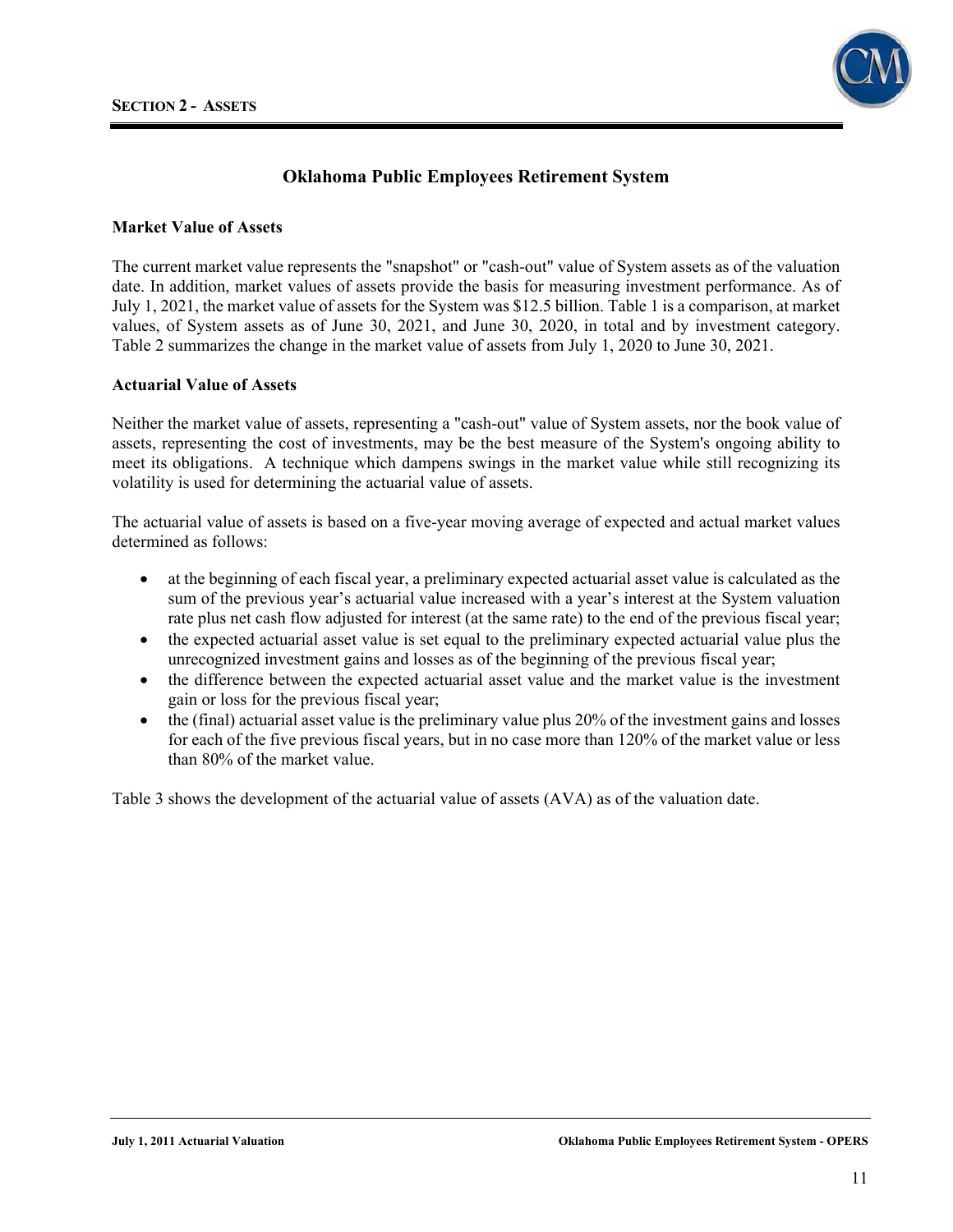

### **Table 1**

### **Analysis of Net Assets at Market Value**

|                             | June 30, 2021          |                 |              | June 30, 2020          |                 |
|-----------------------------|------------------------|-----------------|--------------|------------------------|-----------------|
|                             | Amount<br>\$(millions) | $%$ of<br>Total |              | Amount<br>\$(millions) | $%$ of<br>Total |
| Cash & Equivalents          | \$<br>523.3            | 4.0%            | \$           | 308.6                  | $3.0\%$         |
| Short-term Investments      | 40.0                   | 0.3%            |              | 2.3                    | $0.0\%$         |
| Government Obligations      | 2,788.6                | 21.3%           |              | 2,179.7                | 21.2%           |
| Corporate Bonds             | 1,008.8                | 7.7%            |              | 1,168.5                | 11.3%           |
| Domestic Equity             | 5,110.9                | 39.2%           |              | 4,001.0                | 38.8%           |
| <b>International Equity</b> | 3,573.0                | 27.4%           |              | 2,645.0                | 25.6%           |
| Real Estate                 | 9.3                    | 0.1%            |              | 10.2                   | 0.1%            |
| Subtotal                    | \$<br>13,053.9         | 100.0%          | $\mathbb{S}$ | 10,315.3               | 100.0%          |
| Property (net)              | $0.0\,$                |                 |              | 0.0                    |                 |
| Other Assets                | 0.8                    |                 |              | 1.1                    |                 |
| Net Receivables/(Payables)  | (528.8)                |                 |              | (218.6)                |                 |
| Net Assets                  | \$<br>12,525.9         |                 | \$           | 10,097.8               |                 |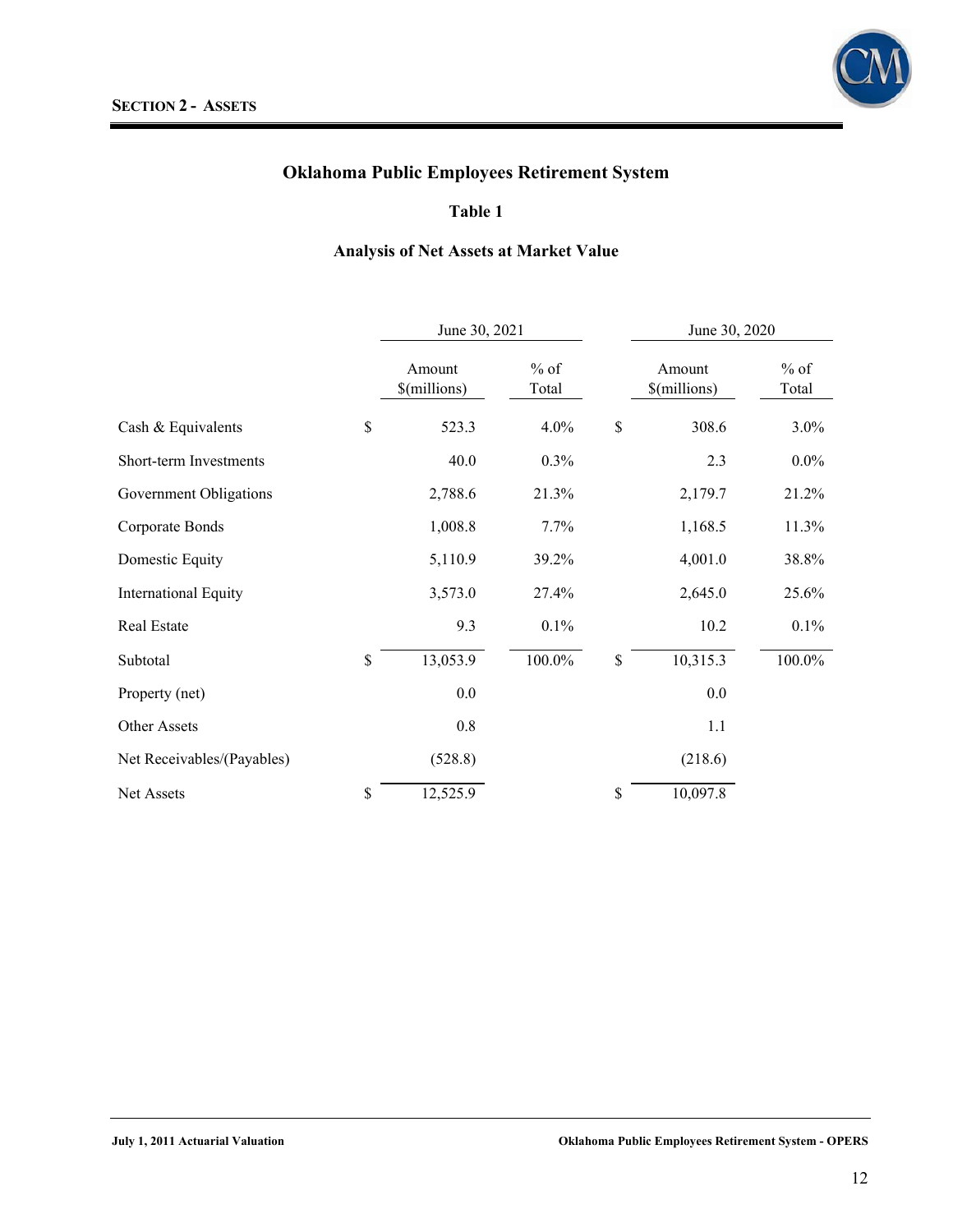

#### **Table 2**

### **Statement of Changes in Net Assets**

|                                                                 | Fiscal Year Ended June 30, |                |               |                |  |
|-----------------------------------------------------------------|----------------------------|----------------|---------------|----------------|--|
|                                                                 |                            | 2021           |               | 2020           |  |
| 1. Market Value of Net Assets at Beginning of Year              | \$                         | 10,097,798,827 | $\mathcal{S}$ | 9,953,060,877  |  |
| 2. Contributions                                                |                            |                |               |                |  |
| a. Members                                                      | \$                         | 66,204,166     | \$            | 67,808,024     |  |
| b. State and local agencies                                     |                            | 293,018,730    |               | 294,118,022    |  |
| c. Total contributions $(2a) + (2b)$                            | \$                         | 359,222,896    | \$            | 361,926,046    |  |
| 3. Net Investment Income                                        |                            |                |               |                |  |
| a. Net appreciation (depreciation) in fair value of investments | \$                         | 2,655,093,548  | \$            | 311,353,392    |  |
| b. Interest                                                     |                            | 62,907,353     |               | 83,129,396     |  |
| c. Dividends                                                    |                            | 63,388,918     |               | 67,125,912     |  |
| d. Securities lending activities                                |                            | 1,413,785      |               | 1,970,322      |  |
| e. Real estate                                                  |                            | 335,586        |               | 931,753        |  |
| f. Total investment income/(loss)                               | \$                         | 2,783,139,190  | \$            | 464,510,775    |  |
| $(3a) + (3b) + (3c) + (3d) + (3e)$                              |                            |                |               |                |  |
| g. Investment expenses                                          |                            | (18, 789, 493) |               | (14,681,062)   |  |
| h. Net investment income/(loss) $(3f) + (3g)$                   | \$                         | 2,764,349,697  | $\mathcal{S}$ | 449,829,713    |  |
| i. Total additions/(subtractions) $(2c) + (3h)$                 | \$                         | 3,123,572,593  | \$            | 811,755,759    |  |
| 4. Deductions                                                   |                            |                |               |                |  |
| a. Retirement, death, and survivor benefits                     | \$                         | 679,280,964    | \$            | 646,840,289    |  |
| b. Refunds and withdrawals                                      |                            | 10,732,584     |               | 14,451,508     |  |
| c. Administrative expenses                                      |                            | 5,474,638      |               | 5,726,012      |  |
| d. Total deductions $(4a) + (4b) + (4c)$                        | \$                         | 695,488,186    | \$            | 667,017,809    |  |
| 5. Net Change in Assets<br>$(3i) - (4d)$                        | \$                         | 2,428,084,407  | \$            | 144,737,950    |  |
| 6. Market Value of Net Assets at End of Year<br>$(1) + (5)$     | \$                         | 12,525,883,234 | \$            | 10,097,798,827 |  |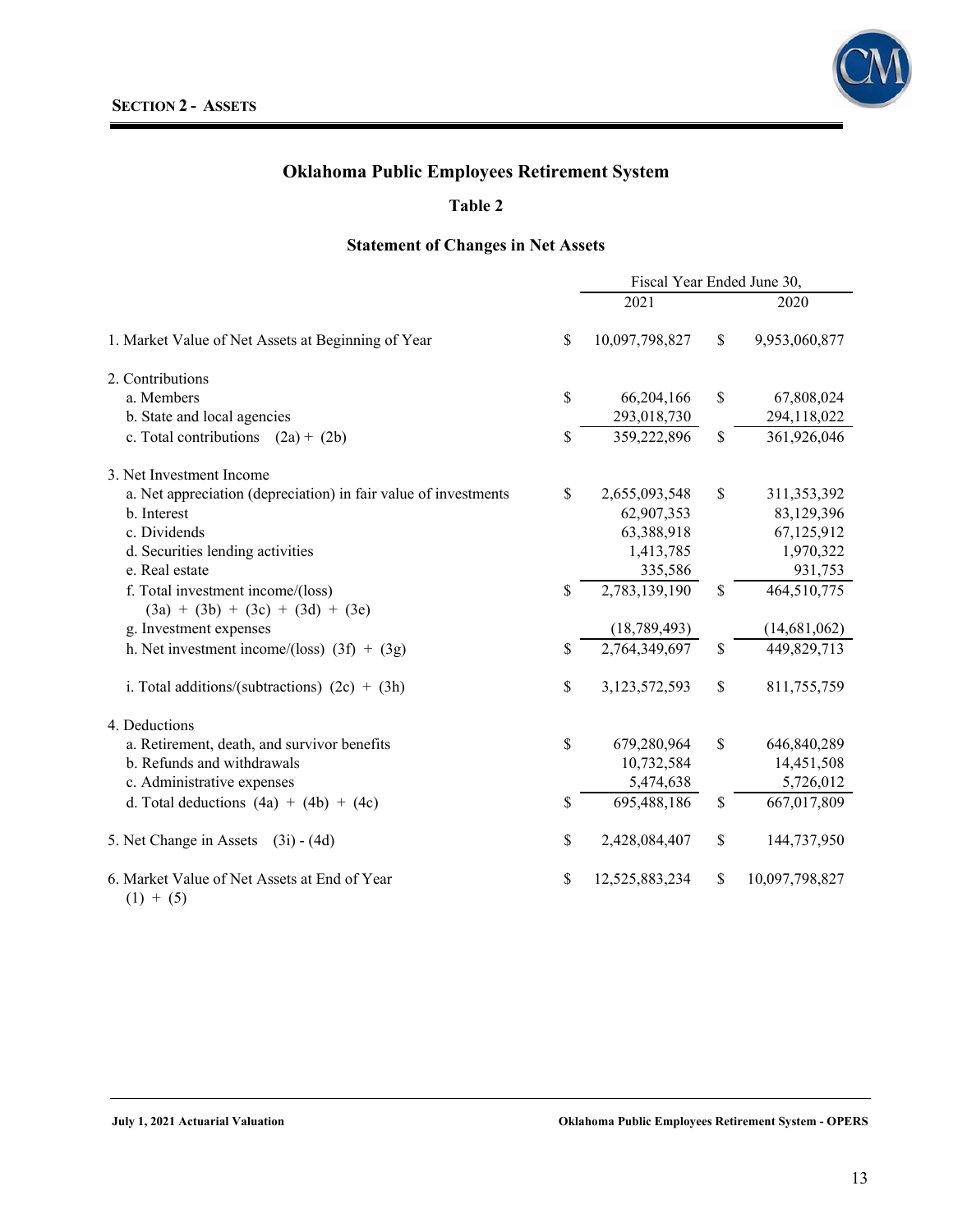#### **Table 3**

### **Determination of Actuarial Value of Assets**

| 1. Market Value as of July 1, 2020                                     | \$<br>10,097,798,827  |
|------------------------------------------------------------------------|-----------------------|
| 2. Contributions                                                       |                       |
| a. Member                                                              | \$<br>66, 204, 166    |
| b. Employer                                                            | 293,018,730           |
| c. Total $(a) + (b)$                                                   | \$<br>359,222,896     |
| 3. Decreases During Year                                               |                       |
| a. Benefit payments                                                    | \$<br>(679, 280, 964) |
| b. Refunds and withdrawals                                             | (10, 732, 584)        |
| c. Administrative expenses                                             | (5,474,638)           |
| $(a) + (b) + (c)$<br>d. Total                                          | \$<br>(695, 488, 186) |
| 4. Expected Return on Assets at 6.50%                                  | \$<br>645,600,345     |
| 5. Expected Market Value as of June 30, 2021 $(1) + (2c) + (3d) + (4)$ | \$<br>10,407,133,882  |
| 6. Actual Market Value as of June 30, 2021                             | \$<br>12,525,883,234  |
| 7. Year End 2021 Asset Gain/(Loss) $(6) - (5)$                         | \$<br>2,118,749,352   |

#### **Schedule of Asset Gains/(Losses)**

|                          |                                                              |                                                     |               | Recognized in  |               | Recognized in  |               | Recognized in       |  |
|--------------------------|--------------------------------------------------------------|-----------------------------------------------------|---------------|----------------|---------------|----------------|---------------|---------------------|--|
| Year End                 |                                                              | Original Amount                                     |               | Prior Years    |               | This Year      |               | <b>Future Years</b> |  |
| 2017                     | \$                                                           | 447, 141, 757                                       | -S            | 357,713,404    | <sup>\$</sup> | 89,428,353     | <sup>\$</sup> | $\theta$            |  |
| 2018                     |                                                              | 124,320,672                                         |               | 74,592,402     |               | 24,864,134     |               | 24,864,136          |  |
| 2019                     |                                                              | (100, 274, 733)                                     |               | (40, 109, 894) |               | (20, 054, 947) |               | (40, 109, 892)      |  |
| 2020                     |                                                              | (241, 792, 937)                                     |               | (48, 358, 587) |               | (48, 358, 587) |               | (145, 075, 763)     |  |
| 2021                     |                                                              | 2,118,749,352                                       |               | $\bf{0}$       |               | 423,749,870    |               | 1,694,999,482       |  |
| Total                    | \$                                                           | 2,348,144,111                                       | <sup>\$</sup> | 343,837,325    | <sup>\$</sup> | 469,628,823    | $\mathbb{S}$  | 1,534,677,963       |  |
|                          |                                                              |                                                     |               |                |               |                |               |                     |  |
|                          |                                                              | 8. Asset Gain/(Loss) to be Recognized in the Future |               |                |               |                | \$            | 1,534,677,963       |  |
|                          |                                                              |                                                     |               |                |               |                |               |                     |  |
|                          |                                                              | 9. Initial Actuarial Value as of June 30, 2021      |               | $(6) - (8)$    |               |                | \$            | 10,991,205,271      |  |
|                          |                                                              |                                                     |               |                |               |                |               |                     |  |
| 10. Constraining Values: |                                                              |                                                     |               |                |               |                |               |                     |  |
| a. 80% of market value   |                                                              | $(6) \times 0.8$                                    |               |                |               |                | \$            | 10,020,706,587      |  |
| b. 120% of market value  |                                                              | $(6) \times 1.2$                                    |               |                |               |                | \$            | 15,031,059,881      |  |
|                          |                                                              |                                                     |               |                |               |                |               |                     |  |
|                          |                                                              | 11. Actuarial Value as of June 30, 2021             |               |                |               |                | \$            | 10,991,205,271      |  |
|                          | $(9)$ , but not less than $(10a)$ , nor greater than $(10b)$ |                                                     |               |                |               |                |               |                     |  |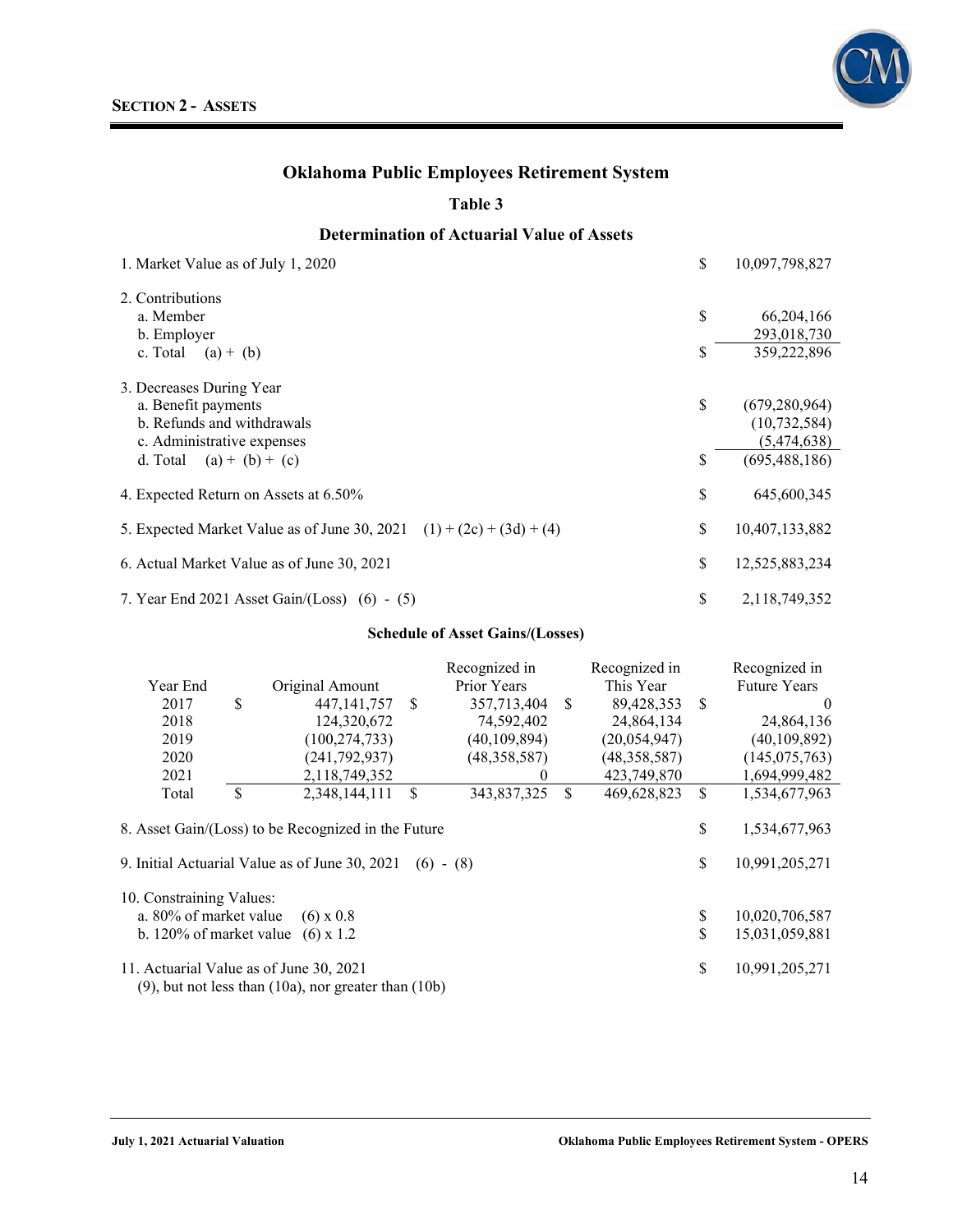

In the previous section, an actuarial valuation was compared with an inventory process, and an analysis was given of the inventory of assets of the System as of the July 1, 2021 valuation date. In this section, the discussion will focus on the commitments of the System, which are referred to as its liabilities.

Table 4 contains an analysis of the actuarial present value of all future benefits (PVFB) for contributing members, inactive members, retirees and their beneficiaries. The analysis is provided for each group.

The liabilities summarized in Table 4 include the actuarial present value of all future benefits expected to be paid with respect to each member. For an active member, this value includes measures of both benefits already earned and future benefits expected to be earned. For all members, active and retired, the value extends over benefits earnable and payable for the rest of their lives and, if an optional benefit is chosen, for the lives of the surviving beneficiaries.

The actuarial assumptions used to determine liabilities are based on the results of an experience study covering the three-year period ended June 30, 2019. This set of assumptions is shown in Appendix B. The liabilities reflect the benefit structure in place as of July 1, 2021.

#### **Actuarial Liabilities**

A fundamental principle in financing the liabilities of a retirement program is that the cost of its benefits should be related to the period in which benefits are earned, rather than to the period of benefit distribution. An actuarial cost method is a mathematical technique that allocates the present value of future benefits into annual costs. In order to do this allocation, it is necessary for the funding method to "break down" the present value of future benefits into two components:

- (1) that which is attributable to the past; and
- (2) that which is attributable to the future.

Actuarial terminology calls the part attributable to the past the "past service liability" or the "actuarial accrued liability." The portion allocated to the future is known as the "present value of future normal costs," with the specific piece of it allocated to the current year being called the "normal cost." Table 5 contains the calculation of actuarial liabilities for all groups.

In valuations prior to July 1, 2011, the System used an assumption of a 2% annual COLA each year in developing liabilities and contribution rates. The System did not have an automatic COLA provision, but ad hoc COLAs had historically been granted by the Legislature. The 2011 Oklahoma Legislature passed House Bill 2132 which removed COLAs from the definition of "non-fiscal retirement bills" in the Oklahoma Pension Legislation Actuarial Analysis Act (OPLAAA). The impact of this change was to make any COLA bill subject to all of the requirements of OPLAAA, including the requirement that such bills provide adequate funding to pay the cost. As a result, beginning with the July 1, 2011 actuarial valuation, the liabilities of the System have been calculated without a COLA assumption. Also, as noted earlier in the report, should funding of future COLAs and/or stipends be provided by the System, the COLAs and/or stipends should be included in the actuarial valuation.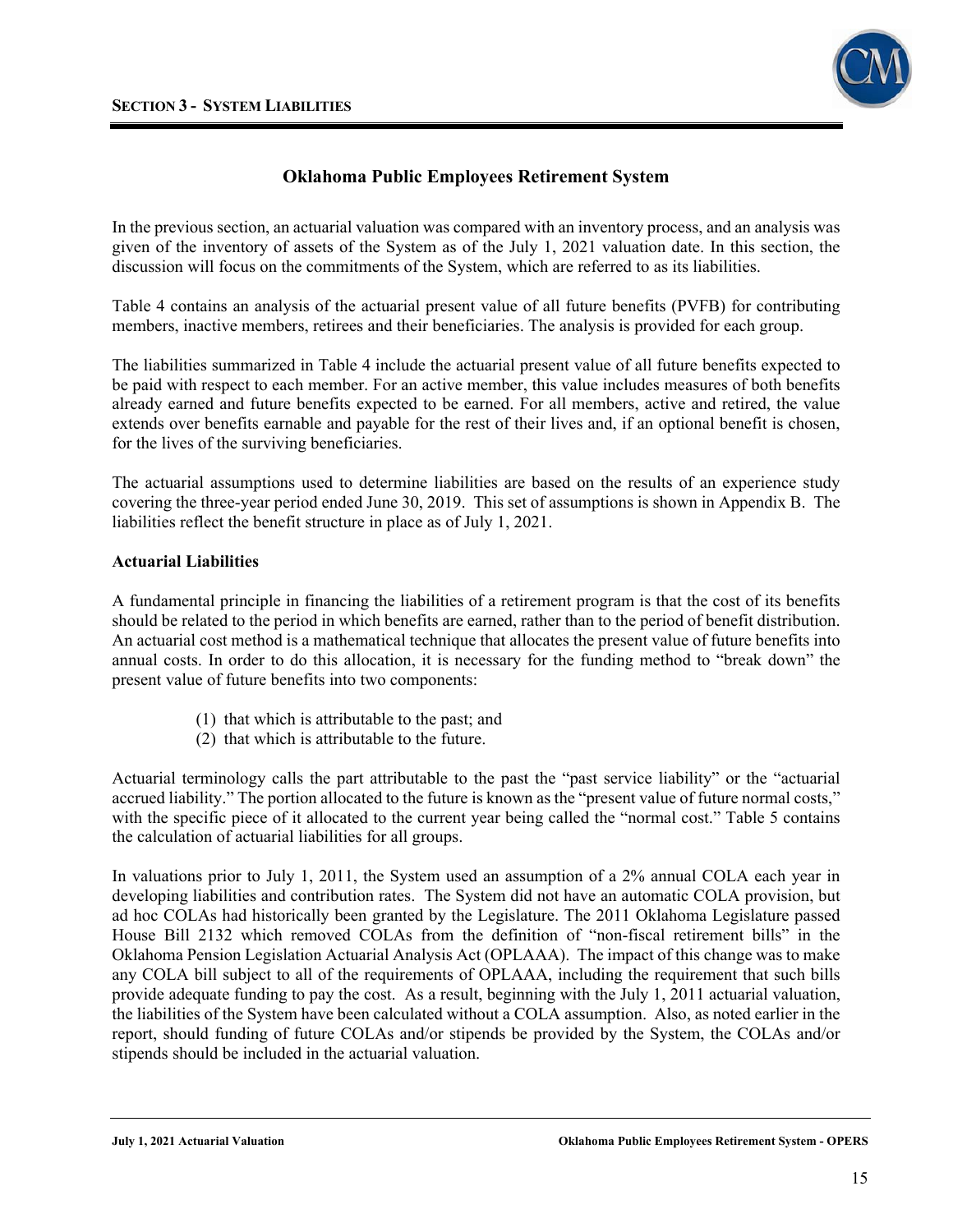

#### **Table 4**

### **Present Value of Future Benefits As of July 1, 2021**

|                                                           | Regular             |              | <b>Elected Officials</b> |               | Hazardous Duty |               | Total          |
|-----------------------------------------------------------|---------------------|--------------|--------------------------|---------------|----------------|---------------|----------------|
| 1. Active Employees                                       |                     |              |                          |               |                |               |                |
| a. Retirement Benefit                                     | \$<br>4,118,808,708 | -S           | 196,407,469              | <sup>\$</sup> | 221,260,891    | <sup>S</sup>  | 4,536,477,068  |
| b. Withdrawal Benefit                                     | 267, 265, 811       |              | 8,190,444                |               | 14,613,784     |               | 290,070,039    |
| c. Pre-Retirement Death Benefit                           | 89,781,133          |              | 2,113,907                |               | 3,190,482      |               | 95,085,522     |
| d. Disability Benefit                                     | 70,064,796          |              | 2,523,153                |               | 3,385,309      |               | 75,973,258     |
| e. Return of Member Contributions                         | 31,831,838          |              | 397,916                  |               | 5,884,555      |               | 38,114,309     |
| f. Supplemental Medical Benefit                           | 154,162,636         |              | 4,600,069                |               | 8,922,389      |               | 167,685,094    |
| g. Subtotal                                               | \$<br>4,731,914,922 | <sup>S</sup> | 214,232,958              | \$            | 257, 257, 410  | <sup>\$</sup> | 5,203,405,290  |
| 2. Inactive Nonvested Members                             |                     |              |                          |               |                | \$            | 61,193,069     |
| 3. Inactive Vested Members                                |                     |              |                          |               |                |               | 437,201,695    |
| 4. Return of Excess Contributions                         |                     |              |                          |               |                |               | 198,372        |
| 5. Disabled Members                                       |                     |              |                          |               |                |               | 112,887,452    |
| 6. Retirees                                               |                     |              |                          |               |                |               | 5,899,275,457  |
| 7. Beneficiaries                                          |                     |              |                          |               |                |               | 445,316,600    |
| 8. Supplemental Medical Benefit for Retirees              |                     |              |                          |               |                |               | 197,225,315    |
| 9. Total Inactive Liability<br>Sum of $(2)$ through $(8)$ |                     |              |                          |               |                | \$            | 7,153,297,960  |
|                                                           |                     |              |                          |               |                |               |                |
| 10. Total PVFB<br>$(1g) + (9)$                            |                     |              |                          |               |                | \$            | 12,356,703,250 |

**July 1, 2021 Actuarial Valuation Oklahoma Public Employees Retirement System - OPERS**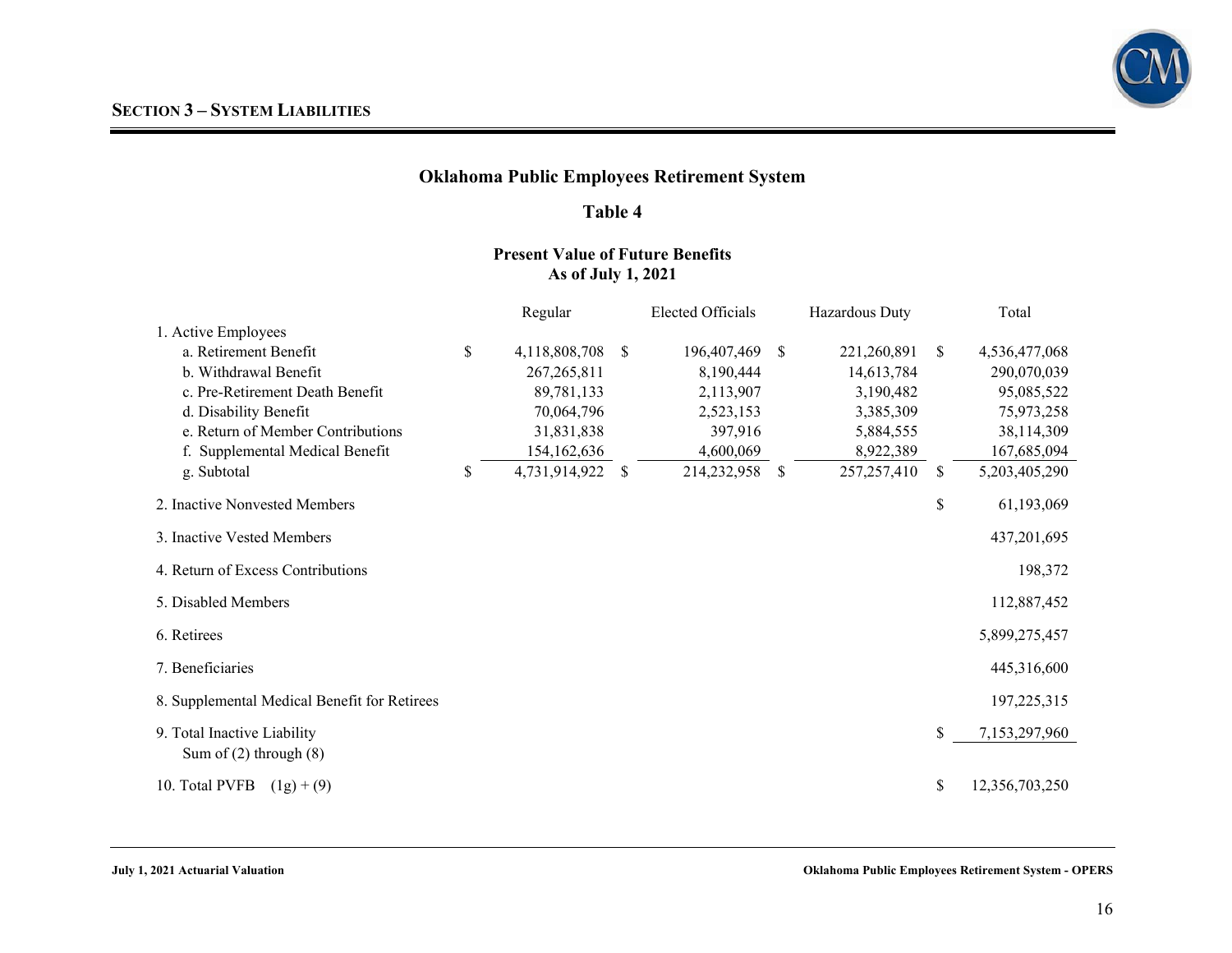

#### **Table 5**

### **Actuarial Accrued Liability As of July 1, 2021**

|                                                                    |    | Regular       |               | Elected<br>Officials |              | Hazardous<br>Duty |     | Total          |
|--------------------------------------------------------------------|----|---------------|---------------|----------------------|--------------|-------------------|-----|----------------|
| 1. Present Value of Future Benefits for Active Members             |    |               |               |                      |              |                   |     |                |
| a. Retirement Benefit                                              | \$ | 4,118,808,708 | -S            | 196,407,469          | \$.          | 221,260,891       | \$. | 4,536,477,068  |
| b. Withdrawal Benefit                                              |    | 267, 265, 811 |               | 8,190,444            |              | 14,613,784        |     | 290,070,039    |
| c. Pre-Retirement Death Benefit                                    |    | 89,781,133    |               | 2,113,907            |              | 3,190,482         |     | 95,085,522     |
| d. Disability Benefit                                              |    | 70,064,796    |               | 2,523,153            |              | 3,385,309         |     | 75,973,258     |
| e. Return of Member Contributions                                  |    | 31,831,838    |               | 397,916              |              | 5,884,555         |     | 38,114,309     |
| f. Supplemental Medical Benefit                                    |    | 154,162,636   |               | 4,600,069            |              | 8,922,389         |     | 167,685,094    |
| g. Subtotal                                                        | \$ | 4,731,914,922 | <sup>\$</sup> | 214,232,958          | <sup>S</sup> | 257, 257, 410     | S.  | 5,203,405,290  |
| 2. Present Value of Future Normal Costs for Active Members         |    |               |               |                      |              |                   |     |                |
| a. Retirement Benefit                                              | \$ | 831,772,151   | <sup>S</sup>  | 24,718,407           | \$           | 72,606,407        | S.  | 929,096,965    |
| b. Withdrawal Benefit                                              |    | 151,796,187   |               | 5,557,606            |              | 8,043,683         |     | 165,397,476    |
| c. Pre-Retirement Death Benefit                                    |    | 22,715,437    |               | 371,599              |              | 1,192,068         |     | 24,279,104     |
| d. Disability Benefit                                              |    | 23,111,157    |               | 626,309              |              | 1,318,341         |     | 25,055,807     |
| e. Return of Member Contributions                                  |    | 108,097,800   |               | 2,771,029            |              | 11,522,743        |     | 122,391,572    |
| f. Supplemental Medical Benefit                                    |    | 40,239,037    |               | 1,055,515            |              | 2,947,608         |     | 44,242,160     |
| g. Subtotal                                                        | \$ | 1,177,731,769 | <sup>S</sup>  | 35,100,465           | \$           | 97,630,850        | \$  | 1,310,463,084  |
| 3. Present Value of Future Benefits for Inactive Members (Table 4) |    |               |               |                      |              |                   | \$  | 7,153,297,960  |
| 4. Total Actuarial Accrued Liability<br>\$.<br>$(1g) - (2g) + (3)$ |    |               |               |                      |              |                   |     | 11,046,240,166 |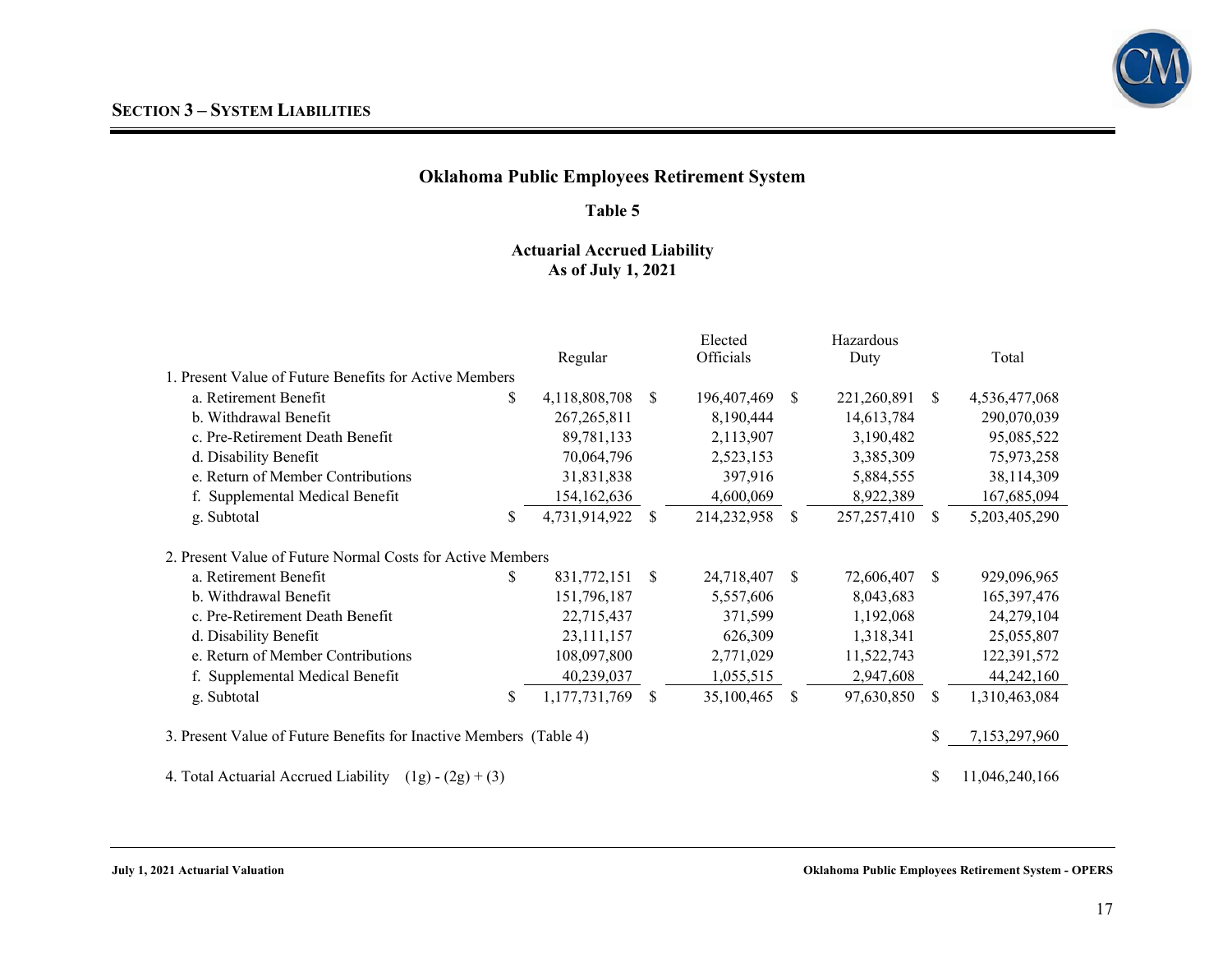

In the previous two sections, attention has been focused on the assets and the liabilities (present value of future benefits) of the System. A comparison of Tables 3 and 4 indicates there is a shortfall in current actuarial assets needed to meet the present value of all future benefits for current members and beneficiaries.

In an active system, there will always be a difference between the assets and the present value of all future benefits. An actuarial valuation determines a schedule of future contributions that will provide for this funding in an orderly fashion.

The method used to determine the incidence of the contributions in various years is called the actuarial cost method. Under an actuarial cost method, the contributions required to meet the difference between current assets and current liabilities are allocated each year between two elements: (1) the normal cost; and (2) the payment on the unfunded actuarial accrued liability.

The term "fully funded" is often applied to a system in which contributions at the normal cost rate are sufficient to pay for the benefits of existing employees as well as for those of new employees. More often than not, systems are not fully funded, either because of past benefit improvements that have not been completely funded and/or because of actuarial deficiencies that have occurred because experience has not been as favorable as anticipated under the actuarial assumptions. Under these circumstances, an unfunded actuarial accrued liability (UAAL) exists.

#### **Description of Rate Components**

The actuarial cost method used by the System is the traditional Entry Age Normal (EAN) cost method as a level percent of pay. Under the EAN cost method, the actuarial present value of each member's projected benefit is allocated on a level basis over the member's compensation between the entry age of the member and the assumed exit age. The portion of the actuarial present value allocated to the valuation year is called the normal cost. The actuarial present value of benefits allocated to prior years of service is called the actuarial accrued liability. The unfunded actuarial accrued liability represents the difference between the actuarial accrued liability and the actuarial value of assets as of the valuation date. The unfunded actuarial accrued liability is calculated each year and reflects experience gains/losses.

Effective with the July 1, 2008 valuation, the UAAL is amortized as a level percent of payroll over a closed 20-year period commencing July 1, 2007, with six years remaining in the amortization period. For July 1, 1998 and prior years, the unfunded actuarial accrued liability was amortized over 25 years from July 1, 1987. For the July 1, 1999 valuation, the amortization period was changed to 40 years from July 1, 1987. For members participating in the Pathfinder defined contribution plan, the employer sends to OPERS the difference between the OPERS required rate (16.5% for state members) and the amount required for the Pathfinder employer match. These extra contributions to OPERS allow the use of the level percent of payroll amortization method since they are expected to produce a payment stream that is constant, if not increasing, as a percent of covered payroll. Should this provision change, this method would also likely need to change.

#### **Contribution Rate Summary**

The normal cost rate is developed in Table 6. Table 7 illustrates the development of the contribution rate for amortization of the unfunded actuarial accrued liability. Table 8 explains the development of the total actuarial contribution rate.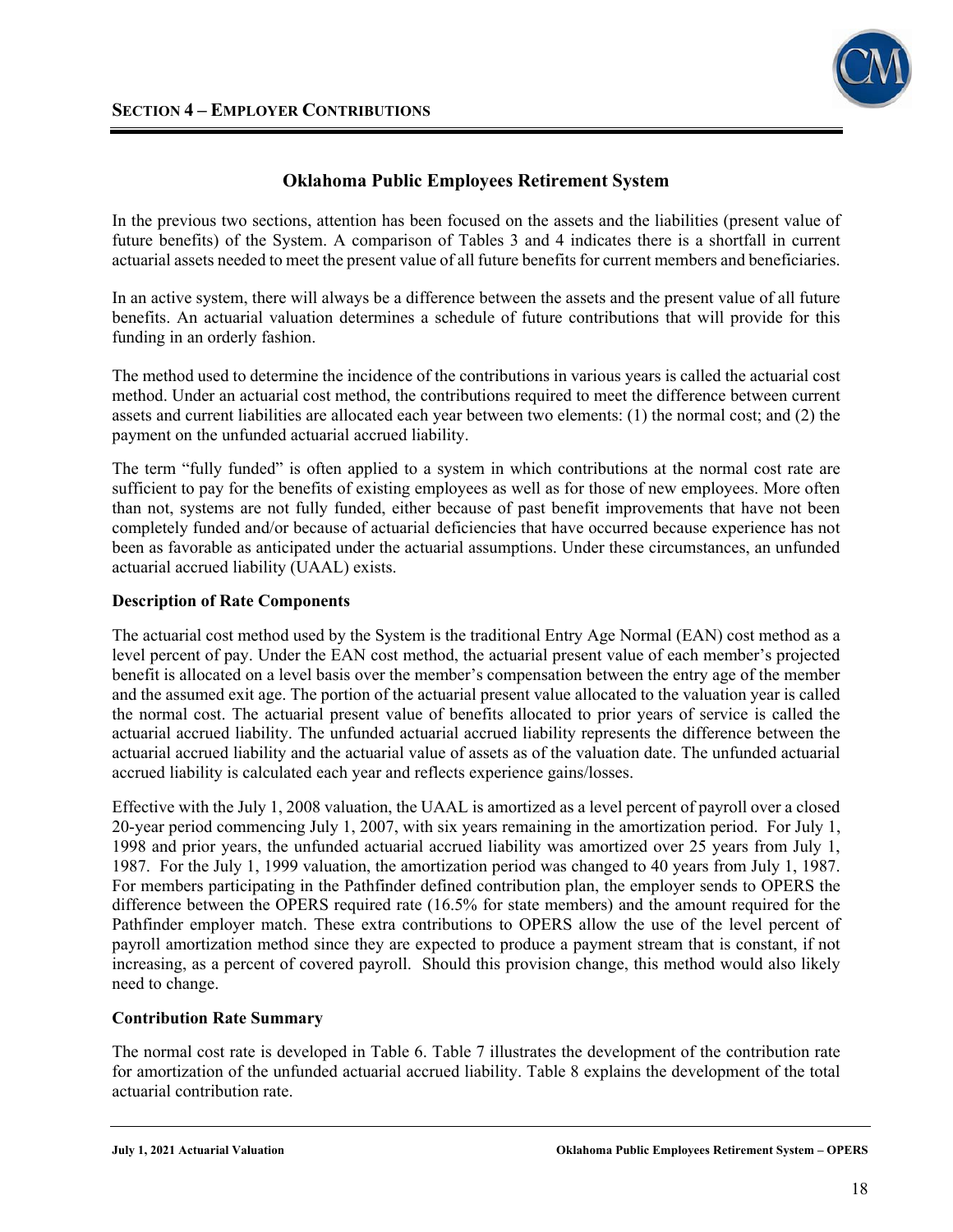

#### **Table 6**

#### **Normal Cost Contribution Rates As a Percentage of Salary**

|                                   | Regular             |    | Elected<br>Officials |    | Hazardous Duty |              | Total         | $%$ of Pay |
|-----------------------------------|---------------------|----|----------------------|----|----------------|--------------|---------------|------------|
| 1. Normal Cost                    |                     |    |                      |    |                |              |               |            |
| a. Retirement Benefit             | \$<br>106,291,058   | S. | 4,452,686            | S. | 9,555,568      | <sup>S</sup> | 120,299,312   | $7.72\%$   |
| b. Withdrawal Benefit             | 17,211,943          |    | 924,953              |    | 1.096.437      |              | 19,233,333    | 1.24%      |
| c. Pre-Retirement Death Benefit   | 2,731,884           |    | 63,137               |    | 165,922        |              | 2,960,943     | 0.19%      |
| d. Disability Benefit             | 2,636,711           |    | 96,860               |    | 181,982        |              | 2,915,553     | 0.19%      |
| e. Return of Member Contributions | 13,786,037          |    | 499,019              |    | 1,559,303      |              | 15,844,359    | $1.02\%$   |
| f. Supplemental Medical Benefit   | 6,712,877           |    | 217,818              |    | 433,137        |              | 7,363,832     | $0.47\%$   |
| g. Total                          | \$<br>149,370,510   | S  | 6,254,473            | S. | 12,992,349     | \$           | 168,617,332   | 10.83%     |
| 2. Estimated Payroll for the Year | \$<br>1,433,817,013 | \$ | 38, 385, 586         | \$ | 84, 358, 745   | \$           | 1,556,561,344 |            |
| 3. Normal Cost Rate<br>(1g)/(2)   | 10.42%              |    | 16.29%               |    | 15.40%         |              | 10.83%        |            |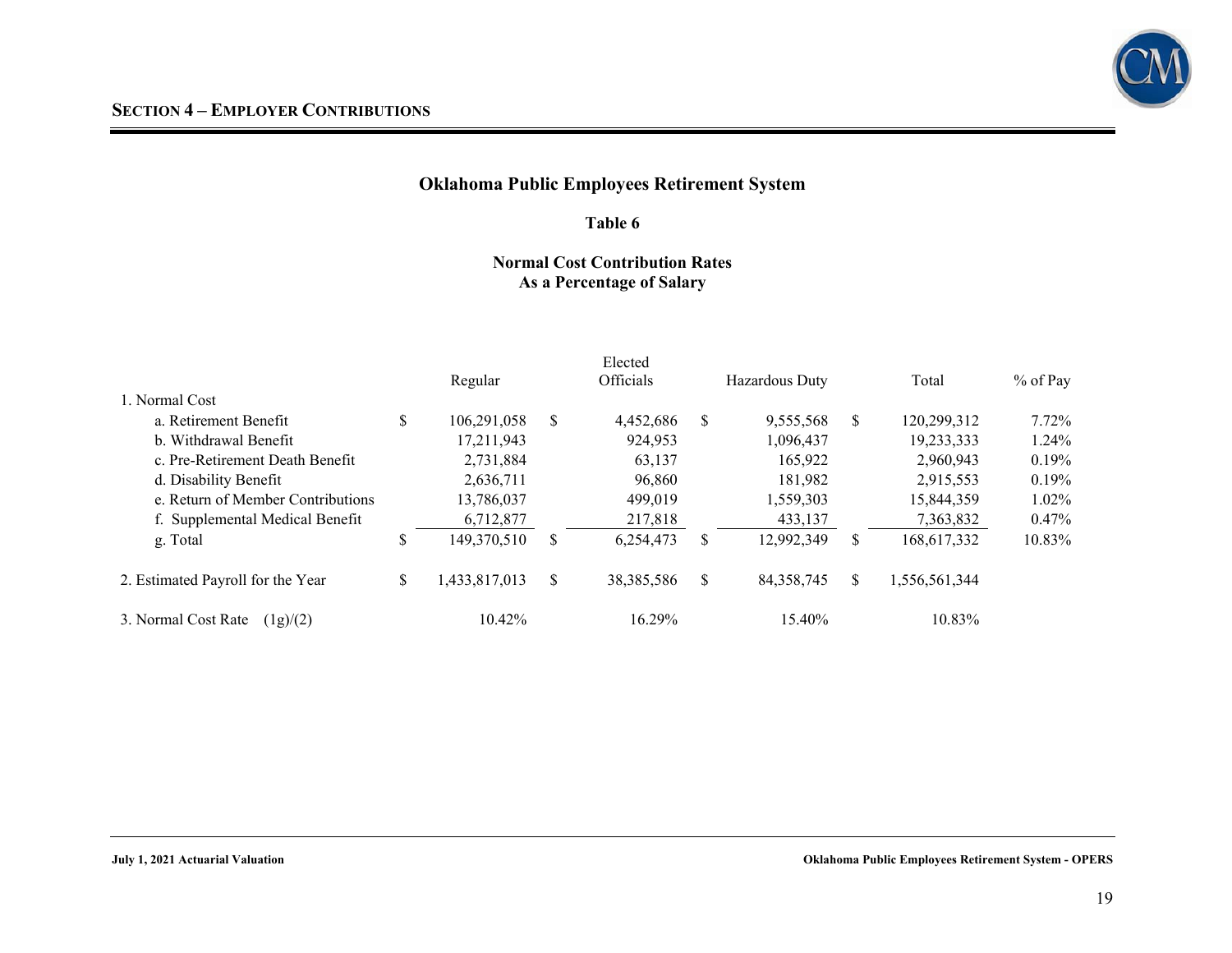

### **Table 7**

### **Unfunded Actuarial Accrued Liability Contribution Rate**

| 1. Actuarial Present Value of Future Benefits                                              | \$<br>12,356,703,250 |
|--------------------------------------------------------------------------------------------|----------------------|
| 2. Actuarial Present Value of Future Normal Costs                                          | 1,310,463,084        |
| 3. Actuarial Accrued Liability $(1) - (2)$                                                 | \$<br>11,046,240,166 |
| 4. Actuarial Value of Assets                                                               | 10,991,205,271       |
| 5. Unfunded Actuarial Accrued Liability (UAAL)<br>$(3) - (4)$                              | \$<br>55,034,895     |
| 6. Amortization of UAAL over 20 years<br>from July 1, 2007 (assumed mid-year) <sup>1</sup> | \$<br>10,214,154     |
| 7. Total Estimated Payroll for Year Ending June 30, 2022 <sup>2</sup>                      | \$<br>1,947,126,290  |
| 8. Amortization as a Percent of Payroll                                                    | $0.52\%$             |

<sup>1</sup> The UAAL is amortized as a level percent of payroll, assuming payroll increases 3.25% per year.

² Includes \$390,564,946 in payroll on behalf of DC plan participants.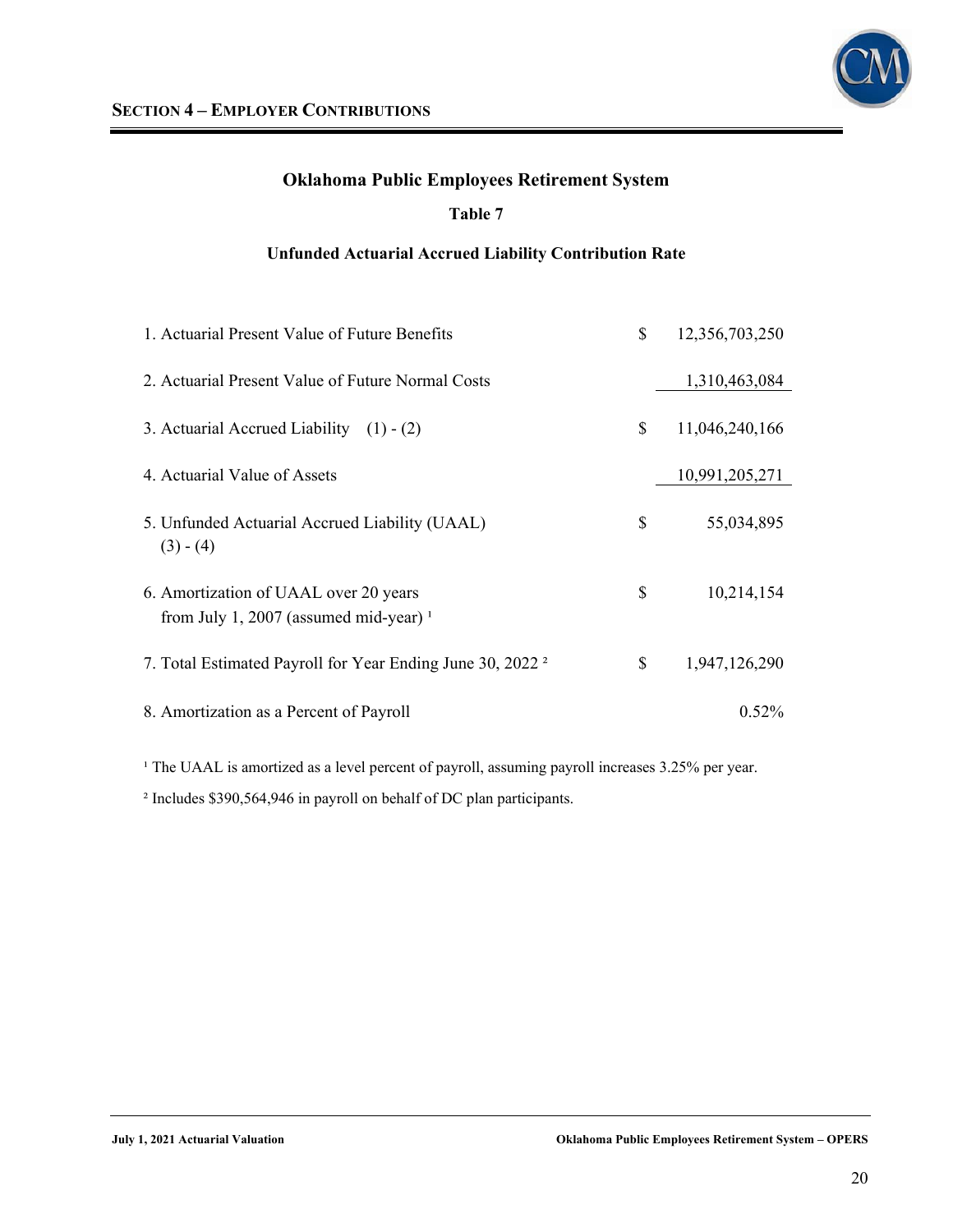

### **Table 8**

### **Actuarial Contribution Rate**

|                                                        | July $1,$ |          |  |
|--------------------------------------------------------|-----------|----------|--|
|                                                        | 2021      | 2020     |  |
| 1. Total Normal Cost Rate                              | 10.83%    | 10.99%   |  |
| 2. Amortization of UAAL <sup>1</sup>                   | 0.52%     | 6.19%    |  |
| 3. Budgeted Expenses <sup>2</sup>                      | 0.48%     | $0.47\%$ |  |
| 4. Total Actuarial Contribution Rate<br>$(1)+(2)+(3)$  | 11.83%    | 17.65%   |  |
| 5. Estimated Member Contribution Rate                  | 4.25%     | 4.24%    |  |
| 6. Employer Actuarial Contribution Rate<br>$(4) - (5)$ | 7.58%     | 13.41%   |  |

<sup>1</sup> Amortization of UAAL is a level percent of payroll. Recognizes contributions received on behalf of defined contribution plan members.

2 Provided by the System.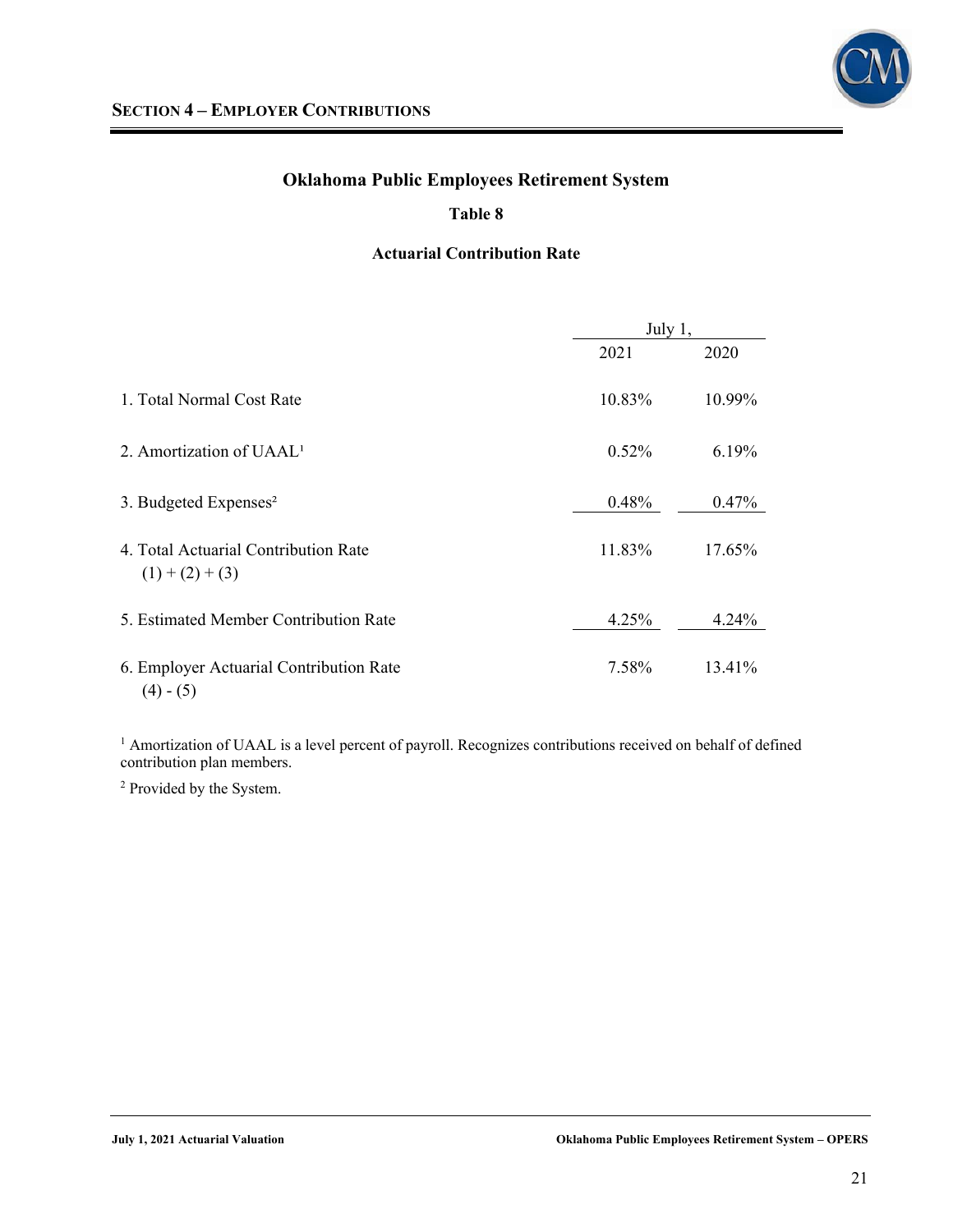

### **Table 9**

### **Calculation of Actuarial Gain/(Loss)**

| 1. Expected Actuarial Accrued Liability                    |                      |
|------------------------------------------------------------|----------------------|
| a. Actuarial accrued liability at July 1, 2020             | \$<br>10,943,079,053 |
| b. Normal cost at mid-year                                 | 172,764,460          |
| c. Benefit payments for fiscal year ending June 30, 2021   | (690, 013, 548)      |
| d. Interest on $(a)$ , $(b)$ , and $(c)$                   | 694,754,182          |
| e. Impact of assumption changes                            | $\theta$             |
| f. Impact of benefit changes                               | $\theta$             |
| g. Expected actuarial accrued liability as of July 1, 2021 | \$<br>11,120,584,147 |
| $(a) + (b) + (c) + (d) + (e) + (f)$                        |                      |
|                                                            |                      |
| 2. Actuarial Accrued Liability at July 1, 2021             | \$<br>11,046,240,166 |
| 3. Actuarial Accrued Liability Gain/(Loss) (1g) - (2)      | \$<br>74,343,981     |
|                                                            |                      |
| 4. Expected Actuarial Value of Assets                      |                      |
| a. Actuarial value of assets at July 1, 2020               | \$<br>10,212,241,395 |
| b. Contributions for fiscal year ending June 30, 2021      | 359,222,896          |
| c. Benefit payment and administrative expenses for         | (695, 488, 186)      |
| fiscal year ending June 30, 2021                           |                      |
| d. Interest on $(a)$ , $(b)$ , and $(c)$                   | 653,039,111          |
| e. Expected actuarial value of assets as of July 1, 2021   | \$<br>10,529,015,216 |
| $(a) + (b) + (c) + (d)$                                    |                      |
|                                                            | \$<br>10,991,205,271 |
| 5. Actuarial Value of Assets at July 1, 2021               |                      |
| 6. Actuarial Value of Assets Gain/(Loss) (5) - (4e)        | \$<br>462,190,055    |
|                                                            |                      |
| 7. Net Actuarial Gain/(Loss) $(3) + (6)$                   | \$<br>536,534,036    |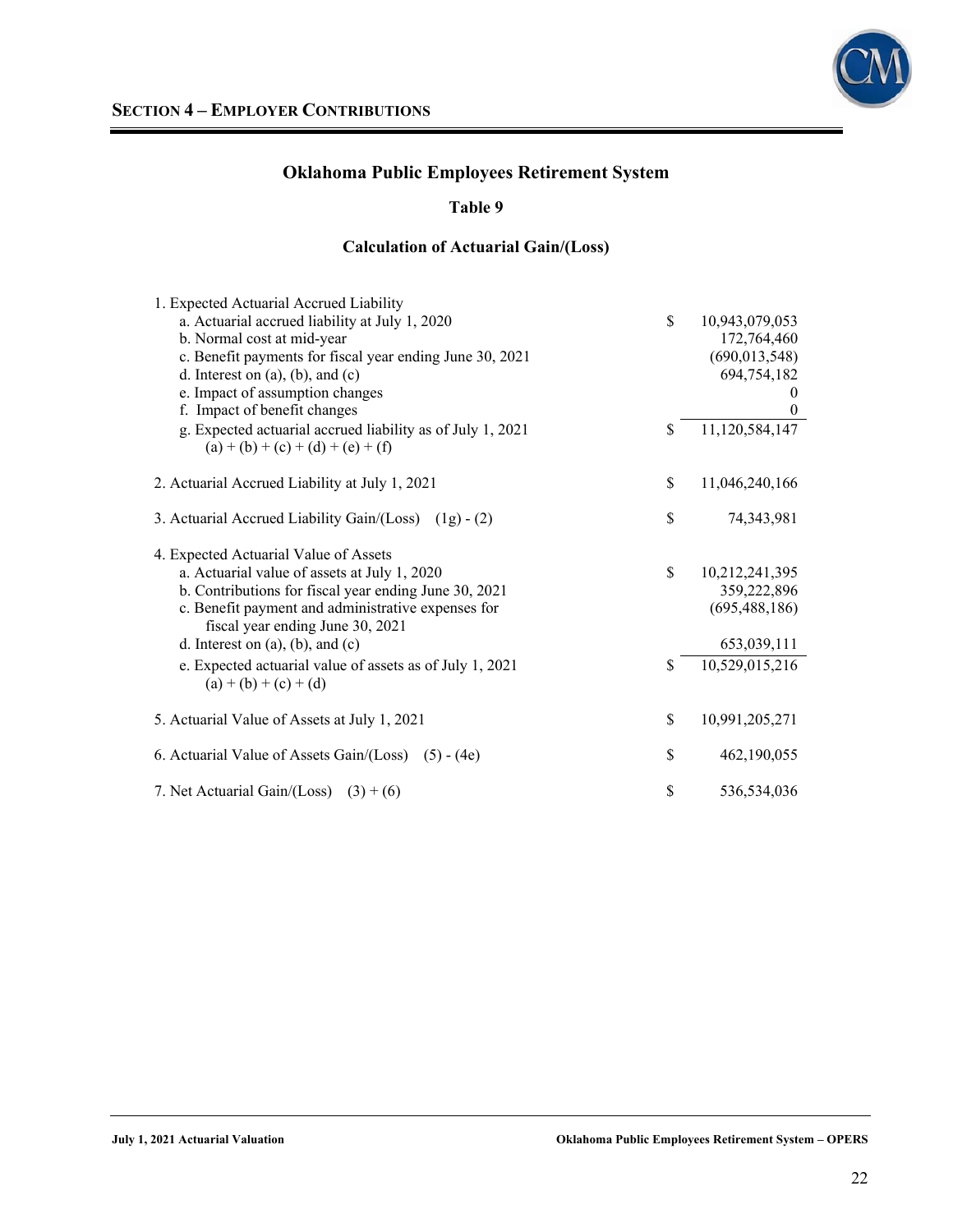

### **Table 10**

### **Summary of Contribution Requirements**

|                                                                                                | Actuarial Valuation as of |               |               |            |  |
|------------------------------------------------------------------------------------------------|---------------------------|---------------|---------------|------------|--|
|                                                                                                | July 1, 2021              |               | July 1, 2020  | Change     |  |
| 1. Expected Annual Payroll                                                                     | \$<br>1,556,561,344       | \$            | 1,571,954,116 | $(1.0\%)$  |  |
| 2. Total Normal Cost                                                                           | \$<br>168,617,332         | S             | 172,764,460   | $(2.4\%)$  |  |
| 3. Unfunded Actuarial Accrued Liability                                                        | \$<br>55,034,895          | $\mathbb{S}$  | 730,837,658   | $(92.5\%)$ |  |
| 4. Amortization of Unfunded Actuarial<br>Accrued Liability over 20 Years<br>from July 1, 2007* | \$<br>10,214,154          | <sup>\$</sup> | 118,016,407   | $(91.3\%)$ |  |
| 5. Budgeted Expenses (Provided<br>by the System)                                               | \$<br>7,472,454           | \$            | 7,425,538     | $0.6\%$    |  |
| 6. Total Required Contribution<br>$(2) + (4) + (5)$                                            | \$<br>186,303,940         | \$            | 298,206,405   | $(37.5\%)$ |  |
| 7. Estimated Member Contributions                                                              | \$<br>66,149,746          | \$            | 66,641,720    | $(0.7\%)$  |  |
| 8. Required Employer Contribution<br>$(6) - (7)$                                               | \$<br>120,154,194         | \$            | 231,564,685   | $(48.1\%)$ |  |
| 9. Previous Year's Actual Contribution                                                         |                           |               |               |            |  |
| a. Member                                                                                      | \$<br>66,204,166          | \$            | 67,808,024    | $(2.4\%)$  |  |
| b. Employer                                                                                    | 293,018,730               |               | 294,118,022   | $(0.4\%)$  |  |
| c. Total                                                                                       | \$<br>359,222,896         | \$            | 361,926,046   | $(0.7\%)$  |  |

\*Amortization of UAAL is a level percent of payroll.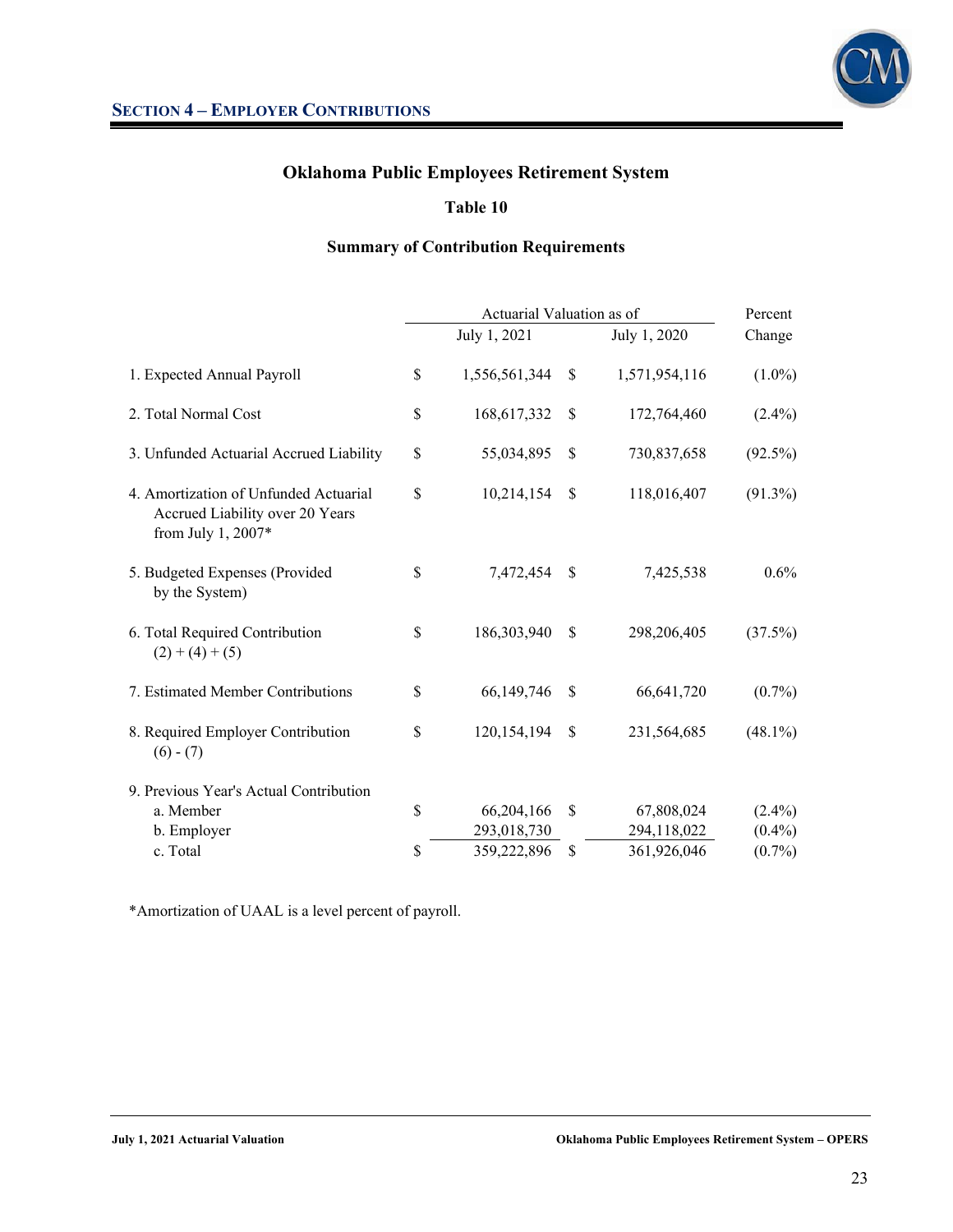

Actuarial Standards of Practice are issued by the Actuarial Standards Board and are binding on credentialed actuaries practicing in the United States. These standards generally identify what the actuary should consider, document and disclose when performing an actuarial assignment. In September, 2017, Actuarial Standard of Practice Number 51, *Assessment and Disclosure of Risk in Measuring Pension Obligations*, (ASOP 51) was issued as final with application to measurement dates on or after November 1, 2018. This ASOP, which applies to funding valuations, actuarial projections, and actuarial cost studies of proposed plan changes, was first applicable for the July 1, 2019 actuarial valuation for the Oklahoma Public Employees Retirement System.

A typical retirement plan faces many different risks, but the greatest risk is the inability to make benefit payments when due. If plan assets are depleted, benefits may not be paid which could create legal risk or the plan could become "pay as you go." The term "risk" is most commonly associated with an outcome with undesirable results. However, in the actuarial world, risk can be translated as uncertainty. The actuarial valuation process uses many actuarial assumptions to project how future contributions and investment returns will meet the cash flow needs for future benefit payments. Of course, we know that actual experience will not unfold exactly as anticipated by the assumptions and that uncertainty, whether favorable or unfavorable, creates risk. ASOP 51 defines risk as the potential of actual future measurements to deviate from expected results due to actual experience that is different than the actuarial assumptions.

The various risk factors for a given plan can have a significant impact – positive or negative – on the actuarial projection of liability and contribution rates.

There are a number of risks inherent in the funding of a defined benefit plan. These include:

- economic risks, such as investment return and price inflation;
- demographic risks such as mortality, payroll growth, aging population including the impact of baby boomers, and retirement ages;
- contribution risk, i.e., the potential for contribution rates to be too high for the plan sponsor/employer to pay; and
- external risks such as the regulatory and political environment.

There is a direct correlation between healthy, well-funded retirement plans and consistent contributions equal to the full actuarial contribution rate each year. The sources of funding for OPERS do not guarantee that the full contributions will be made, but because the System is currently well-funded, the amounts are currently sufficient. There is a risk if the funded status declines significantly that the contribution structure would not be able to return the System to being considered well-funded.

Another significant risk factor for OPERS is investment return because of the volatility of returns and the size of plan assets compared to payroll (see Table 11). A perusal of historical returns over 10-20 years reveals that the actual return each year is rarely close to the average return for the same period. This is to be expected, given the underlying capital market assumptions and the System's asset allocation.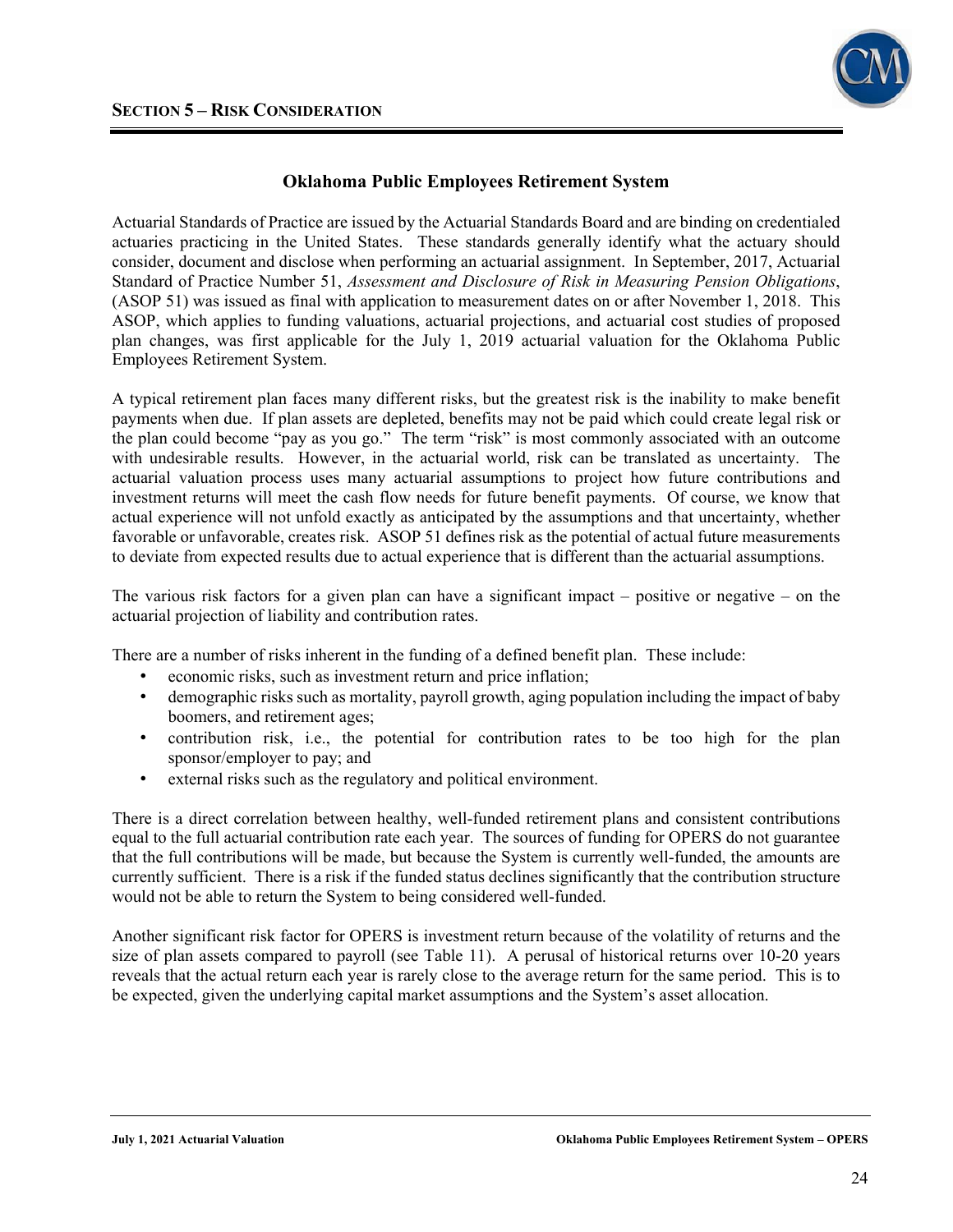### **SECTION 5 – RISK CONSIDERATION**



Finally, because OPERS is a partially closed plan, there will be a decline in active membership for a number of years as current active employees leave, but are not replaced by an OPERS defined benefit plan member due to their participation in Pathfinder. Usually this would raise concerns because there would be a shrinking payroll over which to fund the amortization of the UAAL. Since OPERS currently collects contributions on the pay of the state employees not covered by OPERS and since OPERS is well funded, there is less concern with the partial closure. Should the funding approach change, however, there could be a significant increase in the risks faced by OPERS.

A key demographic risk for all retirement systems, including OPERS, is improvements in mortality (longevity) greater than anticipated. While the actuarial assumptions anticipate some improvements in mortality experience over time and these assumptions are refined every experience study, the risk arises because there is a possibility of some sudden shift, perhaps from a significant medical breakthrough that could quickly increase liabilities. Likewise, there is some possibility of a significant public health crisis that could result in a significant number of additional deaths in a short time period, which would also be significant, although more easily absorbed. While either of these events could happen, they are not frequent events and are generally modest in their impact, and thus represent much less risk than the volatility associated with investment returns. We note that as we prepare this report, the world is in the midst of a pandemic. At this time, it is not clear what, if any, impact this will have on the OPERS plan. However, these events do point out the wisdom of considering what risks a plan may face.

The following exhibits summarize some historical information that helps indicate how certain key risk metrics have changed over time. Many are due to the maturing of the System.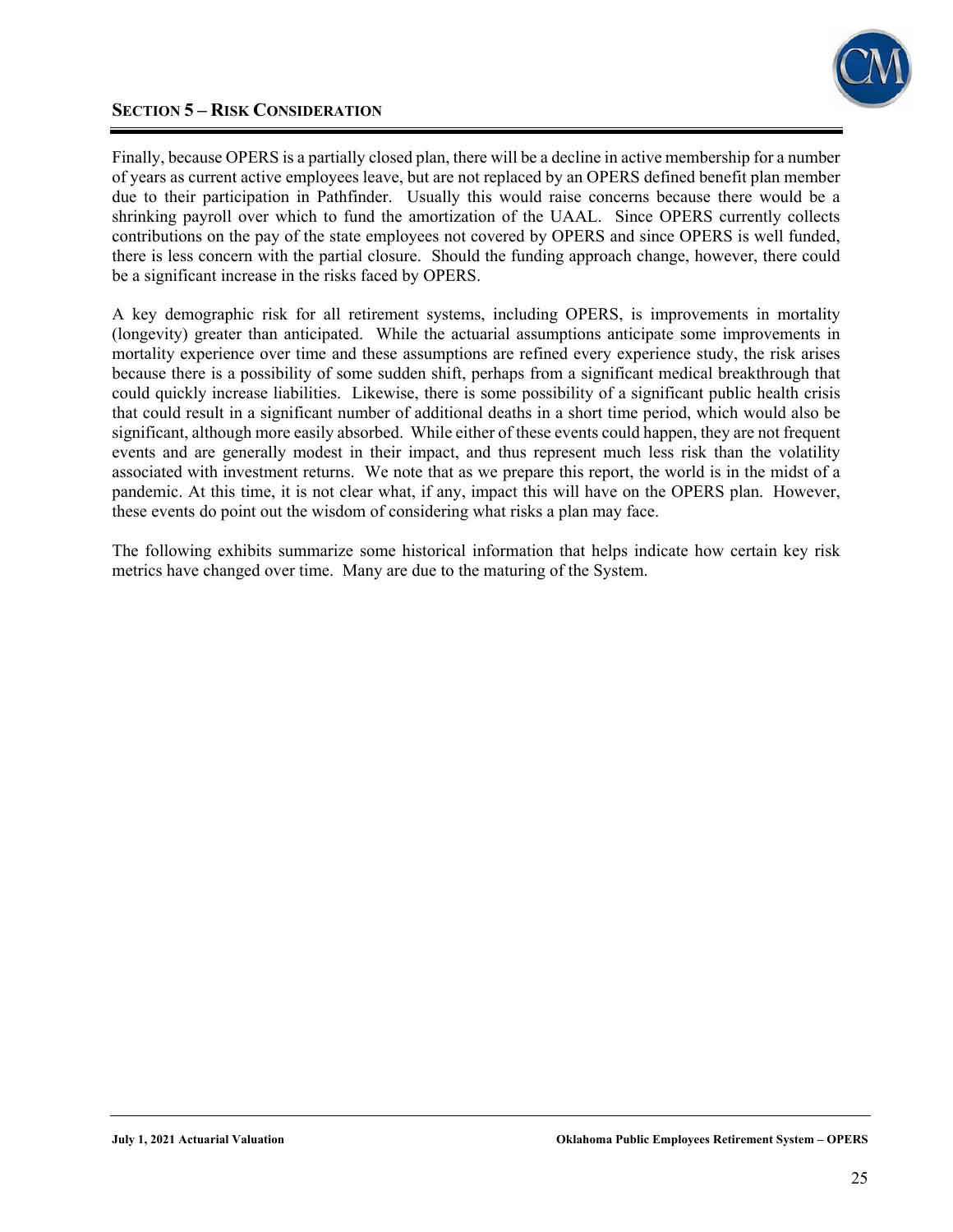

#### **Table 11**

#### **Historical Asset Volatility Ratios**

As a retirement system matures, the size of the market value of assets increases relative to the covered payroll of active members, on which the System is funded. The size of the plan assets relative to covered payroll, sometimes referred to as the asset volatility ratio, is an important indicator of the contribution risk for the System. The higher this ratio, the more sensitive a plan's contribution rate is to investment return volatility. In other words, it will be harder to recover from investment losses with increased contributions.

| Actuarial<br><b>Valuation</b><br>Date | <b>Market Value</b><br>of Assets | <b>Estimated</b><br><b>Plan Year</b><br><b>Payroll</b> | Asset<br><b>Volatility</b><br>Ratio | Increase in ACR with<br>a Return 10% Lower<br>than Assumed* |
|---------------------------------------|----------------------------------|--------------------------------------------------------|-------------------------------------|-------------------------------------------------------------|
| 7/1/2005                              | \$5,504,489,147                  | \$1,454,210,509                                        | 3.79                                | 7.03%                                                       |
| 7/1/2006                              | 5,817,165,538                    | 1,568,350,023                                          | 3.71                                | 6.89%                                                       |
| 7/1/2007                              | 6,640,477,411                    | 1,626,737,832                                          | 4.08                                | 7.57%                                                       |
| 7/1/2008                              | 6,255,207,565                    | 1,682,663,413                                          | 3.72                                | 6.90%                                                       |
| 7/1/2009                              | 5, 173, 537, 778                 | 1,732,975,532                                          | 2.99                                | 5.55%                                                       |
| 7/1/2010                              | 5,774,379,263                    | 1,683,697,139                                          | 3.43                                | 6.37%                                                       |
| 7/1/2011                              | 6,841,001,769                    | 1,570,500,148                                          | 4.36                                | 8.09%                                                       |
| 7/1/2012                              | 6,821,303,541                    | 1,633,837,374                                          | 4.18                                | 7.76%                                                       |
| 7/1/2013                              | 7,441,781,618                    | 1,695,347,809                                          | 4.39                                | 8.15%                                                       |
| 7/1/2014                              | 8,570,104,910                    | 1,744,041,536                                          | 4.91                                | 9.11%                                                       |
| 7/1/2015                              | 8,636,441,984                    | 1,808,972,785                                          | 4.77                                | 8.85%                                                       |
| 7/1/2016                              | 8,435,578,907                    | 1,790,809,603                                          | 4.71                                | 8.74%                                                       |
| 7/1/2017                              | 9,229,499,873                    | 1,688,543,856                                          | 5.47                                | 10.15%                                                      |
| 7/1/2018                              | 9,702,031,567                    | 1,601,074,591                                          | 6.06                                | 11.25%                                                      |
| 7/1/2019                              | 9,958,113,213                    | 1,584,630,994                                          | 6.28                                | 11.66%                                                      |
| 7/1/2020                              | 10,097,798,827                   | 1,571,954,116                                          | 6.42                                | 11.92%                                                      |
| 7/1/2021                              | 12,525,883,234                   | 1,556,561,344                                          | 8.05                                | 14.94%                                                      |

*Note: Years prior to 7/1/2010 were provided by the prior actuary.* 

\*The impact of asset smoothing is not reflected in the impact on the Actuarial Contribution Rate (ACR). Current year assumptions are used for all years shown.

The assets at June 30, 2021 are 805% of payroll, so underperforming the investment return assumption by 1.00% (i.e., earn 5.50% for one year) is equivalent to 8.05% of payroll. While the actual impact in the first year is mitigated by the asset smoothing method and amortization of the UAAL, this illustrates the risk associated with volatile investment returns.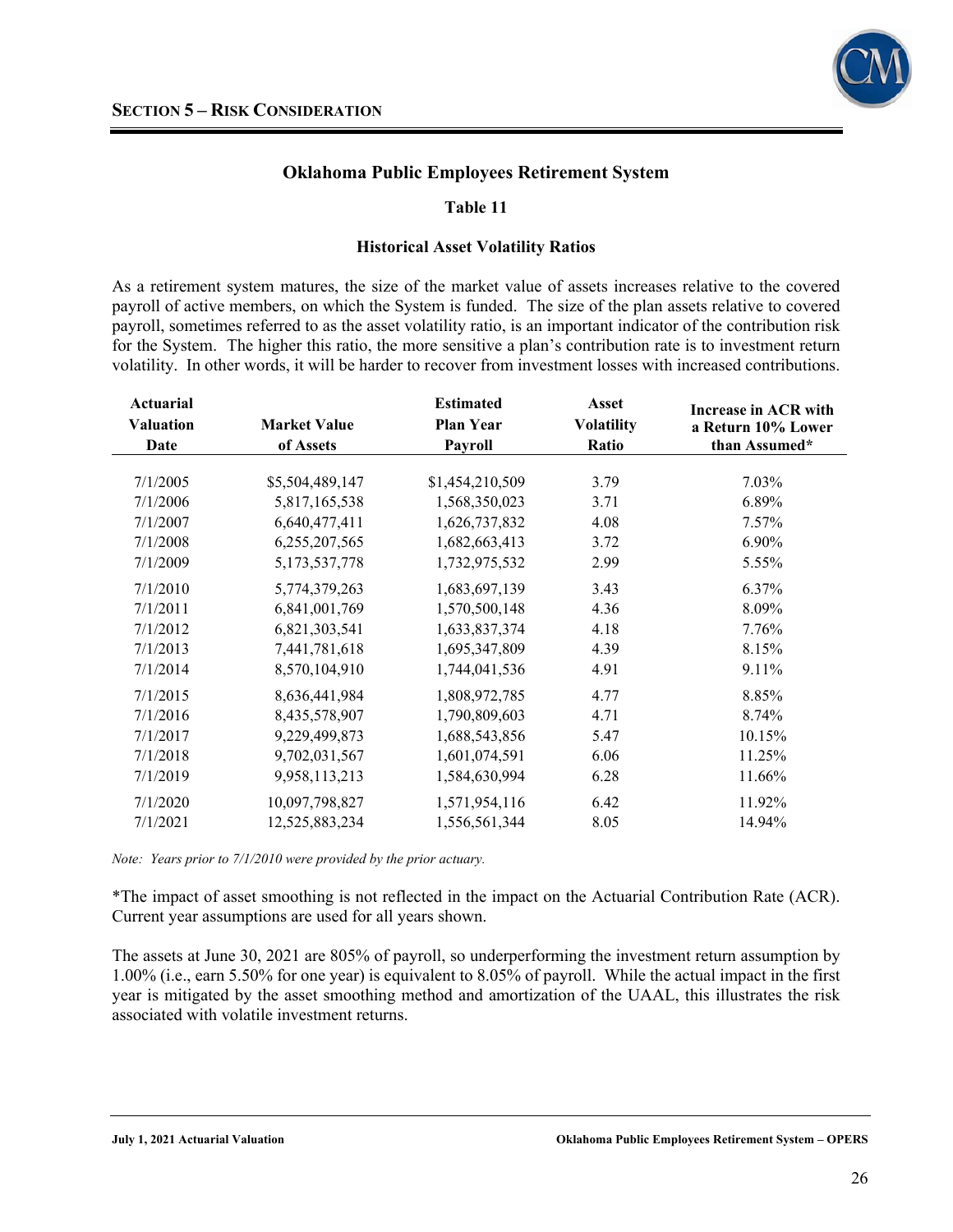

#### **Table 12**

#### **Historical Cash Flows**

Plans with negative cash flows will experience increased sensitivity to investment return volatility. Cash flows, for this purpose, are measured as contributions less benefit payments. Note that negative cash flows are expected in mature retirement systems. If the System has negative cash flows and then experiences returns below the assumed rate, there are fewer assets to be reinvested to earn the higher returns that typically follow. While any negative cash flow will produce such a result, it is typically a negative cash flow of more than 5% of MVA that may cause significant concerns. OPERS has generally had negative cash flows of less than 3% in recent years, so there is no concern for the foreseeable future.

|                 | <b>Market Value</b> |                      | <b>Benefit</b>  |                   | <b>Net Cash Flow</b> |
|-----------------|---------------------|----------------------|-----------------|-------------------|----------------------|
|                 | of Assets           |                      | <b>Payments</b> | <b>Net</b>        | as a Percent         |
| <b>Year End</b> | (MVA)               | <b>Contributions</b> | and Expenses    | <b>Cash Flow</b>  | of MVA               |
| 6/30/2005       | \$5,504,489,147     | \$191,775,056        | \$336,037,736   | (\$144, 262, 680) | $(2.62\%)$           |
| 6/30/2006       | 5,817,165,538       | 227, 261, 755        | 349,539,019     | (122, 277, 264)   | $(2.10\%)$           |
| 6/30/2007       | 6,640,477,411       | 261,936,847          | 377,414,439     | (115, 477, 592)   | $(1.74\%)$           |
| 6/30/2008       | 6,255,207,565       | 286,775,377          | 395,397,691     | (108, 622, 314)   | $(1.74\%)$           |
| 6/30/2009       | 5, 173, 537, 778    | 311,734,343          | 426,155,646     | (114, 421, 303)   | $(2.21\%)$           |
| 6/30/2010       | 5,774,379,263       | 328,820,672          | 444,874,268     | (116, 053, 596)   | $(2.01\%)$           |
| 6/30/2011       | 6,841,001,769       | 319,336,013          | 479,400,000     | (160, 063, 987)   | $(2.34\%)$           |
| 6/30/2012       | 6,821,303,541       | 329,009,579          | 503,400,243     | (174, 390, 664)   | $(2.56\%)$           |
| 6/30/2013       | 7,441,781,618       | 338, 195, 447        | 521,895,082     | (183, 699, 635)   | (2.47%)              |
| 6/30/2014       | 8,570,104,910       | 350,571,518          | 540,228,497     | (189, 656, 979)   | $(2.21\%)$           |
| 6/30/2015       | 8,636,441,984       | 365,330,320          | 563,282,356     | (197, 952, 036)   | $(2.29\%)$           |
| 6/30/2016       | 8,435,578,907       | 370,050,081          | 586,669,682     | (216,619,601)     | (2.57%)              |
| 6/30/2017       | 9,229,499,873       | 358,615,175          | 614, 308, 717   | (255, 693, 542)   | $(2.77\%)$           |
| 6/30/2018       | 9,702,031,567       | 344,916,830          | 632,863,130     | (287, 946, 300)   | (2.97%)              |
| 6/30/2019       | 9,958,113,213       | 349,040,092          | 661,088,933     | (312,048,841)     | $(3.13\%)$           |
| 6/30/2020       | 10,097,798,827      | 361,926,046          | 667,017,809     | (305,091,763)     | $(3.02\%)$           |
| 6/30/2021       | 12,525,883,234      | 359,222,896          | 695,488,186     | (336, 265, 290)   | $(2.68\%)$           |

*Note: Years prior to 6/30/2010 were provided by the prior actuary.*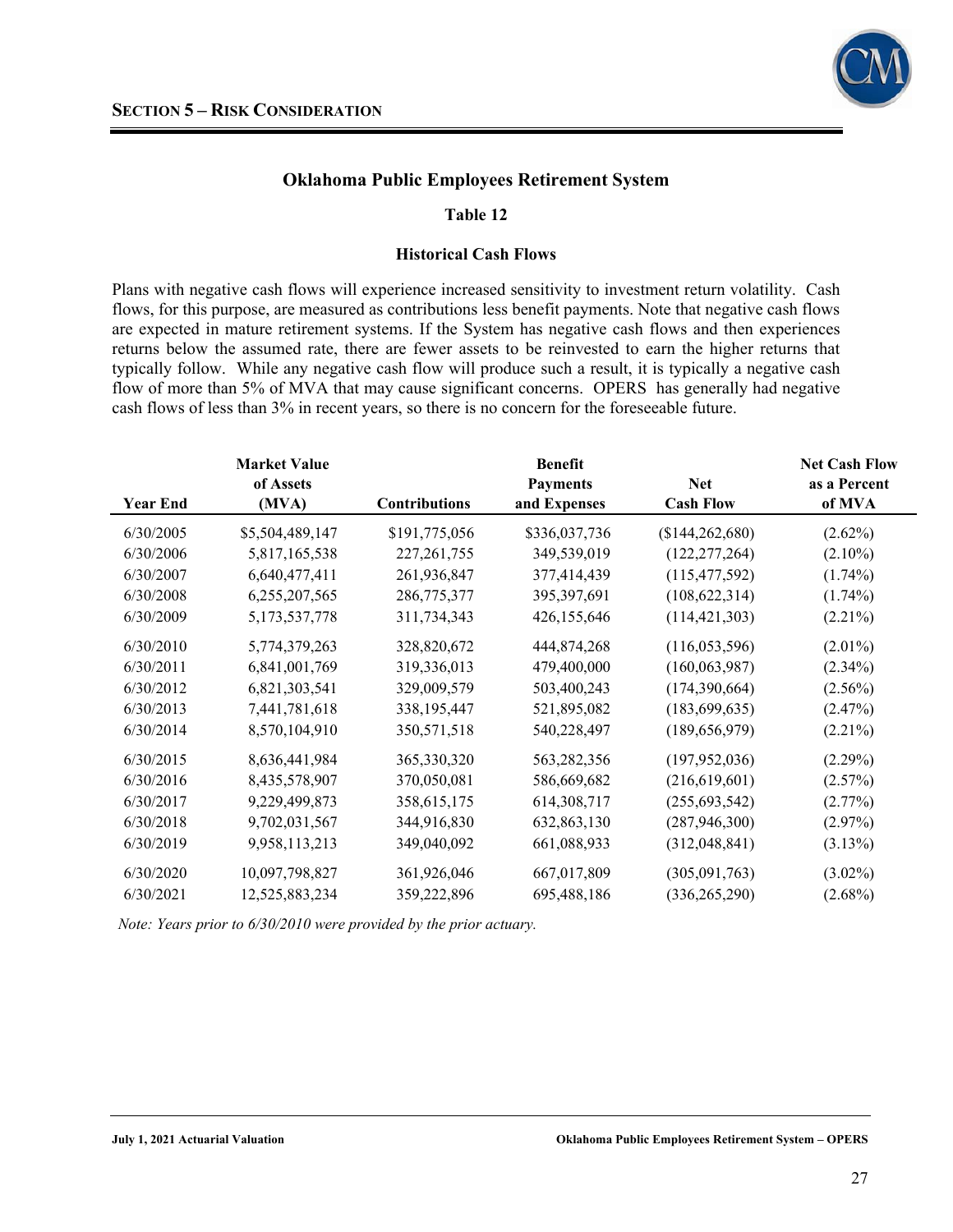

### **Table 12 (continued)**

### **Historical Cash Flows**

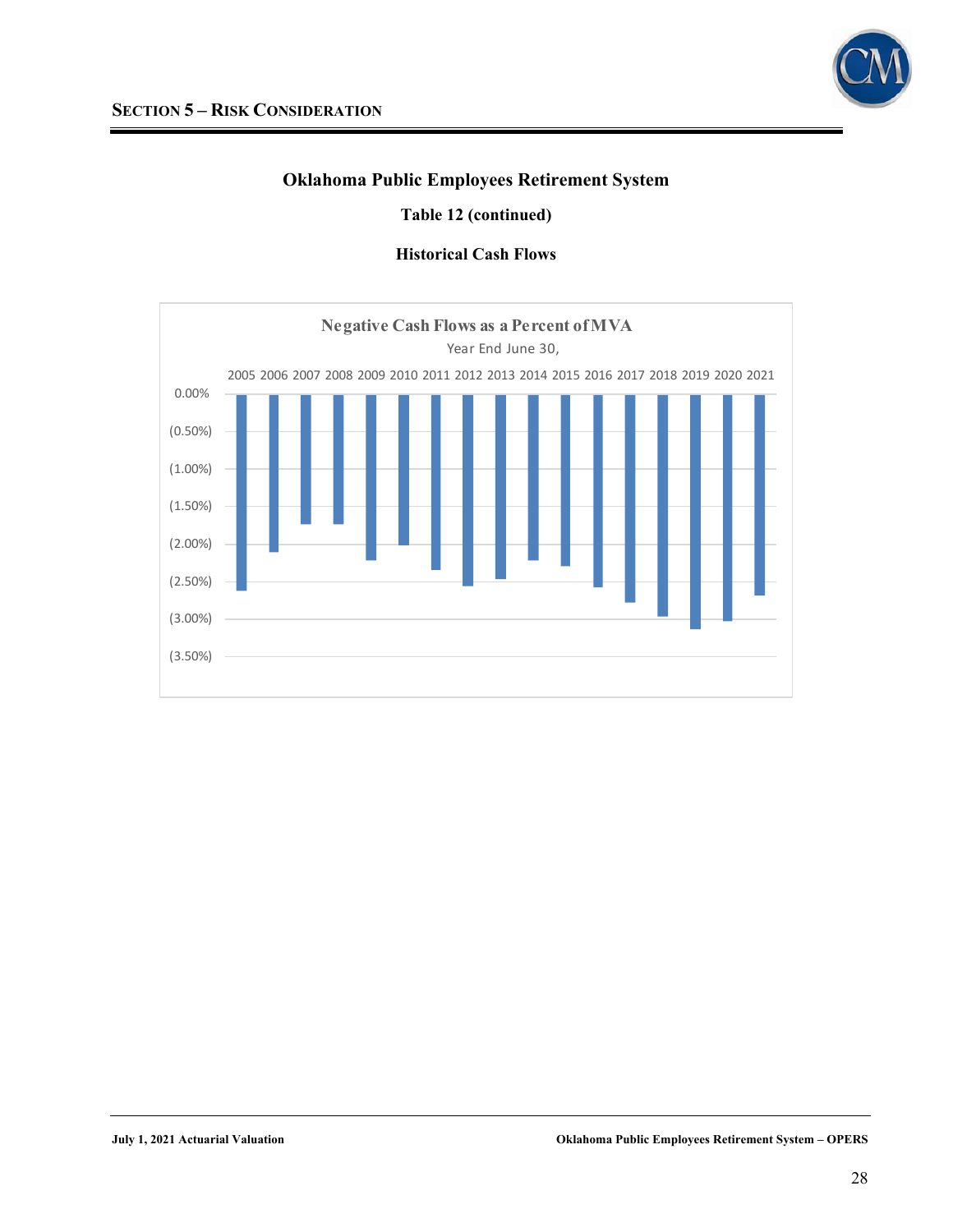

### **Table 13**

#### **Liability Maturity Measurement**

Most public sector retirement systems have been in operation for many years. As a result, they have aging plan populations, and in some cases declining active populations, resulting in an increasing ratio of retirees to active members and a growing percentage of retiree liability. The retirement of the remaining baby boomers over the next decade is expected to further exacerbate the aging of the retirement system population. With more of the total liability residing with retirees, investment volatility has a greater impact on the funding of the System since it is more difficult to restore the System financially after losses occur when there is comparatively less payroll over which to spread costs.

Projections provide the most effective way of analyzing the impact of these changes on future funding measures, but studying several key metrics from the valuation can also provide some valuable insight.

|                 | <b>Retiree</b>  | <b>Total Actuarial</b>   |            | Covered         |              |
|-----------------|-----------------|--------------------------|------------|-----------------|--------------|
|                 | Liability       | <b>Accrued Liability</b> | Percentage | Payroll         | <b>Ratio</b> |
| <b>Year End</b> | (a)             | (b)                      | (a/b)      | (c)             | (b/c)        |
|                 |                 |                          |            |                 |              |
| 6/30/2005       | \$3,310,805,089 | \$7,575,419,808          | 43.7%      | \$1,454,210,509 | 5.21         |
| 6/30/2006       | 3,533,634,732   | 7,914,657,886            | 44.6%      | 1,568,350,023   | 5.05         |
| 6/30/2007       | 3,742,715,550   | 8,413,248,130            | 44.5%      | 1,626,737,832   | 5.17         |
| 6/30/2008       | 4,050,368,848   | 8,894,287,254            | 45.5%      | 1,682,663,413   | 5.29         |
| 6/30/2009       | 4,241,876,602   | 9, 291, 457, 837         | 45.7%      | 1,732,975,532   | 5.36         |
| 6/30/2010       | 4,484,099,170   | 9,622,627,833            | 46.6%      | 1,683,697,139   | 5.72         |
| 6/30/2011       | 4,153,994,755   | 8,179,767,661            | 50.8%      | 1,570,500,148   | 5.21         |
| 6/30/2012       | 4,321,790,926   | 8,334,637,900            | 51.9%      | 1,633,837,374   | 5.10         |
| 6/30/2013       | 4,512,915,419   | 8,556,121,906            | 52.7%      | 1,695,347,809   | 5.05         |
| 6/30/2014       | 4,652,763,014   | 8,753,669,153            | 53.2%      | 1,744,041,536   | 5.02         |
| 6/30/2015       | 4,864,693,645   | 8,996,125,901            | 54.1%      | 1,808,972,785   | 4.97         |
| 6/30/2016       | 5,173,659,555   | 9,427,809,623            | 54.9%      | 1,790,809,603   | 5.26         |
| 6/30/2017       | 5,526,693,946   | 9,781,617,070            | 56.5%      | 1,688,543,856   | 5.79         |
| 6/30/2018       | 5,677,148,092   | 9,884,133,615            | 57.4%      | 1,601,074,591   | 6.17         |
| 6/30/2019       | 5,828,546,805   | 10,047,374,213           | 58.0%      | 1,584,630,994   | 6.34         |
| 6/30/2020       | 6,377,870,941   | 10,943,079,053           | 58.3%      | 1,571,954,116   | 6.96         |
| 6/30/2021       | 6,457,479,509   | 11,046,240,166           | 58.5%      | 1,556,561,344   | 7.10         |

*Note: Years prior to 6/30/2010 were provided by the prior actuary.*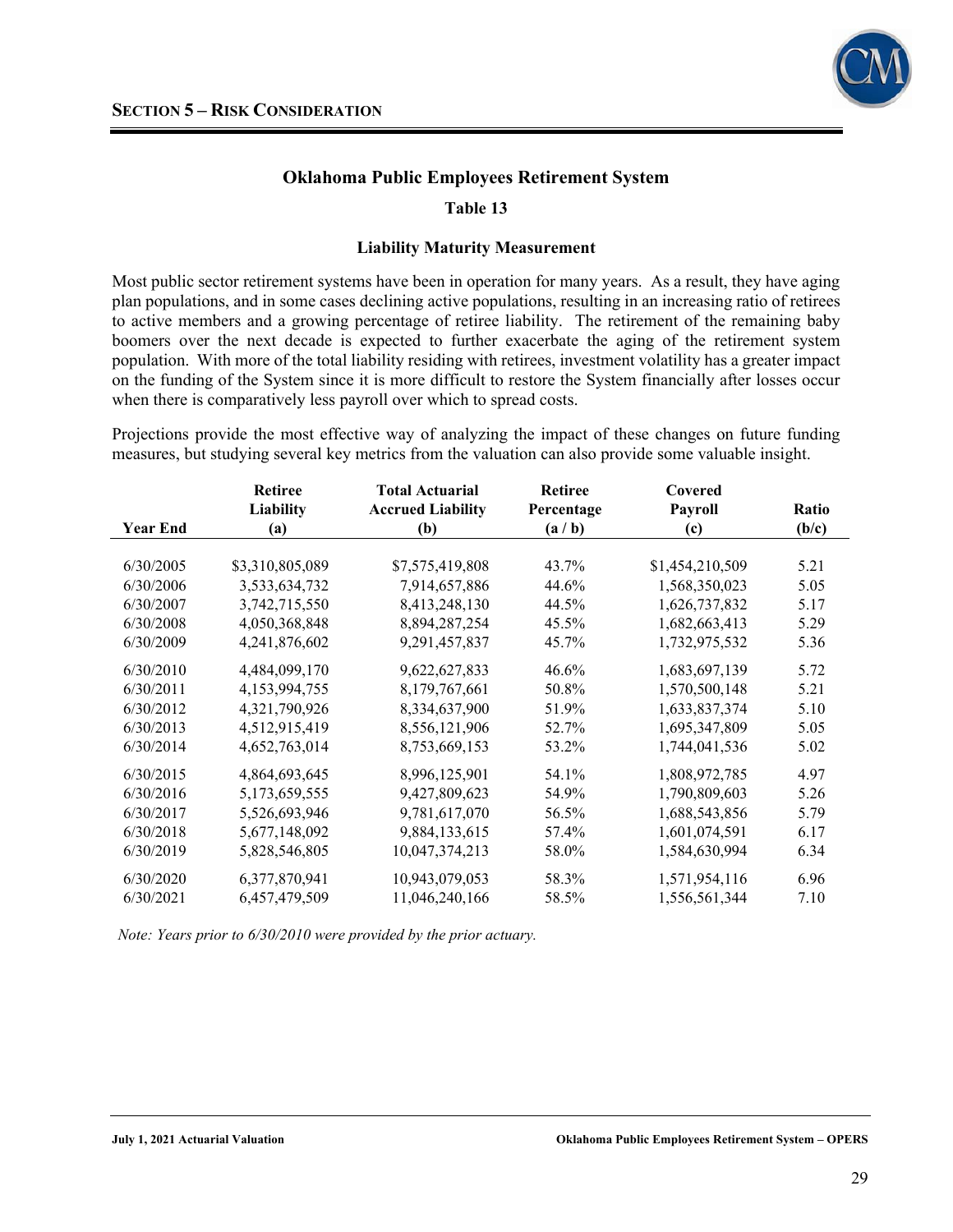

**Table 13 (continued)** 



**Liability Maturity Measurement**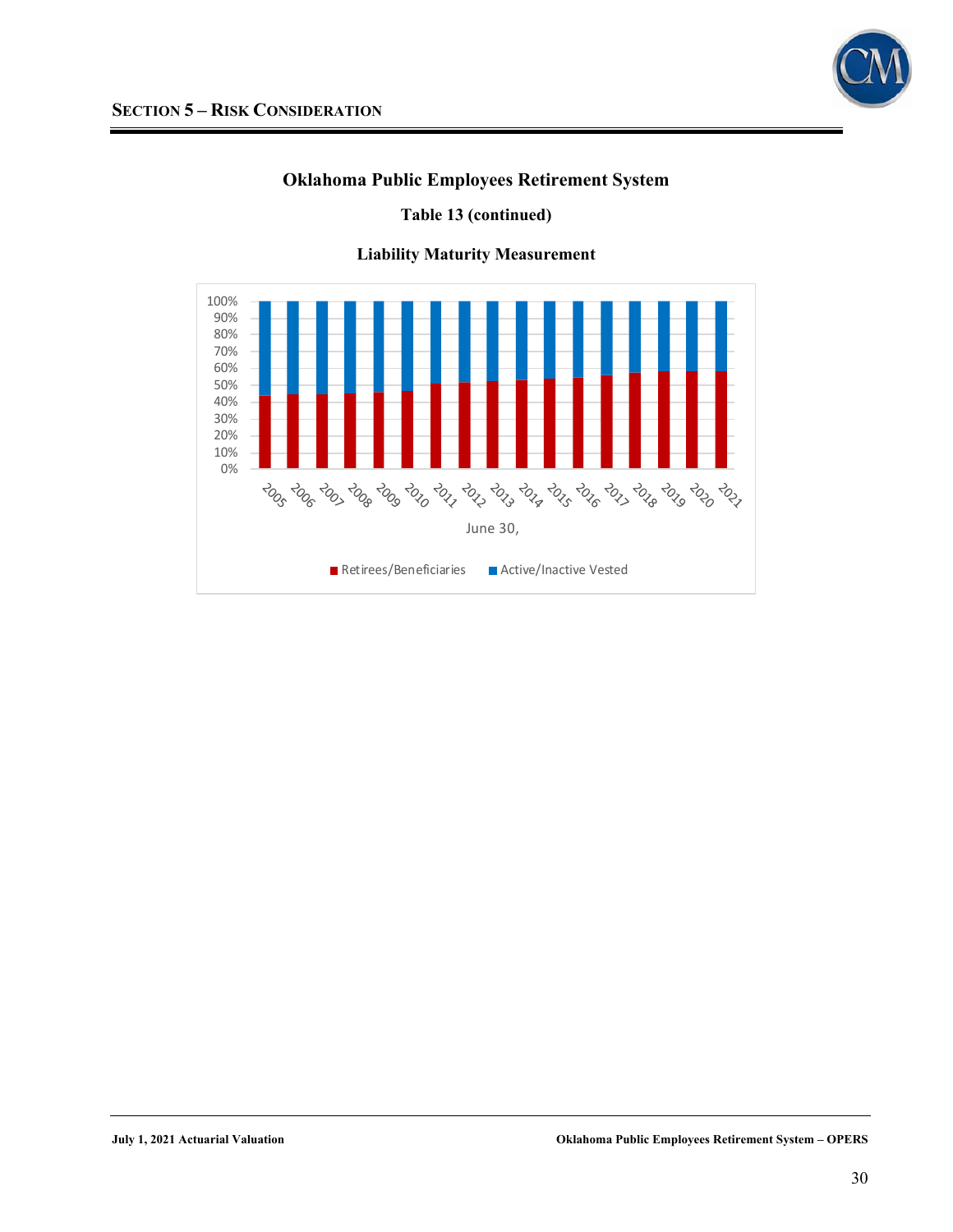

#### **Table 14**

|                  |               |                       | THRUITUAL IVIUNDUL STATISTIUS |            |                        |                |                         |           |  |  |  |
|------------------|---------------|-----------------------|-------------------------------|------------|------------------------|----------------|-------------------------|-----------|--|--|--|
| <b>Valuation</b> |               | <b>Active Members</b> |                               |            | <b>Retired Members</b> |                |                         |           |  |  |  |
| Date             |               |                       | <b>Average Salary</b>         |            |                        | Active/        | <b>Average Benefits</b> |           |  |  |  |
| July 1           | <b>Number</b> | Payroll               | \$                            | $%$ Incr.  | <b>Number</b>          | <b>Retired</b> | <sup>\$</sup>           | $%$ Incr. |  |  |  |
|                  |               |                       |                               |            |                        |                |                         |           |  |  |  |
| 2005             | 43,918        | \$1,454,210,509       | \$33,112                      |            | 23,679                 | 1.85           | \$12,899                |           |  |  |  |
| 2006             | 45,472        | 1,568,350,023         | 34,490                        | 4.16%      | 24,372                 | 1.87           | 13,529                  | 4.88%     |  |  |  |
| 2007             | 44,712        | 1,626,737,832         | 36,383                        | 5.49%      | 25,233                 | 1.77           | 13,749                  | 1.63%     |  |  |  |
| 2008             | 45,120        | 1,682,663,413         | 37,293                        | 2.50%      | 26,033                 | 1.73           | 14,449                  | 5.09%     |  |  |  |
| 2009             | 45,683        | 1,732,975,532         | 37,935                        | 1.72%      | 26,949                 | 1.70           | 14,629                  | 1.25%     |  |  |  |
| 2010             | 43,934        | 1,683,697,139         | 38,323                        | 1.02%      | 28,009                 | 1.57           | 14,877                  | 1.70%     |  |  |  |
| 2011             | 40,551        | 1,570,500,148         | 38,729                        | 1.06%      | 29,418                 | 1.38           | 15,226                  | 2.35%     |  |  |  |
| 2012             | 42,569        | 1,633,837,374         | 38,381                        | $(0.90\%)$ | 30,263                 | 1.41           | 15,422                  | 1.29%     |  |  |  |
| 2013             | 43,273        | 1,695,347,809         | 39,178                        | 2.08%      | 31,135                 | 1.39           | 15,679                  | $1.67\%$  |  |  |  |
| 2014             | 43,947        | 1,744,041,536         | 39,685                        | 1.29%      | 31,833                 | 1.38           | 15,862                  | $1.17\%$  |  |  |  |
| 2015             | 43,843        | 1,808,972,785         | 41,260                        | 3.97%      | 32,754                 | 1.34           | 16,144                  | 1.78%     |  |  |  |
| 2016             | 41,806        | 1,790,809,603         | 42,836                        | 3.82%      | 33,749                 | 1.24           | 16,404                  | 1.61%     |  |  |  |
| 2017             | 38,873        | 1,688,543,856         | 43,437                        | 1.40%      | 34,579                 | 1.12           | 16,673                  | 1.64%     |  |  |  |
| 2018             | 36,329        | 1,601,074,591         | 44,072                        | 1.46%      | 35,260                 | 1.03           | 16,884                  | 1.27%     |  |  |  |
| 2019             | 34,536        | 1,584,630,994         | 45,883                        | 4.11%      | 35,869                 | 0.96           | 17,134                  | 1.48%     |  |  |  |
| 2020             | 33,115        | 1,571,954,116         | 47,470                        | 3.46%      | 36,179                 | 0.92           | 17,930                  | 4.65%     |  |  |  |
| 2021             | 31,711        | 1,556,561,344         | 49,086                        | 3.40%      | 36,351                 | 0.87           | 18,184                  | 1.42%     |  |  |  |

**Historical Member Statistics** 

*Note: Years prior to 7/1/2010 were provided by the prior actuary.* 

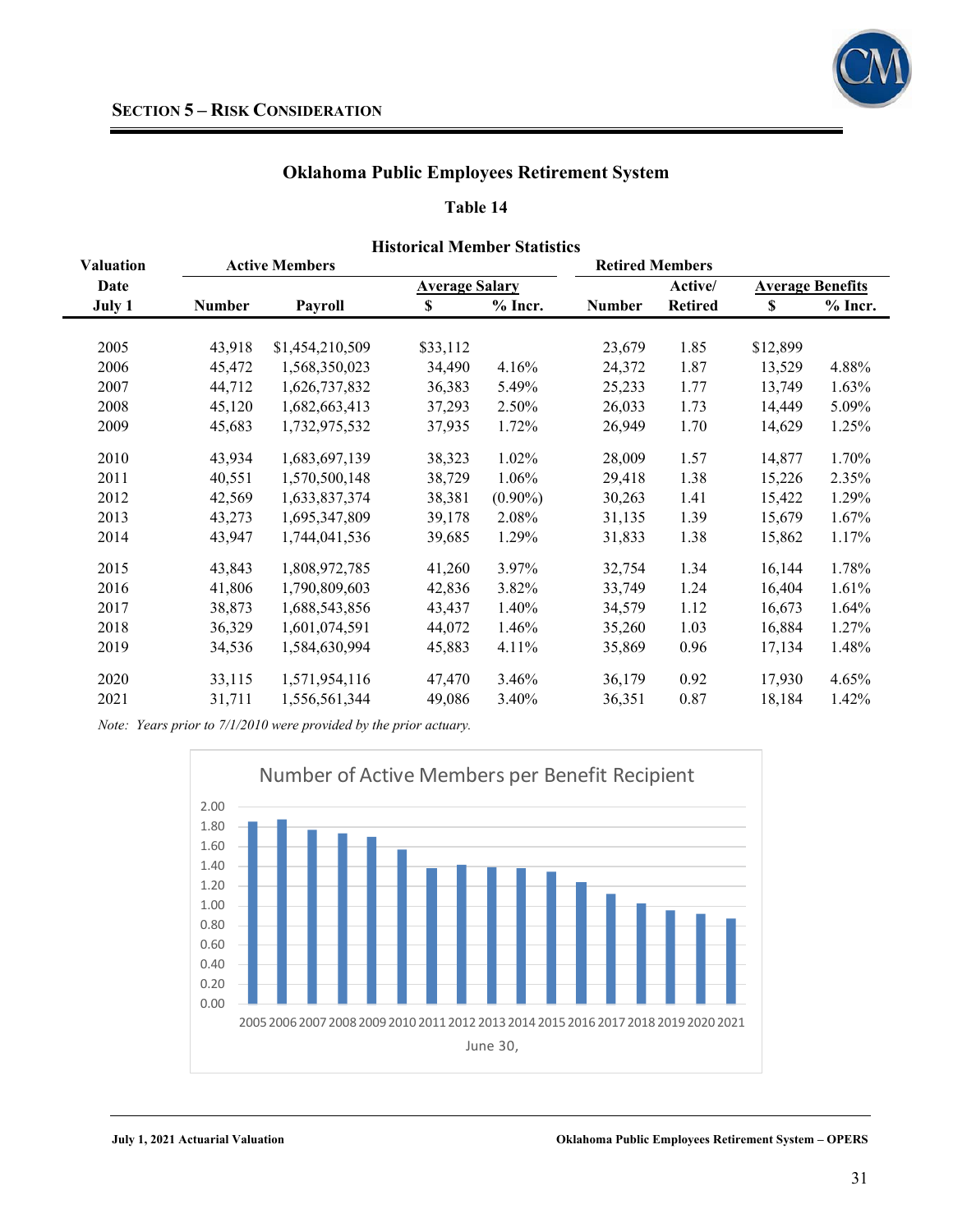#### **Table 15**

### **Comparison of Valuation Results under Alternate Investment Return Assumptions**

| <b>Investment Return Assumption</b>                | 5.50%        | $6.00\%$     | $6.50\%$     | 7.00%        | $7.50\%$     |
|----------------------------------------------------|--------------|--------------|--------------|--------------|--------------|
| <b>Contributions</b>                               |              |              |              |              |              |
| Normal Cost Rate                                   | 13.70%       | 12.16%       | 10.83%       | $9.68\%$     | 8.67%        |
| Amortization of UAAL                               | 12.12%       | 6.08%        | $0.52\%$     | $(4.79\%)$   | $(9.83\%)$   |
| <b>Budgeted Expenses</b>                           | 0.48%        | 0.48%        | 0.48%        | 0.48%        | 0.48%        |
| <b>Total Actuarial Determined Contribution</b>     | 26.30%       | 18.72%       | 11.83%       | 5.37%        | $(0.68\%)$   |
| <b>Member Contribution Rate</b>                    | $(4.25\%)$   | $(4.25\%)$   | $(4.25\%)$   | $(4.25\%)$   | $(4.25\%)$   |
| <b>Statutory State Contribution Rate</b>           | $(16.50\%)$  | $(16.50\%)$  | $(16.50\%)$  | $(16.50\%)$  | $(16.50\%)$  |
| <b>Contribution Shortfall/(Surplus)</b>            | 5.55%        | $(2.03\%)$   | $(8.92\%)$   | $(15.38\%)$  | (21.43%)     |
| <b>Actuarial Value of Assets (\$ in thousands)</b> | \$10,991,205 | \$10,991,205 | \$10,991,205 | \$10,991,205 | \$10,991,205 |
| <b>Actuarial Accrued Liability</b>                 | \$12,297,901 | \$11,638,362 | \$11,046,240 | \$10,495,260 | \$9,987,885  |
| <b>Funded Ratio</b>                                | 89.4%        | 94.4%        | 99.5%        | 104.7%       | 110.0%       |

Note: All other assumptions are unchanged for purposes of this sensitivity analysis.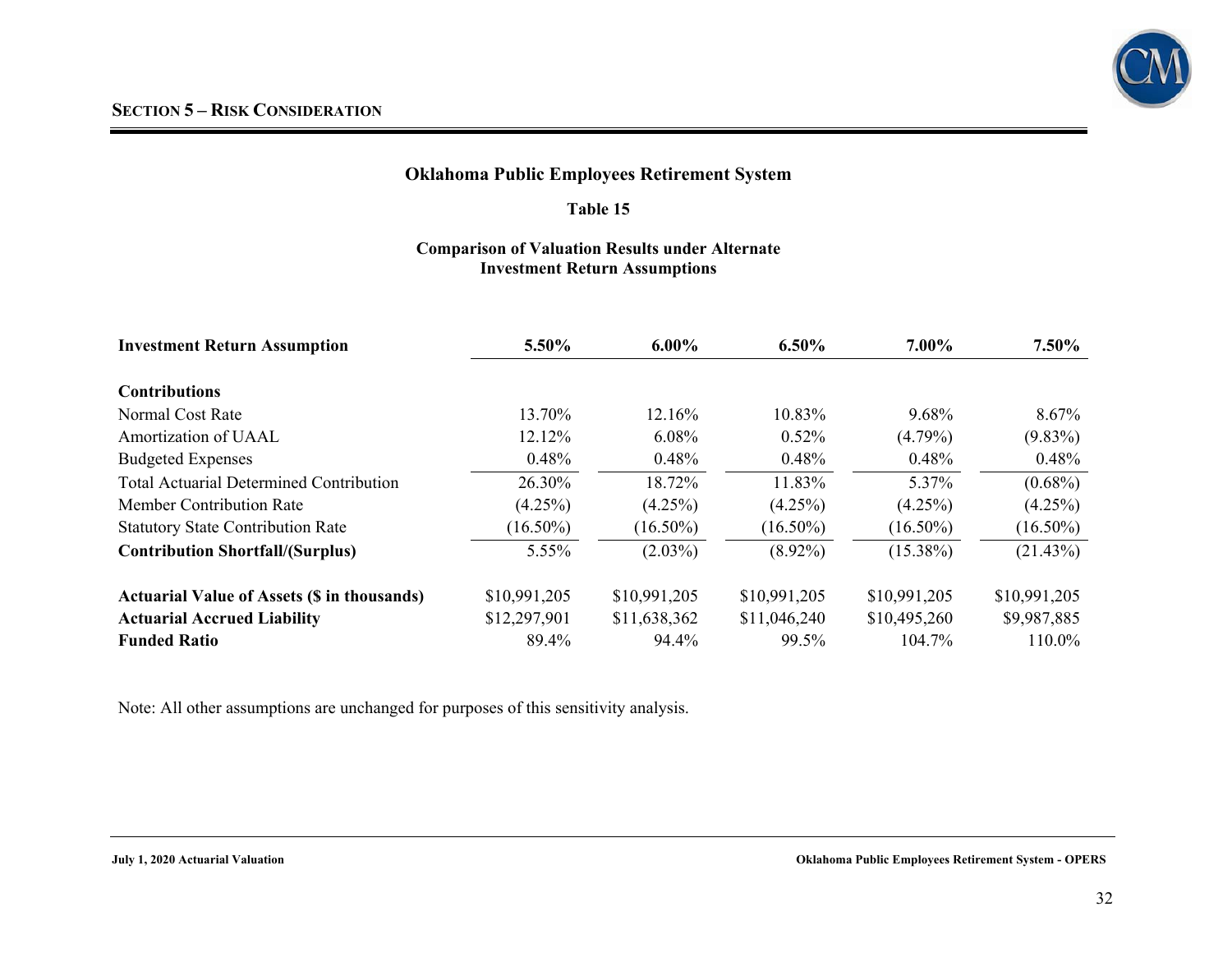

In this section we also provide exhibits showing the funding progress, present value of accumulated benefits, and an exhibit showing the expected benefit payments for the System.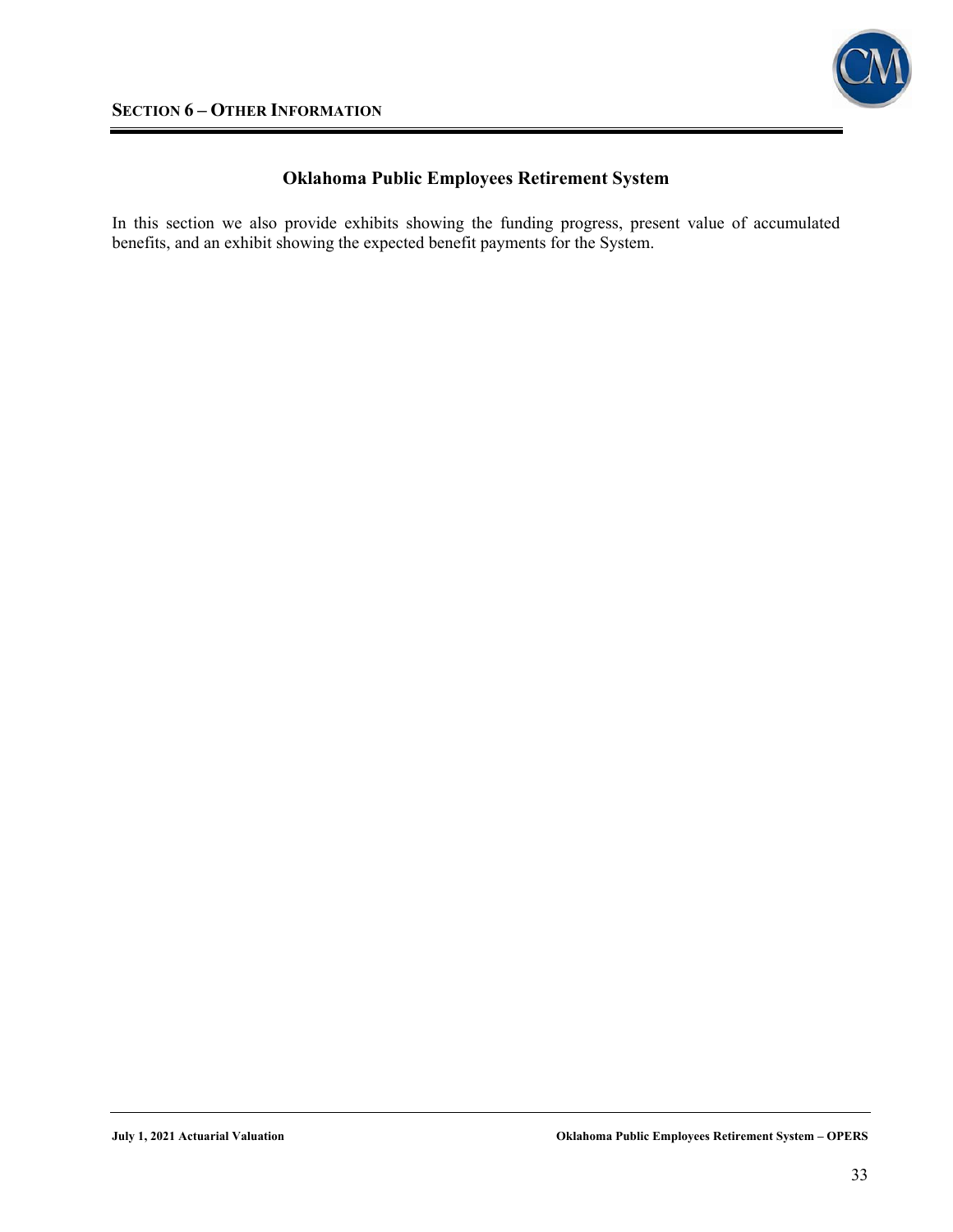

### **Table 16**

### **Schedule of Funding Progress**

| Actuarial<br>Valuation<br>Date | Actuarial<br>Value of Assets<br>$\left( \text{a}\right)$ | Actuarial Accrued<br>Liability (AAL)<br>(b) | Unfunded<br>AAL (UAAL)<br>$(b)-(a)$ | Funded<br>Ratio<br>(a)/(b) | Covered<br>Payroll<br>(c) | UAAL as a Percent of<br>Covered Payroll<br>$((b) - (a))/(c)$ |
|--------------------------------|----------------------------------------------------------|---------------------------------------------|-------------------------------------|----------------------------|---------------------------|--------------------------------------------------------------|
| 7/1/2012                       | 6,682,200,296                                            | 8,334,637,900                               | 1,652,437,604                       | 80.2%                      | 1,633,837,374             | $101.1\%$                                                    |
| 7/1/2013                       | 6,978,873,421                                            | 8,556,121,906                               | 1,577,248,485                       | 81.6%                      | 1,695,347,809             | 93.0%                                                        |
| 7/1/2014                       | 7.759.257.716                                            | 8,753,669,153                               | 994.411.437                         | 88.6%                      | 1.744.041.536             | 57.0%                                                        |
| 7/1/2015                       | 8,420,306,645                                            | 8,996,125,901                               | 575,819,256                         | 93.6%                      | 1,808,972,785             | 31.8%                                                        |
| 7/1/2016                       | 8,790,886,036                                            | 9,427,809,623                               | 636,923,587                         | 93.2%                      | 1.790.809.603             | $\ast$<br>35.6%                                              |
| 7/1/2017                       | 9.241.292.469                                            | 9,781,617,070                               | 540,324,601                         | 94.5%                      | 1,688,543,856             | ∗<br>32.0%                                                   |
| 7/1/2018                       | 9.658.125.021                                            | 9,884,133,515                               | 226,007,594                         | 97.7%                      | 1.601.074.591             | ∗<br>14.1%                                                   |
| 7/1/2019                       | 9.909.683.940                                            | 10,047,374,213                              | 137,690,273                         | 98.6%                      | 1,584,630,994             | ∗<br>8.7%                                                    |
| 7/1/2020                       | 10,212,241,395                                           | 10,943,079,053                              | 730,837,658                         | 93.3%                      | 1,571,954,116             | ∗<br>46.5%                                                   |
| 7/1/2021                       | 10,991,205,271                                           | 11,046,240,166                              | 55,034,895                          | 99.5%                      | 1,556,561,344             | ∗<br>3.5%                                                    |

\*Covered Payroll shown is for the defined benefit plan members only although employer contributions toward the UAAL are being received on behalf of defined contribution plan members.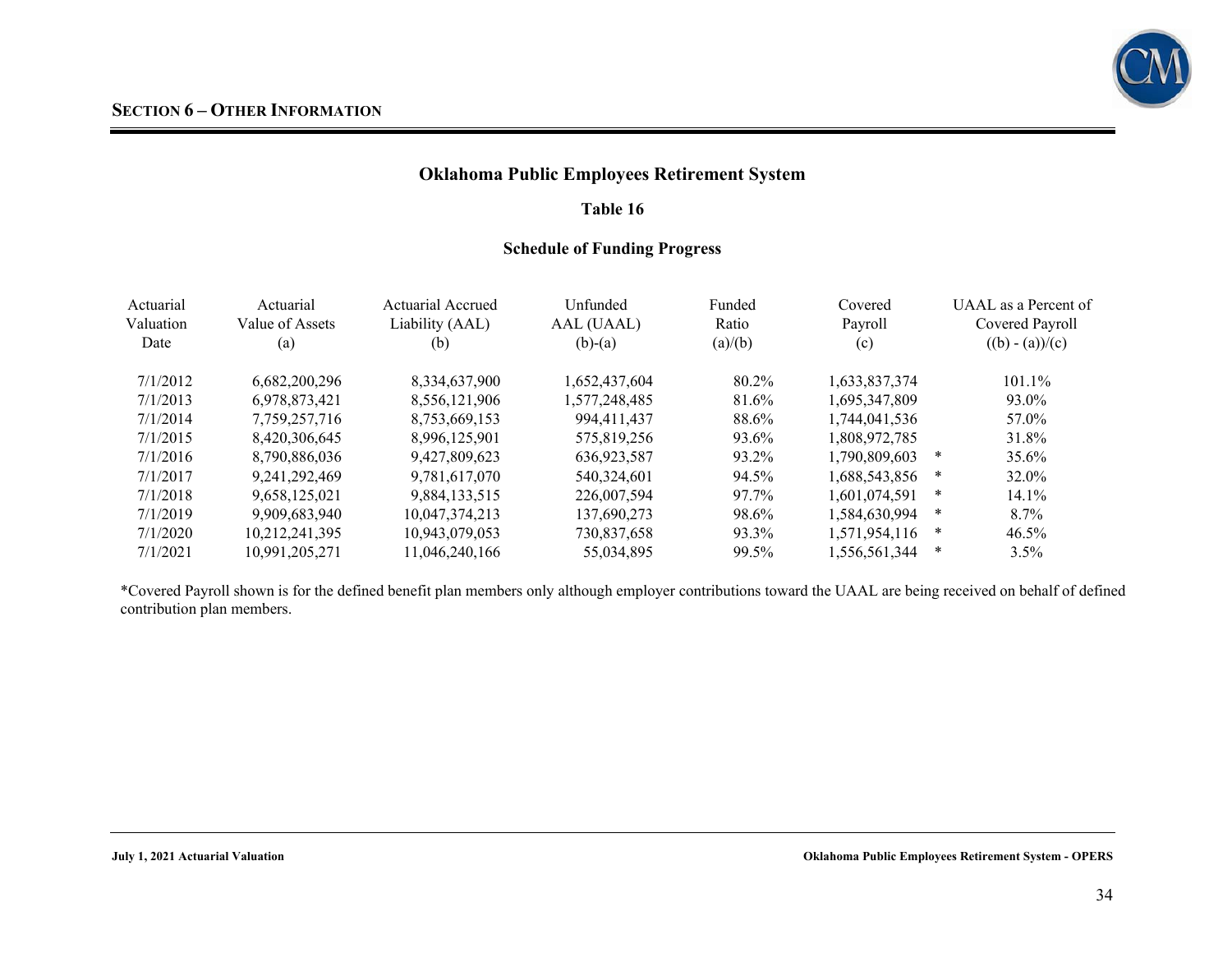

#### **Table 17**

#### **Projected Benefit Payments**

The table below shows estimated benefits expected to be paid over the next ten years, based on the assumptions used in this valuation. The "Actives" column shows the benefits expected to be paid to members currently active on July 1, 2021. The "Retirees" column shows benefits expected to be paid to members receiving benefit payments as of July 1, 2021 or to members who have terminated employment and are entitled to a deferred vested benefit.

| <b>Retirement, Survivor and Withdrawal Benefits</b> |    |                |    |                 |                   |
|-----------------------------------------------------|----|----------------|----|-----------------|-------------------|
| <b>Year Ending</b><br>June 30                       |    | <b>Actives</b> |    | <b>Retirees</b> | <b>Total</b>      |
| 2022                                                | \$ | 30,433,000     | \$ | 666,215,000     | \$<br>696,648,000 |
| 2023                                                |    | 60,965,000     |    | 655,282,000     | 716,247,000       |
| 2024                                                |    | 89,592,000     |    | 643,639,000     | 733,231,000       |
| 2025                                                |    | 118,313,000    |    | 631,506,000     | 749,819,000       |
| 2026                                                |    | 146,030,000    |    | 618,214,000     | 764,244,000       |
| 2027                                                |    | 172,943,000    |    | 604,093,000     | 777,036,000       |
| 2028                                                |    | 198,933,000    |    | 589,262,000     | 788,195,000       |
| 2029                                                |    | 224,756,000    |    | 573,305,000     | 798,061,000       |
| 2030                                                |    | 250,654,000    |    | 556,820,000     | 807,474,000       |
| 2031                                                |    | 276,300,000    |    | 539,780,000     | 816,080,000       |

#### **Supplemental Medical Premium Benefits**

| <b>Year Ending</b> |                 |                  |                  |
|--------------------|-----------------|------------------|------------------|
| June 30            | <b>Actives</b>  | <b>Retirees</b>  | <b>Total</b>     |
| 2022               | \$<br>1,090,000 | \$<br>18,035,000 | \$<br>19,125,000 |
| 2023               | 2,702,000       | 17,780,000       | 20,482,000       |
| 2024               | 4,158,000       | 17,494,000       | 21,652,000       |
| 2025               | 5,520,000       | 17,215,000       | 22,735,000       |
| 2026               | 6,795,000       | 16,888,000       | 23,683,000       |
| 2027               | 7.984,000       | 16,538,000       | 24,522,000       |
| 2028               | 9,070,000       | 16,154,000       | 25,224,000       |
| 2029               | 10,069,000      | 15,748,000       | 25,817,000       |
| 2030               | 11,003,000      | 15,349,000       | 26,352,000       |
| 2031               | 11,863,000      | 14,962,000       | 26,825,000       |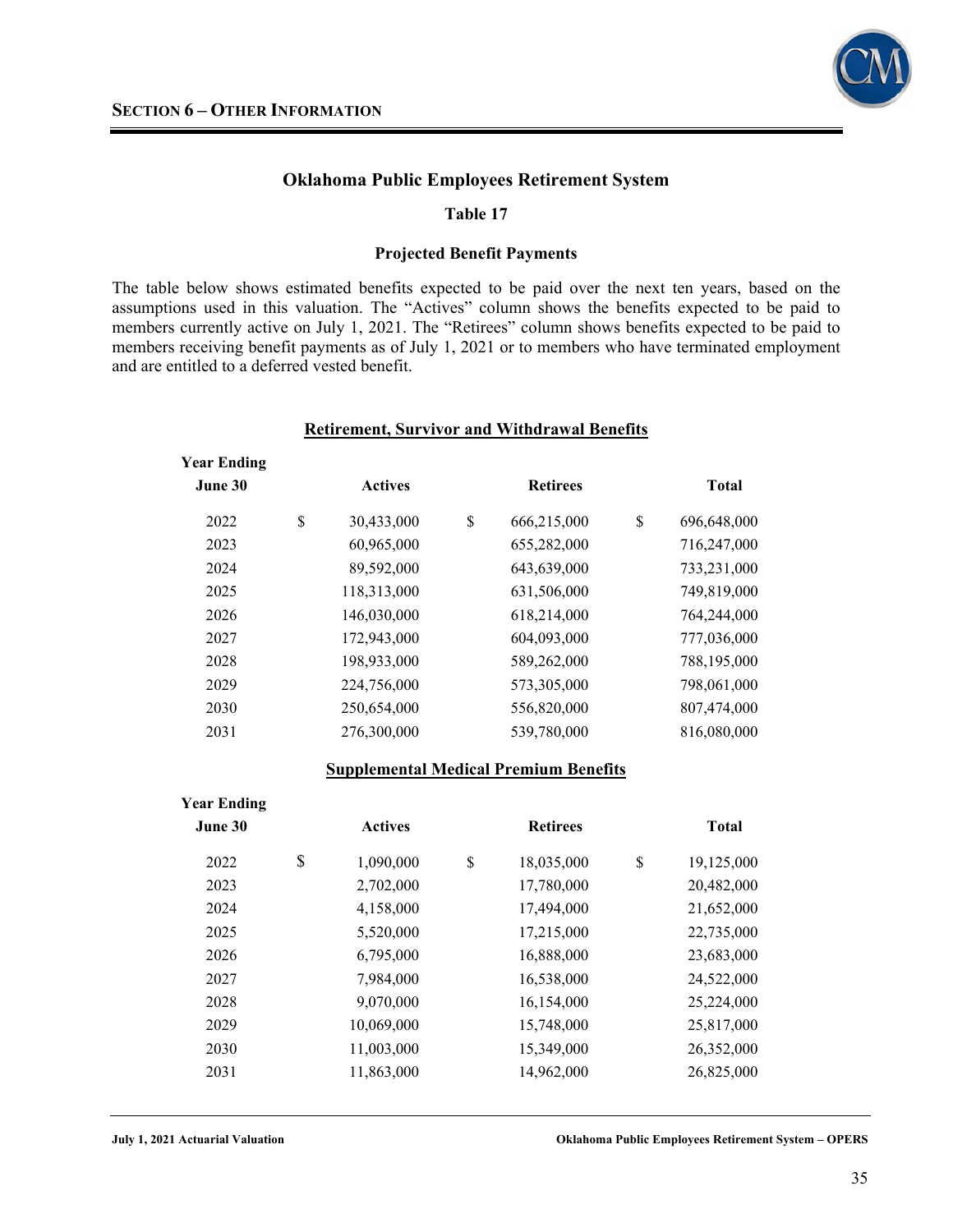

Following is a summary of the major System provisions used to determine the System's financial position as of July 1, 2021.

| <b>Effective date and fiscal year</b>      |    | year is July 1 to June 30.       | The System became effective January 1, 1964. The fiscal                                                                                                                                                                                                                                                                                        |
|--------------------------------------------|----|----------------------------------|------------------------------------------------------------------------------------------------------------------------------------------------------------------------------------------------------------------------------------------------------------------------------------------------------------------------------------------------|
| Administration                             |    |                                  | The System is administered by the Oklahoma Public<br>Employees Retirement System Board of Trustees. The<br>Board acts as the fiduciary for the investment and<br>administration of the System.                                                                                                                                                 |
| <b>Employees included</b>                  |    | join if:                         | All permanent employees of the State of Oklahoma, and<br>any other employer such as a county, county hospital, city<br>or town, conservation districts, circuit engineering<br>districts, and any trust in which a county, city or town<br>participates and is the primary beneficiary, are eligible to                                        |
|                                            | a) | another<br>System; and           | the employee is not eligible for or participating in<br>authorized<br>retirement<br>under<br>system<br>Oklahoma law, is covered by Social Security and is<br>not participating in the U.S. Civil Service Retirement                                                                                                                            |
|                                            |    | for such employees).             | b) the employee is scheduled for at least 1,000 hours per<br>year and salary is not less than the hourly rate of the<br>monthly minimum wage for State employees (for<br>employees of local government employers, not less<br>than the hourly rate of the monthly minimum wage                                                                 |
|                                            |    | participating employer.          | Membership is mandatory for new eligible employees on<br>the first of the month following employment. Effective<br>November 1, 2015, the Plan is closed to most new State<br>employees. Any employee with service in the System<br>prior to November 1, 2015 will continue to be a member<br>or will join the System upon re-employment with a |
| <b>Employer and employee contributions</b> |    | and most elected officials:      | Most State employees except Hazardous Duty employees                                                                                                                                                                                                                                                                                           |
|                                            |    | Employee:<br>Employer:<br>Total: | 3.5%<br>16.5%<br>20.0%                                                                                                                                                                                                                                                                                                                         |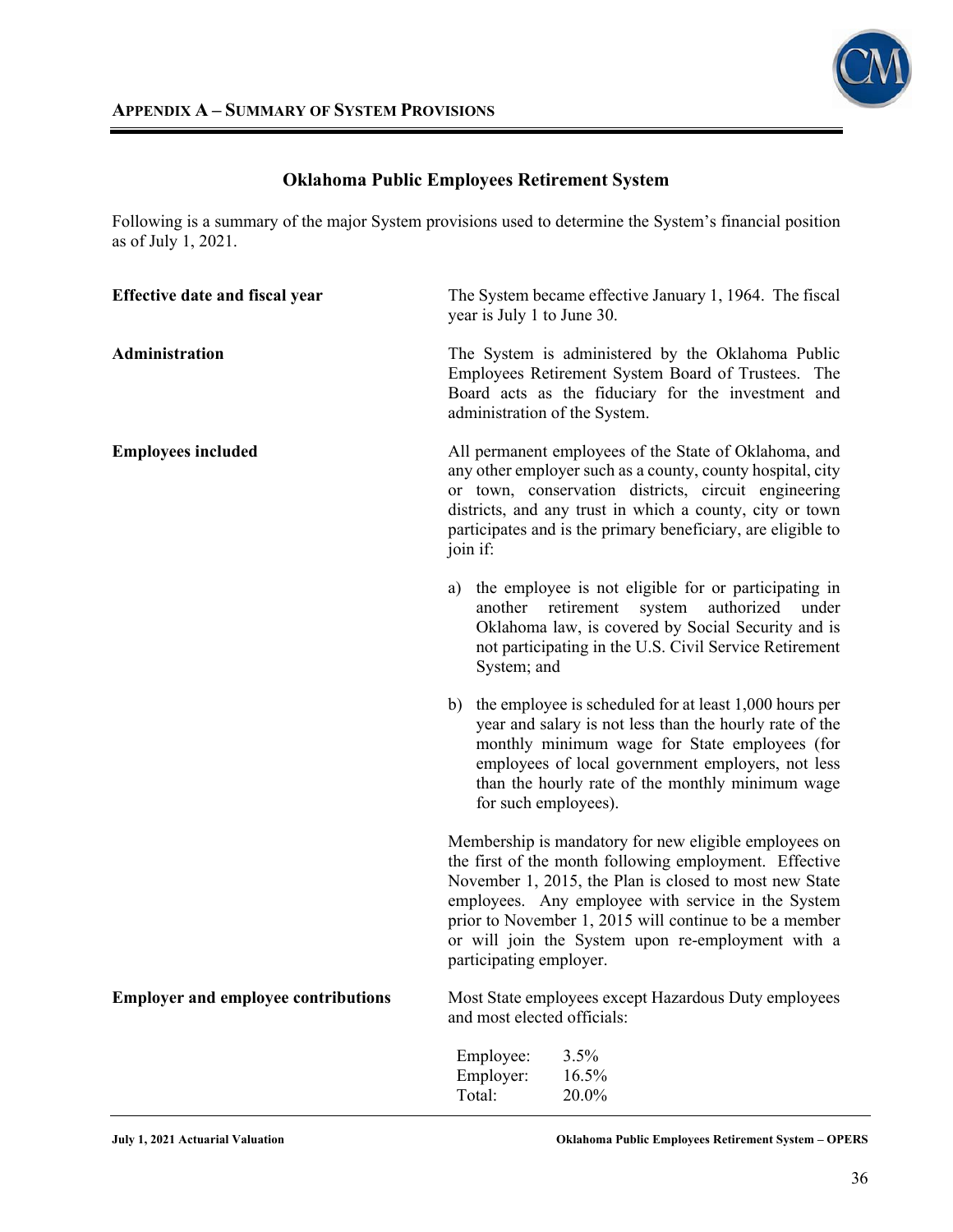

| Fiscal<br>Year                                            | Employer<br>Contribution                                              | <b>Employee</b><br>Contribution                                                                                                                                                                                                                                                                                                                                                                                                                                                                  | <b>Total</b><br>Contribution | Applicable<br><b>Salary Cap</b> |
|-----------------------------------------------------------|-----------------------------------------------------------------------|--------------------------------------------------------------------------------------------------------------------------------------------------------------------------------------------------------------------------------------------------------------------------------------------------------------------------------------------------------------------------------------------------------------------------------------------------------------------------------------------------|------------------------------|---------------------------------|
|                                                           | <b>Contribution Summary: Regular State Contributions (By Statute)</b> | For Pay Under \$25,000                                                                                                                                                                                                                                                                                                                                                                                                                                                                           |                              |                                 |
|                                                           | Board.                                                                | Contributions are based on compensation defined by the                                                                                                                                                                                                                                                                                                                                                                                                                                           |                              |                                 |
|                                                           |                                                                       | Starting in 2004, regular members may make an election<br>to contribute an additional 2.91% of pay and increase their<br>accrual rate for future years of service to 2.5% (referred<br>to as Step-Up Option). Elected officials elected on or after<br>November 1, 2011 may also elect Step-Up.                                                                                                                                                                                                  |                              |                                 |
|                                                           | employers.                                                            | Local government employees contribute from 3.5% to<br>8.5% of pay, depending on the rate chosen by their                                                                                                                                                                                                                                                                                                                                                                                         |                              |                                 |
|                                                           |                                                                       | Contributions for Hazardous Duty employees<br>summarized at the end of this appendix.                                                                                                                                                                                                                                                                                                                                                                                                            |                              | are                             |
|                                                           |                                                                       | Before November 1, 2010, elected officials selected a<br>contribution rate of 4.5%, 6%, 7.5%, 8.5%, 9% or 10%<br>which determined the computation factor used in<br>calculating their benefit. Elected officials elected or<br>appointed on or after November 1, 2010 (but before<br>November 1, 2011) were limited to selecting either the<br>4.5% contribution rate or the 10% contribution rate.<br>Those elected after November 1, 2011 contribute at 3.5%<br>like most non-elected members. |                              |                                 |
| <b>Employer and employee contributions</b><br>(continued) |                                                                       | Prior to July 1, 2006 the employee contribution rate varied<br>on pay above/below \$25,000 as shown in the chart at the<br>end of this section. This plan provision was changed by<br>the 2006 Legislature.                                                                                                                                                                                                                                                                                      |                              |                                 |

| Fiscal<br>Year | <b>Employer</b><br>Contribution | <b>Employee</b><br>Contribution | <b>Total</b><br>Contribution | Applicable<br><b>Salary Cap</b> |
|----------------|---------------------------------|---------------------------------|------------------------------|---------------------------------|
| 1994-1995      | 11.5%                           | $2.0\%$                         | 13.5%                        | \$50,000                        |
| 1995-1996      | 11.5%                           | $2.0\%$                         | 13.5%                        | \$60,000                        |
| 1996-1997      | 12.0%                           | $2.5\%$                         | 14.5%                        | \$70,000                        |
| 1997-1998      | 12.5%                           | $3.0\%$                         | 15.5%                        | \$80,000                        |
| 1998-1999      | 12.5%                           | $3.0\%$                         | 15.5%                        | No Cap                          |
| 1999-2005      | $10.0\%$                        | $3.0\%$                         | 13.0%                        | No Cap                          |
| 2005-2006      | 11.5%                           | $3.0\%$                         | 14.5%                        | No Cap                          |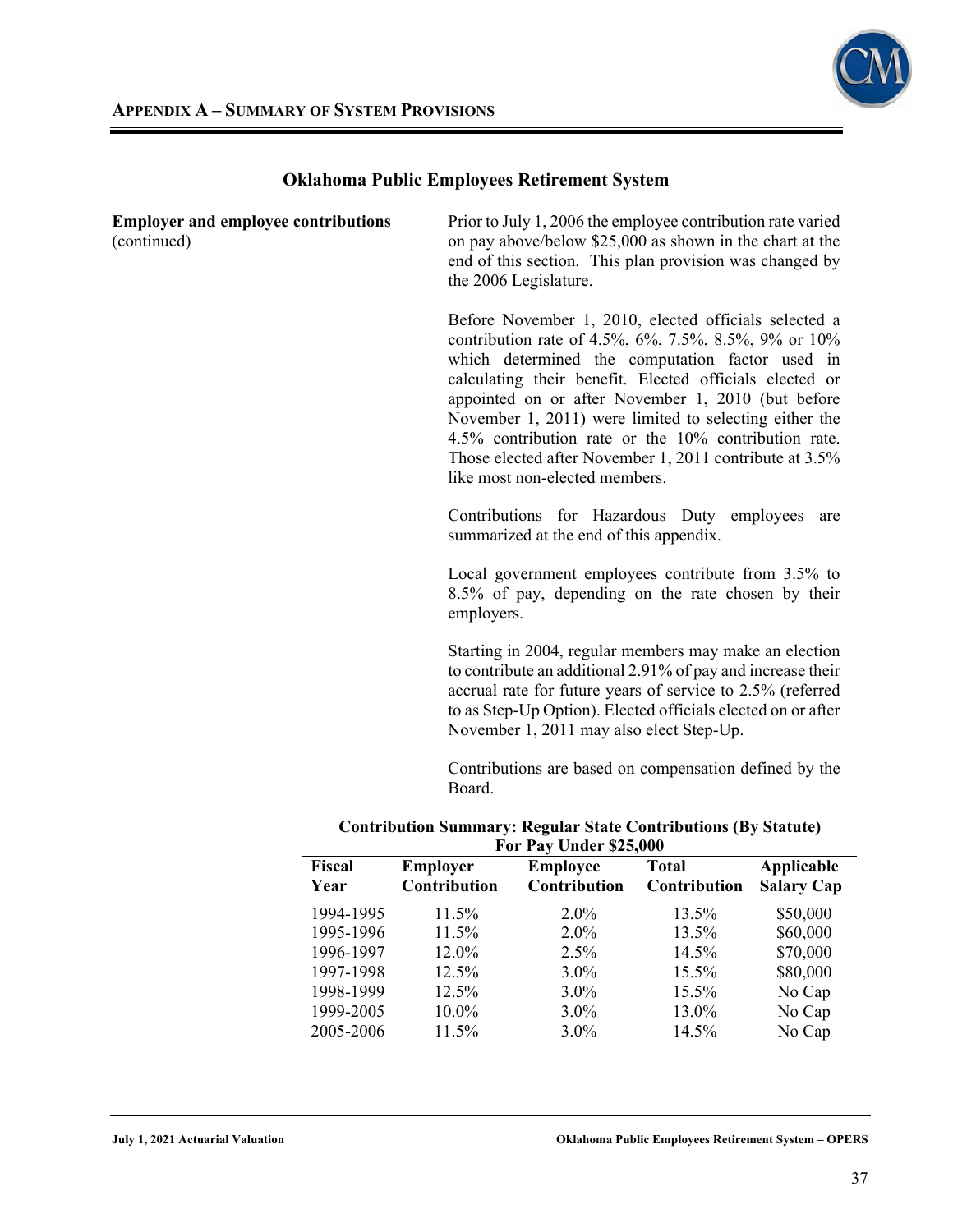

**Employer and employee contributions** 

(continued)

| For Pay Between \$25,000 and Cap |                                 |                                 |                                     |                                 |
|----------------------------------|---------------------------------|---------------------------------|-------------------------------------|---------------------------------|
| Fiscal<br>Year                   | <b>Employer</b><br>Contribution | <b>Employee</b><br>Contribution | <b>Total</b><br><b>Contribution</b> | Applicable<br><b>Salary Cap</b> |
| 1994-1995                        | $11.5\%$                        | $3.5\%$                         | 15.0%                               | \$50,000                        |
| 1995-1996                        | $11.5\%$                        | $3.5\%$                         | $15.0\%$                            | \$60,000                        |
| 1996-1997                        | 12.0%                           | $3.5\%$                         | $15.5\%$                            | \$70,000                        |
| 1997-1998                        | $12.5\%$                        | $3.5\%$                         | $16.0\%$                            | \$80,000                        |
| 1998-1999                        | $12.5\%$                        | $3.5\%$                         | $16.0\%$                            | No Cap                          |
| 1999-2005                        | $10.0\%$                        | $3.5\%$                         | 13.5%                               | No Cap                          |
| 2005-2006                        | $11.5\%$                        | $3.5\%$                         | $15.0\%$                            | No Cap                          |

| <b>For All Pay</b>    |                                        |                                 |                              |  |
|-----------------------|----------------------------------------|---------------------------------|------------------------------|--|
| <b>Fiscal</b><br>Year | <b>Employer</b><br><b>Contribution</b> | <b>Employee</b><br>Contribution | <b>Total</b><br>Contribution |  |
| 2006-2007             | $12.5\%$                               | $3.5\%$                         | 16.0%                        |  |
| 2007-2008             | 13.5%                                  | 3.5%                            | 17.0%                        |  |
| 2008-2009             | 14.5%                                  | 3.5%                            | 18.0%                        |  |
| 2009-2011             | 15.5%                                  | 3.5%                            | 19.0%                        |  |
| 2011-Present          | 16.5%                                  | 3.5%                            | 20.0%                        |  |

#### **Years of Service**

**Prior Service All service of the employee prior to the employer's entry date** is credited prior service providing the participating employer joined on or before January 1, 1975. Prior service for employees of employers who join after January 1, 1975, may be purchased by the employee. Prior service is allowed for certain active wartime military service (maximum 5 years credit) for members employed prior to July 1, 2000 and for employment with public schools or Board of Regents for Higher Education prior to July 1943. Service need not be continuous employment to be credited.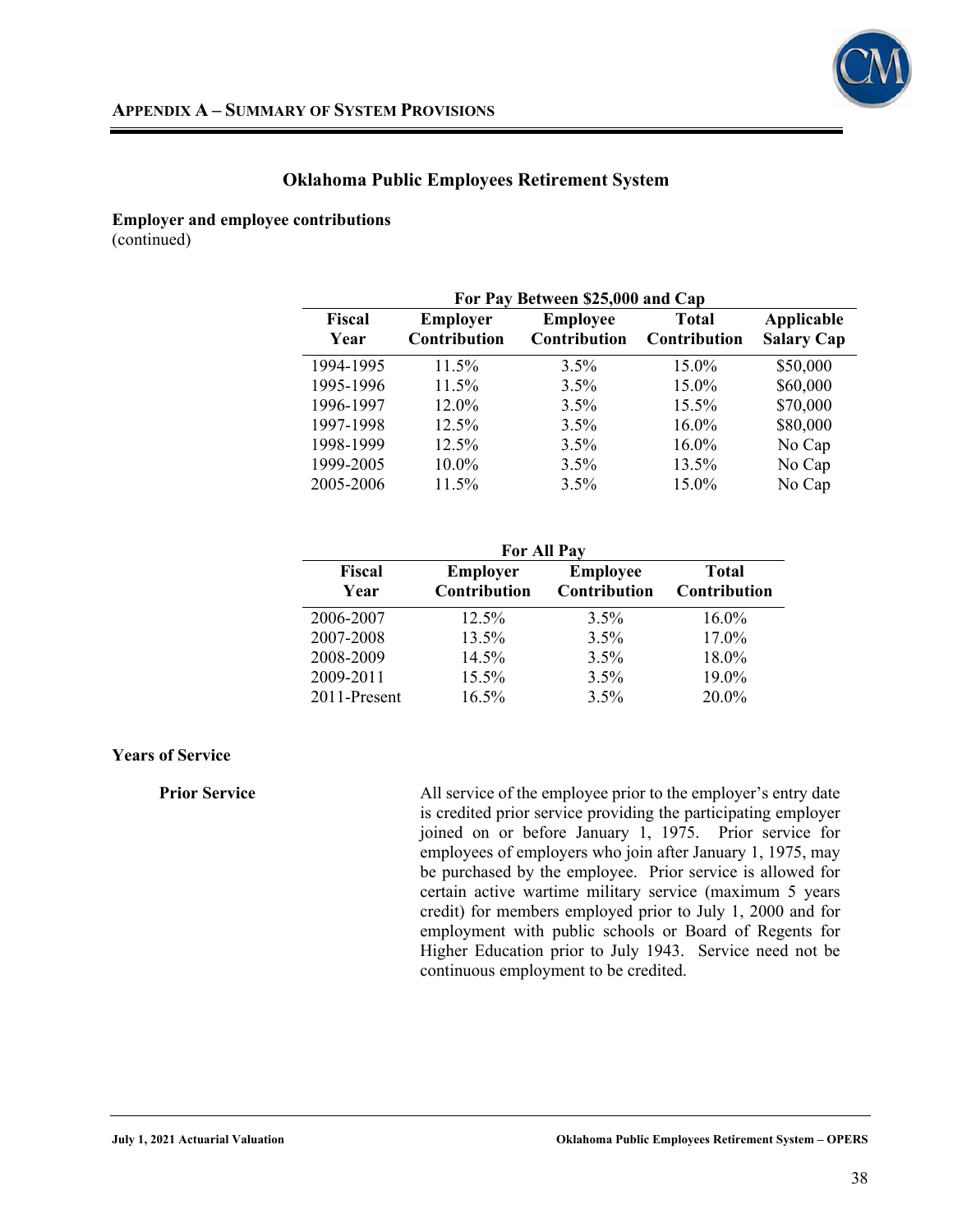

**Years of Service** 

**Participating Service** After the employer's entry date, a member's participating service is credited for all periods of employment for which required contributions are made. Service is prorated according to hours worked per month on and after July 1, 1979. Certain active wartime military service is credited, provided the contribution accumulation is not withdrawn. Active and retired members are credited with additional participating service based on their accumulated contributions prior to June 30, 1977 (if not withdrawn prior to retirement), according to the following:

|               |       | <b>Member Accumulation</b> |       | <b>Additional Years</b> |
|---------------|-------|----------------------------|-------|-------------------------|
| <sup>\$</sup> |       | tο                         | \$500 |                         |
|               | 501   | to                         | 1,000 | $\mathcal{L}$           |
|               | 1,001 | to                         | 1,500 | 3                       |
|               | 1,501 | to                         | 2,000 |                         |
|               | 2,001 | tο                         | More  |                         |

A member who has withdrawn his or her contributions and later returns to membership may repay the amount withdrawn plus interest as determined by the Board to reinstate participating service which was canceled by his or her withdrawal.

 A member may receive credit for those years of service as an elected official if the member is not receiving credit for that service in any other public retirement system. The member must pay an amount equal to the actuarial cost to fund the difference between the member's projected benefits with and without the additional service credit.

The total participating service of a member who retires or terminates employment and elects a vested benefit shall include up to one hundred thirty (130) days of unused sick leave accumulated subsequent to August 1, 1959, during the member's employment with any participating employer. Such credit shall be added in terms of whole months. If unused sick leave entitles the member to an additional year of service, the additional cost is borne by the employer. For members joining on or after November 1, 2012, any additional months of unused sick leave credit will be added to the service credit without rounding the total service up to the next higher year. Any cost to the employer will be based on the actual number of months of unused sick leave.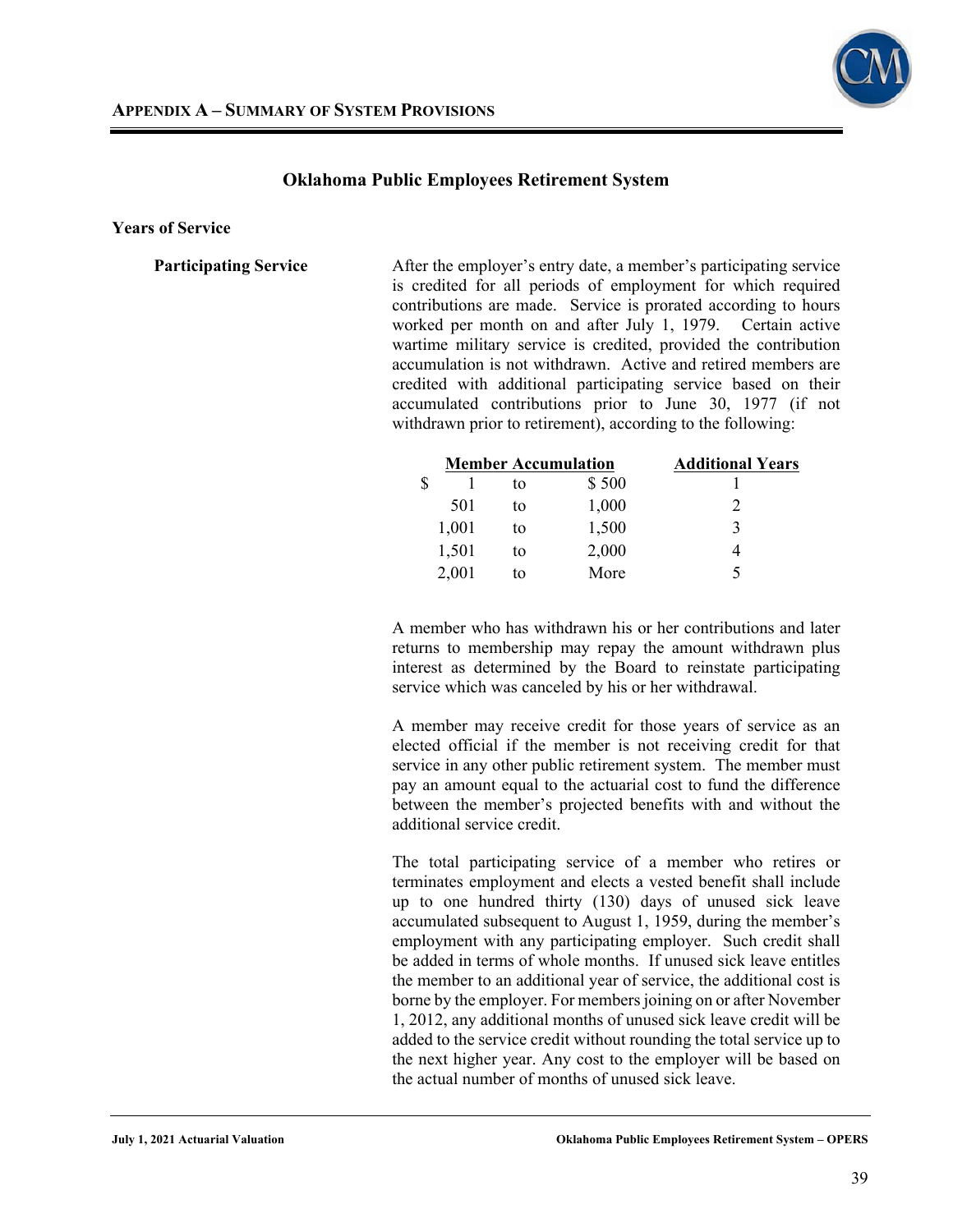

| <b>Years of Service</b>                     |                                                                                                                                                                                                                                                                                                                                                                                                                                                                                                                                                                                                                                                                                      |
|---------------------------------------------|--------------------------------------------------------------------------------------------------------------------------------------------------------------------------------------------------------------------------------------------------------------------------------------------------------------------------------------------------------------------------------------------------------------------------------------------------------------------------------------------------------------------------------------------------------------------------------------------------------------------------------------------------------------------------------------|
| <b>Participating Service</b><br>(continued) | A member may receive credit for those years of credited<br>service accumulated while a member of the Oklahoma<br>Firefighters Pension and Retirement System, the Oklahoma<br>Police Pension and Retirement System, the Uniform<br>Retirement System for Justices and Judges, the Oklahoma<br>Law Enforcement Retirement System, or the Teachers'<br>Retirement System of Oklahoma, if the member is not<br>receiving or eligible to receive retirement credit or benefits<br>from this service in any other public retirement system. The<br>member may receive credit for this service by paying the<br>amount actuarially determined to cover the cost of the<br>previous service. |
| <b>Credited Service</b>                     | Credited service equals prior service plus participating<br>service. The result is rounded up to the next year if the<br>number of remaining months is equal to or greater than six.<br>Credited service of members joining on or after November 1,<br>2012 will not be rounded up. Members will be credited with,<br>and their benefit calculation will be computed on, the actual<br>number of years and months of credited service.                                                                                                                                                                                                                                               |
| Compensation                                | The member's basic salary and wages as defined by the Board<br>of Trustees, including amounts contributed to deferred<br>compensation plans. Overtime and moving expenses are<br>excluded.                                                                                                                                                                                                                                                                                                                                                                                                                                                                                           |
| <b>Final average compensation</b>           | The average of the thirty-six $(36)$ highest months of<br>compensation earned within the last ten (10) years of<br>For members hired on or after<br>participating service.<br>July 1, 2013, final average compensation is the average of the<br>sixty (60) highest months of compensation earned within the<br>last ten (10) years of participating service. Final average<br>compensation will be subject to any applicable salary caps and<br>based on salary on which contributions have been made.                                                                                                                                                                               |
|                                             | For all members hired prior to July 1, 1995, the minimum final<br>average compensation is \$13,800. For members hired on or<br>after July 1, 1995, no minimum is applied until the member<br>has fifteen (15) years of service. For members with between<br>fifteen $(15)$ and twenty $(20)$ years of service, the minimum<br>final average compensation is \$6,900. For a member with<br>more than twenty (20) years of service, the minimum is<br>\$13,800.                                                                                                                                                                                                                        |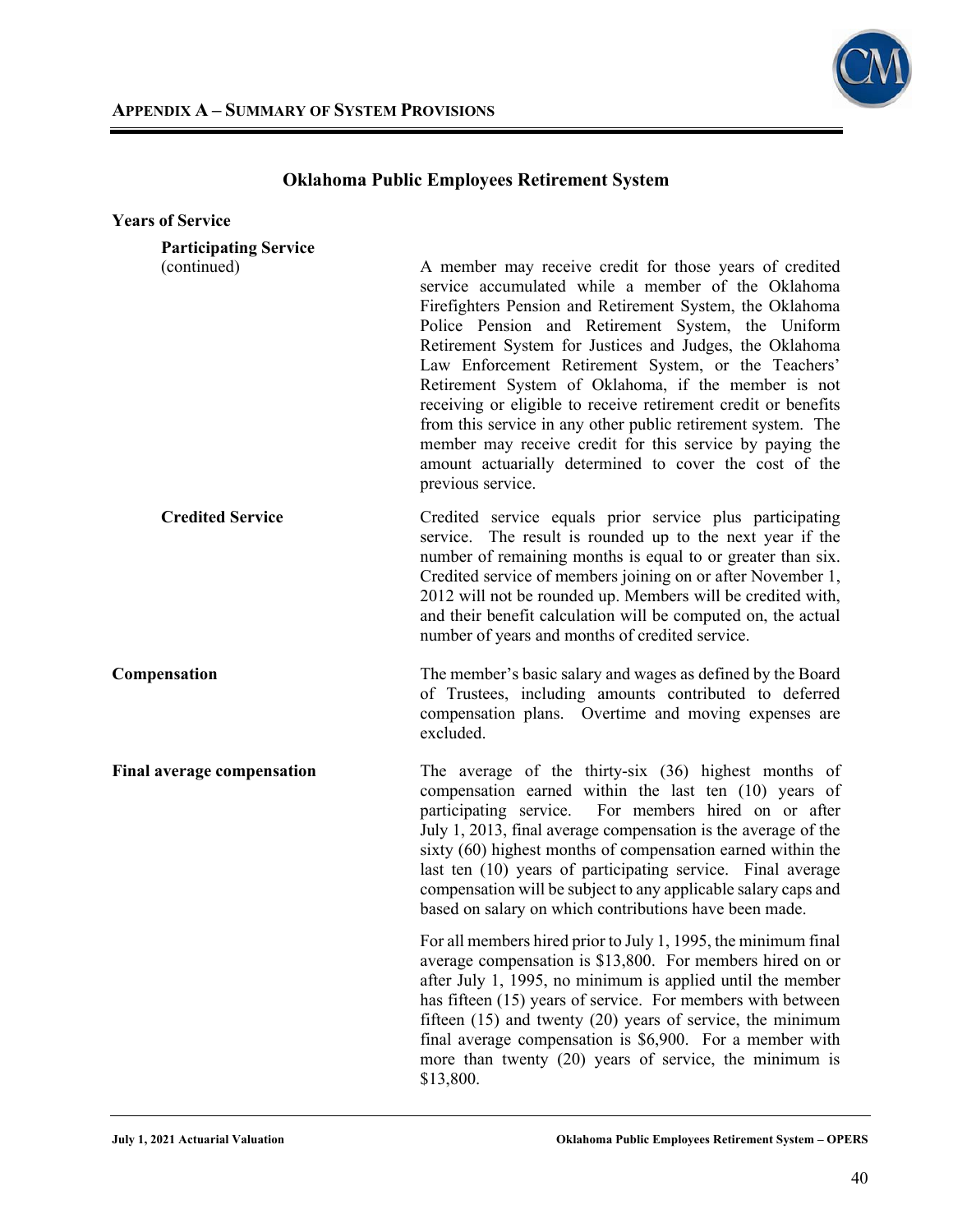

| Normal retirement date    | Normal retirement is the earliest of: (1) first day of the month<br>coinciding with or next following the $62nd$ birthday; or, (2) the<br>first day of the month coinciding with or following the date at<br>which the sum of a member's age and number of years of<br>credited service total eighty (80) if the member was hired prior<br>to July 1, 1992; or $(3)$ following the date at which the sum of<br>member's age and number of years of credited service total<br>ninety (90) if the member was hired after July 1, 1992.<br>Members employed after January 1, 1983 must complete at<br>least six (6) years of full-time equivalent employment with a<br>participating employer before receiving any retirement<br>benefits. |
|---------------------------|-----------------------------------------------------------------------------------------------------------------------------------------------------------------------------------------------------------------------------------------------------------------------------------------------------------------------------------------------------------------------------------------------------------------------------------------------------------------------------------------------------------------------------------------------------------------------------------------------------------------------------------------------------------------------------------------------------------------------------------------|
|                           | For regular employees hired on or after November 1, 2011,<br>the retirement age is 65. Alternatively, they may retire under<br>the "Rule of 90" if they are at least age 60.                                                                                                                                                                                                                                                                                                                                                                                                                                                                                                                                                            |
|                           | The normal retirement date for elected officials is the first of<br>the month coinciding with or following the official's 60th<br>birthday or the first day of the month coinciding with or<br>following the date at which the sum of the member's age and<br>years of credited service total eighty (80).                                                                                                                                                                                                                                                                                                                                                                                                                              |
|                           | For elected officials appointed or elected on or after<br>November 1, 2011, the retirement age is 65 with a minimum<br>of eight (8) years of elected service, or age 62 if they have ten<br>(10) years of elected service.                                                                                                                                                                                                                                                                                                                                                                                                                                                                                                              |
| Normal retirement benefit | The benefit on or after normal retirement, payable monthly for<br>life to non-elected members, is as follows:                                                                                                                                                                                                                                                                                                                                                                                                                                                                                                                                                                                                                           |
|                           | 2% of final average compensation multiplied by years of<br>credited service.                                                                                                                                                                                                                                                                                                                                                                                                                                                                                                                                                                                                                                                            |
|                           | For members who have elected the Step-Up Option, a 2.5%<br>multiplier is applied to the "stepped-up" full years. Elected<br>officials appointed or elected on or after November 1, 2011,<br>are also eligible for the Step-Up Option.                                                                                                                                                                                                                                                                                                                                                                                                                                                                                                   |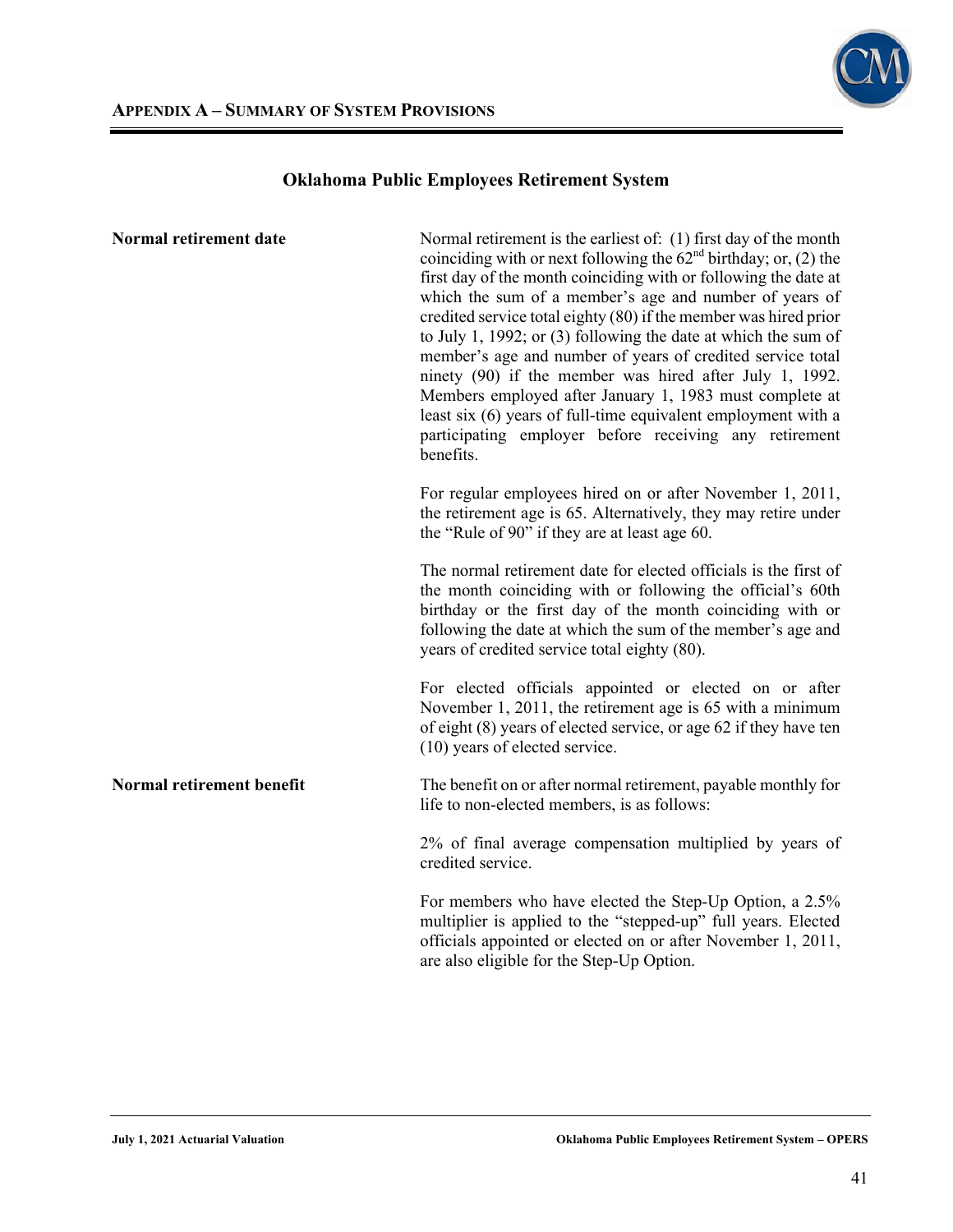

**Normal retirement benefit** 

(continued) The benefit payable monthly for life to elected officials is the greater of 1) the preceding benefit, or 2) the benefit calculated using highest annual compensation as an elected official times credited service multiplied by the following applicable computation factor:

| % of Compensation | % of Highest               |
|-------------------|----------------------------|
| Contributed       | <b>Annual Compensation</b> |
| $4.5\%$           | $1.9\%$                    |
| $6.0\%$           | $2.5\%$                    |
| 7.5%              | 3.0%                       |
| 8.5%              | $3.4\%$                    |
| $9.0\%$           | 3.6%                       |
| 10.0%             | $4.0\%$                    |

Elected officials who became members after July 1, 1990 must participate in the System as elected officials for at least six (6) years to qualify for the elected official benefit formula on all years of previous non-elected participating service. For elected officials elected or appointed on or after November 1, 2011, the vesting period is eight (8) years.

OPERS members who are elected after August 21, 2008 have a benefit cap of 100% of their highest annual salary. Elected officials who become members after August 21, 2008 (but before November 1, 2011) receive a benefit that consists of two separate calculations. Their non-elected years are multiplied by 2% and their elected years are multiplied by the applicable percentage selected and paid for by the members.

Elected officials who are appointed or elected on or after November 1, 2010 (but before November 1, 2011) have two benefit multiplier options: 1.9% and 4.0%. Those elected after November 1, 2011 contribute at 3.5%, like most non-elected members, and have a multiplier of 2%. In addition, they must be age 62 with at least ten (10) years as an elected official, or age 65 with at least eight (8) years as an elected official, to qualify for retirement.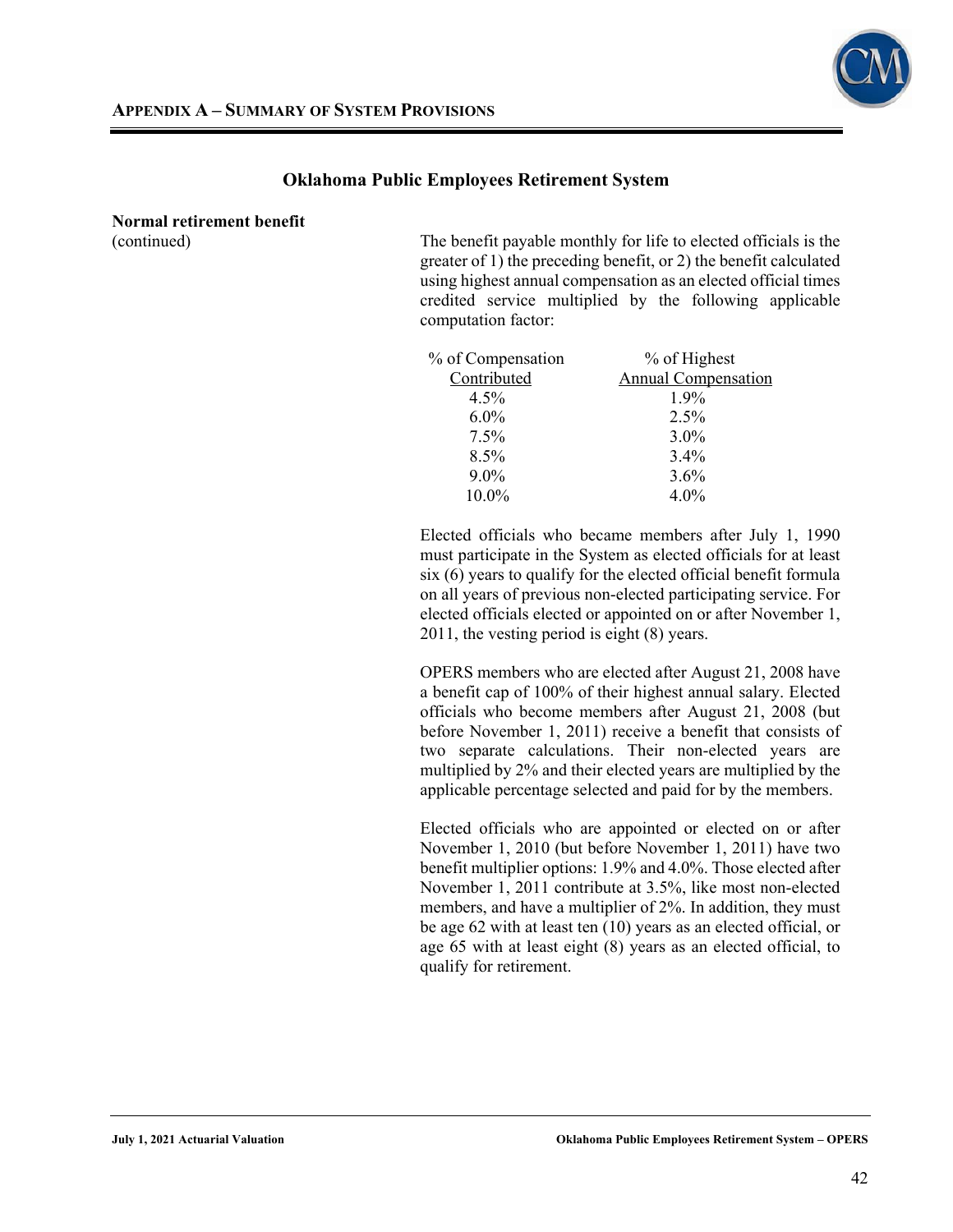

**Early retirement benefit** A member with at least ten (10) years of participating service may retire as early as age 55. The benefit is determined by the normal retirement formula based on years of credited service and Final Average Compensation (highest annual compensation for elected officials) at termination. The percentage payable at early retirement age is:

| <b>Elected Officials</b> |            | Other Members |            |  |
|--------------------------|------------|---------------|------------|--|
| Age                      | Percentage | Age           | Percentage |  |
| 60                       | 100%       | 62            | 100.00%    |  |
| 59                       | 94         | 61            | 93.33      |  |
| 58                       | 88         | 60            | 86.67      |  |
| 57                       | 82         | 59            | 80.00      |  |
| 56                       | 76         | 58            | 73.33      |  |
| 55                       | 70         | 57            | 66.67      |  |
|                          |            | 56            | 63.33      |  |
|                          |            | 55            | 60.00      |  |
|                          |            |               |            |  |

 The following tables apply to regular and hazardous duty employees employed, or elected officials appointed or elected, on or after November 1, 2011:

| <b>Elected Officials</b> |     | Other Members |
|--------------------------|-----|---------------|
| Percentage               | Age | Percentage    |
| 100.00%                  | 65  | 100.00%       |
| 93.33                    | 64  | 93.33         |
| 86.67                    | 63  | 86.67         |
|                          | 62  | 80.00         |
|                          | 61  | 73.33         |
|                          | 60  | 66.67         |
|                          |     |               |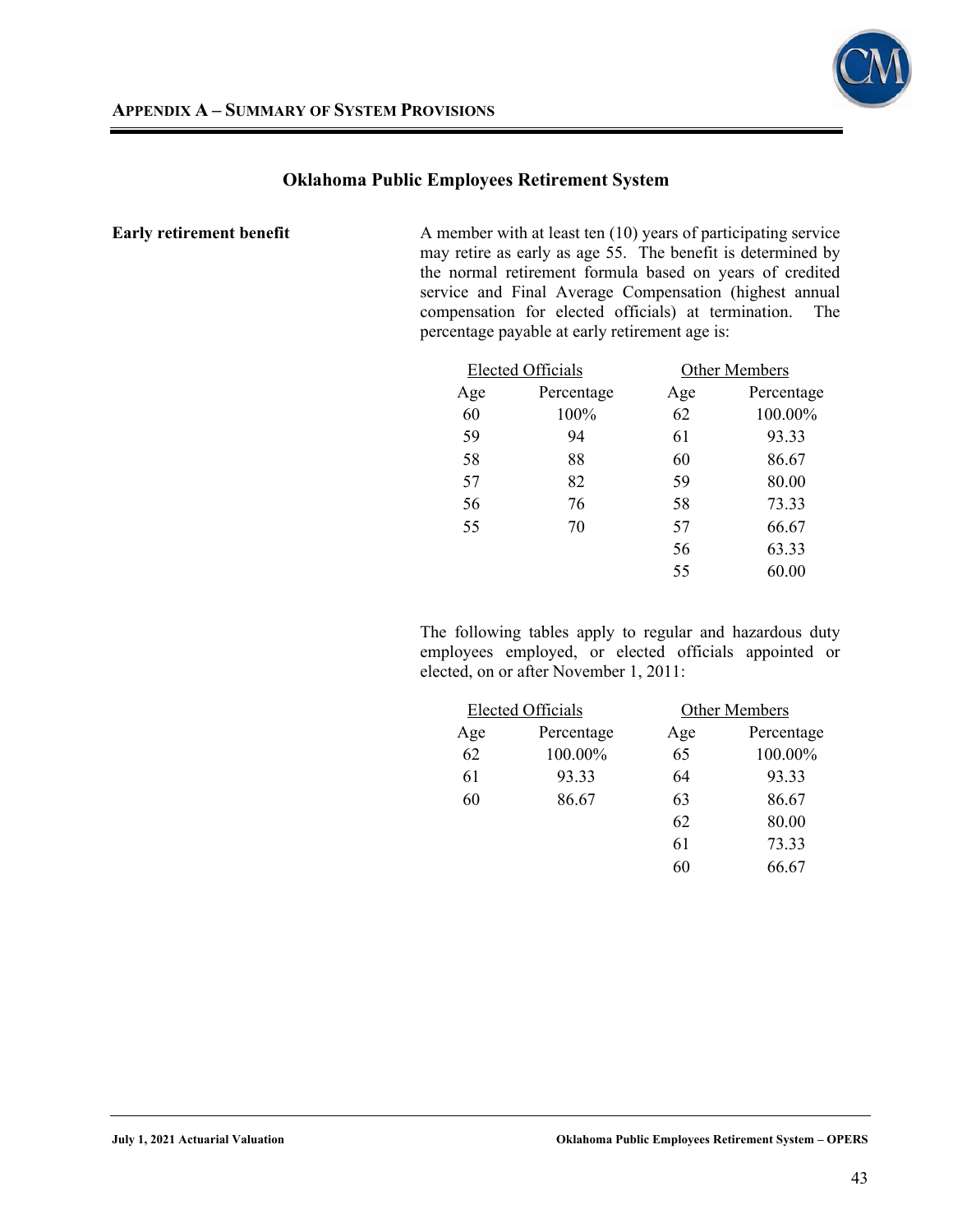

| <b>Disability benefit</b> | A member with at least eight (8) years of credited service is<br>eligible for a disability benefit provided the member qualifies<br>for disability benefits as certified by the Social Security<br>Administration or the Railroad Retirement Board and having<br>a date of disability within one year after the date last<br>physically on the job. The benefit is determined by the normal<br>retirement formula based on service and salary history at date<br>of disability. The benefit is payable immediately without<br>actuarial reduction. Option A is the only available form of<br>survivor payment for non-elected members. |
|---------------------------|----------------------------------------------------------------------------------------------------------------------------------------------------------------------------------------------------------------------------------------------------------------------------------------------------------------------------------------------------------------------------------------------------------------------------------------------------------------------------------------------------------------------------------------------------------------------------------------------------------------------------------------|
| <b>Vested benefit</b>     | A member who terminates after eight (8) years of credited<br>service (six years for most elected officials) is eligible for a<br>vested benefit determined by the normal retirement formula,<br>based on service and compensation to date of termination.                                                                                                                                                                                                                                                                                                                                                                              |
|                           | The benefit is payable at age 62 (or age 60 for most elected<br>officials), provided the member's contribution accumulation<br>is not withdrawn and the member has at least six $(6)$ years of<br>full-time equivalent employment. A member with ten $(10)$ or<br>more years of service also has the option of reduced benefits<br>at early retirement age.                                                                                                                                                                                                                                                                            |
|                           | Members terminating with less than eight (8) years (or six<br>years for most elected officials) of credited service may elect<br>receive a refund of their member contribution<br>to<br>accumulation.                                                                                                                                                                                                                                                                                                                                                                                                                                  |
|                           | A limited additional retirement service benefit of \$200 per<br>month is payable up to the total of excess contributions paid<br>by the member for those vested members as of July 1, 1998.<br>This is not applicable for active members who received a<br>transfer of excess contributions or retired members as of<br>July 1, 1998.                                                                                                                                                                                                                                                                                                  |
|                           | For regular employees employed on or after November 1,<br>2011, a vested benefit is not payable for Normal Retirement<br>until age 65. For elected officials appointed or elected on or<br>after November 1, 2011, a vested benefit requires at least eight<br>(8) years of elected service and is not payable for normal<br>retirement until age 65.                                                                                                                                                                                                                                                                                  |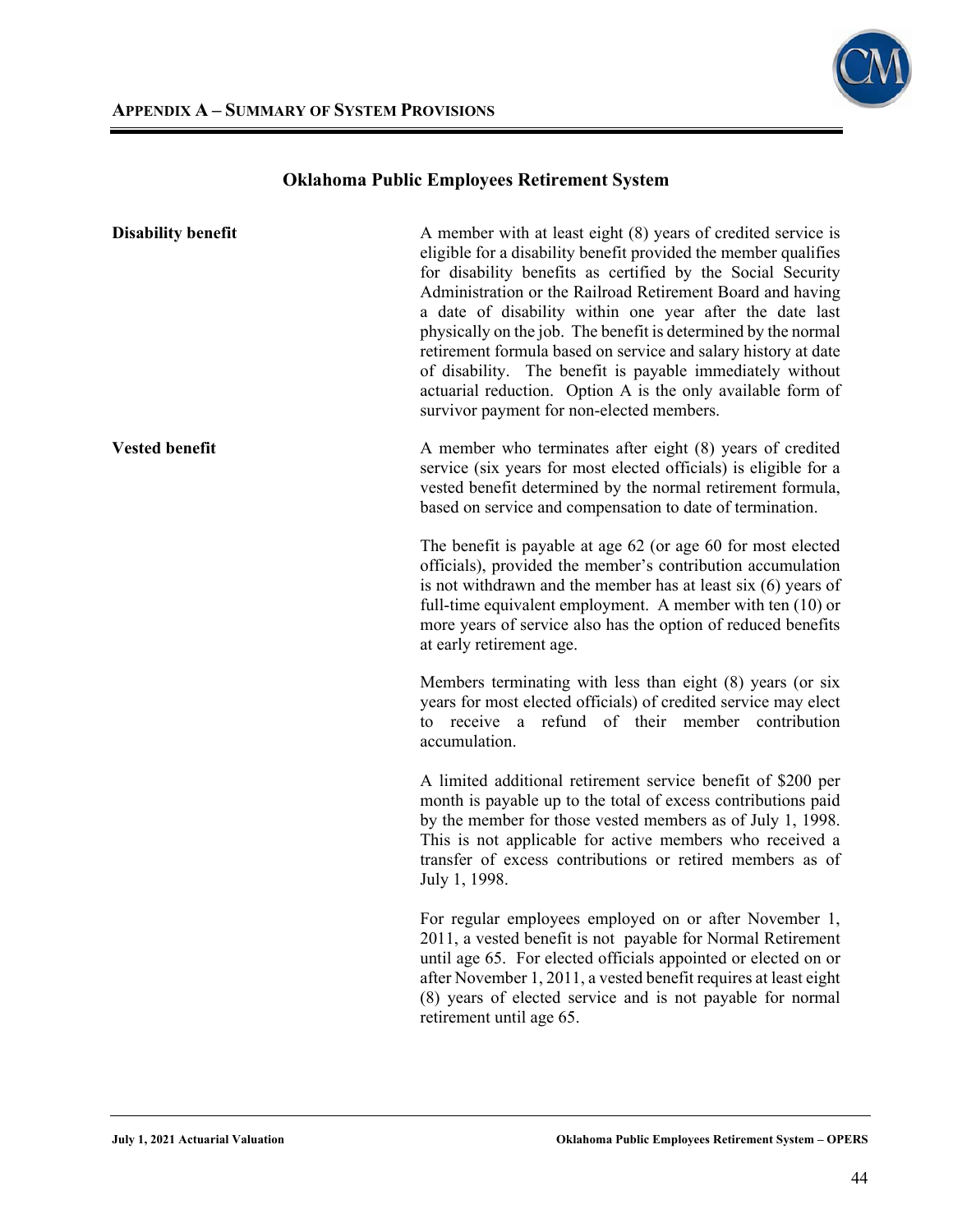

| Pre-retirement death benefit  | For a deceased active member who had met normal, early or<br>vested retirement provisions, the spouse may elect a spouse's<br>benefit. This spouse's benefit is the amount that would have<br>been paid if the member had instead retired and elected the<br>joint and 100% survivor option (Option B). If named as the<br>designated beneficiary, the spouse may elect a refund of the<br>deceased member's contribution accumulation in lieu of the<br>Option B monthly benefit.                                                                                    |
|-------------------------------|-----------------------------------------------------------------------------------------------------------------------------------------------------------------------------------------------------------------------------------------------------------------------------------------------------------------------------------------------------------------------------------------------------------------------------------------------------------------------------------------------------------------------------------------------------------------------|
|                               | In addition to the provision above, the eligible spouse of a<br>deceased elected official with at least six (6) years of elected<br>service or eight (8) years if elected on or after November 1,<br>2011, and married at least three (3) years immediately<br>preceding death, may elect to receive 50% of the maximum<br>benefit the member would have been eligible to receive. The<br>starting date of benefits is the date the deceased member<br>would have been eligible for early or normal retirement.<br>Benefits cease upon death of the surviving spouse. |
|                               | Any other designated beneficiary of a member other than an<br>eligible spouse will receive a refund of the deceased<br>member's contribution accumulation.                                                                                                                                                                                                                                                                                                                                                                                                            |
| Post-retirement death benefit | Upon the death of a retired member, a \$5,000 lump-sum death<br>benefit will be paid to the member's beneficiary, or estate if<br>there is no beneficiary.                                                                                                                                                                                                                                                                                                                                                                                                            |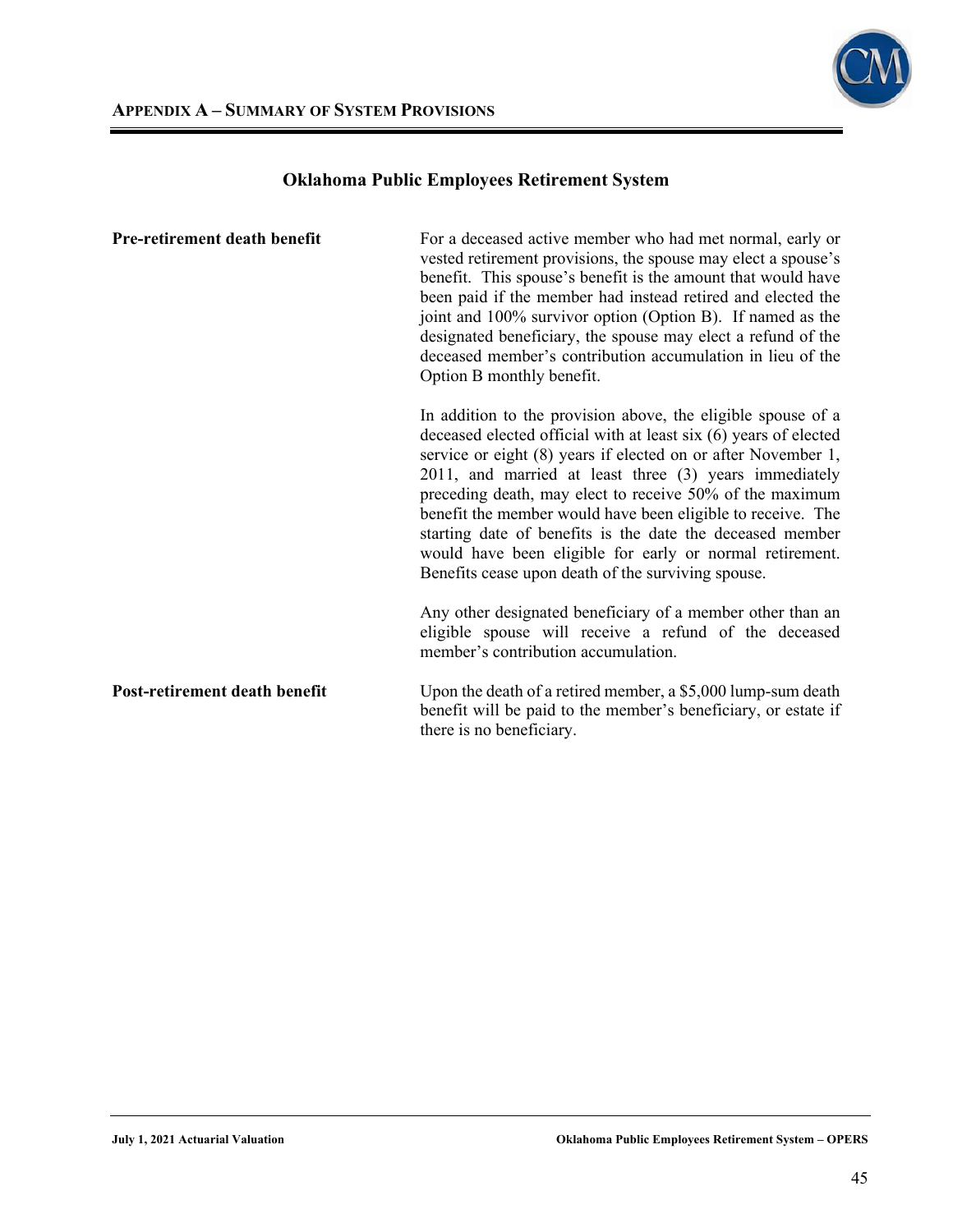

| <b>Optional form of retirement benefits</b> | The normal form of benefit for an unmarried member, other<br>than an elected official, is a single life monthly annuity with a<br>guaranteed refund of the unpaid employee contribution<br>accumulation. The normal form for a married member is a<br>50% joint and survivor annuity benefit. Optional forms of<br>payment with actuarial reduction are available to all members<br>retiring under the normal retirement, early retirement or<br>vested retirement provision. These options are: |
|---------------------------------------------|--------------------------------------------------------------------------------------------------------------------------------------------------------------------------------------------------------------------------------------------------------------------------------------------------------------------------------------------------------------------------------------------------------------------------------------------------------------------------------------------------|
|                                             | Option $A -$ Joint and 50% Survivor Annuity with a return to<br>the unreduced amount if the joint annuitant dies.                                                                                                                                                                                                                                                                                                                                                                                |
|                                             | Option $B -$ Joint and 100% Survivor Annuity with a return to<br>the unreduced amount if the joint annuitant dies.                                                                                                                                                                                                                                                                                                                                                                               |
|                                             | Option $C$ – Life Annuity with a minimum of 120 monthly<br>payments.                                                                                                                                                                                                                                                                                                                                                                                                                             |
|                                             | For married members, spousal consent is required for any<br>option other than Option A, or a joint annuitant other than the<br>spouse.                                                                                                                                                                                                                                                                                                                                                           |
|                                             | Medicare Gap Benefit Option allows members under age 65<br>to receive a higher benefit before age 65 (to help pay health<br>insurance premiums) and a permanently lower benefit after<br>age 65.                                                                                                                                                                                                                                                                                                 |
| Post-retirement medical benefit             | The System will contribute the lesser of \$105 per month or<br>the Medicare Supplement Premium to the Office of<br>Management and Enterprise Services, Employees Group<br>Insurance Division (or other eligible employer health plans)<br>for members receiving retirement benefits.                                                                                                                                                                                                             |
| <b>Expenses</b>                             | The expenses of administering the System are paid from the<br>Retirement Trust Fund.                                                                                                                                                                                                                                                                                                                                                                                                             |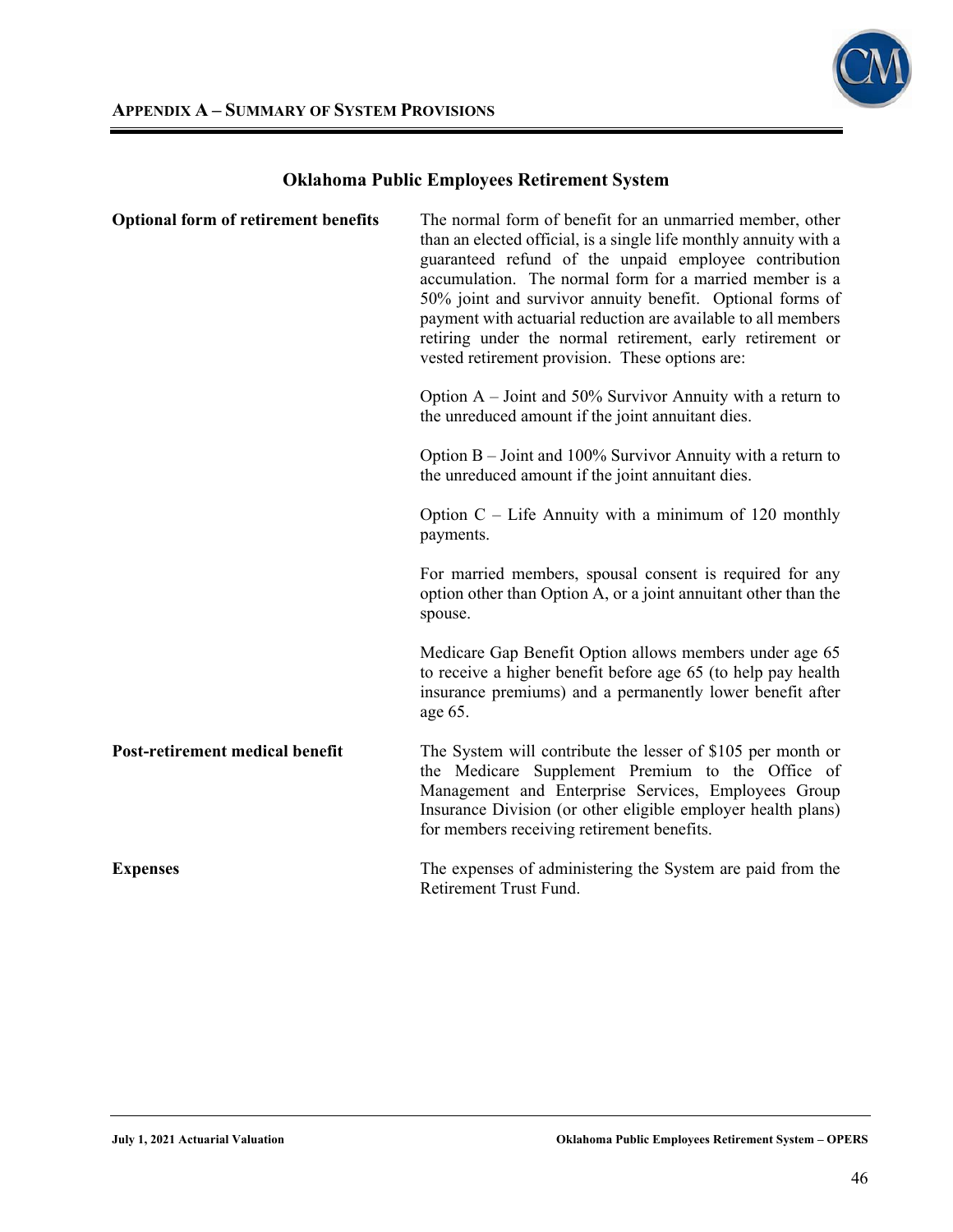

**Hazardous Duty Members (Department of Corrections, Officers, Grand River Dam Authority Public Safety Officers, Oklahoma Military Department Firefighters) Benefits**

Members covered by the Hazardous Duty Provisions have the retirement eligibility requirements, contribution rates and benefit formula described below.

#### **Department of Corrections:**

The normal retirement age is the earliest of: twenty (20) years of service as a member covered by the Department of Corrections Hazardous Duty Provisions; or, the first day of the month coinciding with or next following the  $62<sup>nd</sup>$  birthday; or, the first day of the month coinciding with or following the date at which the sum of a member's age and number of years of credited service total eighty (80), if the member was hired prior to July 1, 1992, or following the date at which the sum of a member's age and number of years of credited service total ninety (90) if the member was hired after July 1, 1992. Members employed after January 1, 1983 must complete at least six (6) years of full-time equivalent employment with a participating employer before receiving any retirement benefits. The benefit formula is 2.5% of final average compensation, multiplied by the number of years of service as an eligible officer for service, not exceeding twenty (20) years. For service in excess of twenty (20) years, the benefit formula is 2% of final average compensation.

For hazardous duty employees hired on or after November 1, 2011, the normal retirement age is age 65. Alternatively, they may retire under the earliest of (i) the "Rule of 90" if they are at least age 60 or (ii) twenty (20) years of service as a member covered by hazardous duty provisions.

Members eligible for these benefits with at least five (5) years of experience in their positions on or after June 30, 2004 remain eligible to retire after twenty (20) years even if they transfer to positions within DOC that are not eligible to retire after twenty (20) years.

Special Surviving Spouse and Child benefits for any member employed by the Department of Corrections (DOC) killed or mortally wounded during the performance of duty are equal to 2.5% of final average monthly compensation multiplied by the greater of the member's actual service or twenty (20) years. In addition, an amount of \$400 per month will be paid as long as a child of the deceased member is under the age of 18 (or 22 if enrolled full time at an institution of higher education).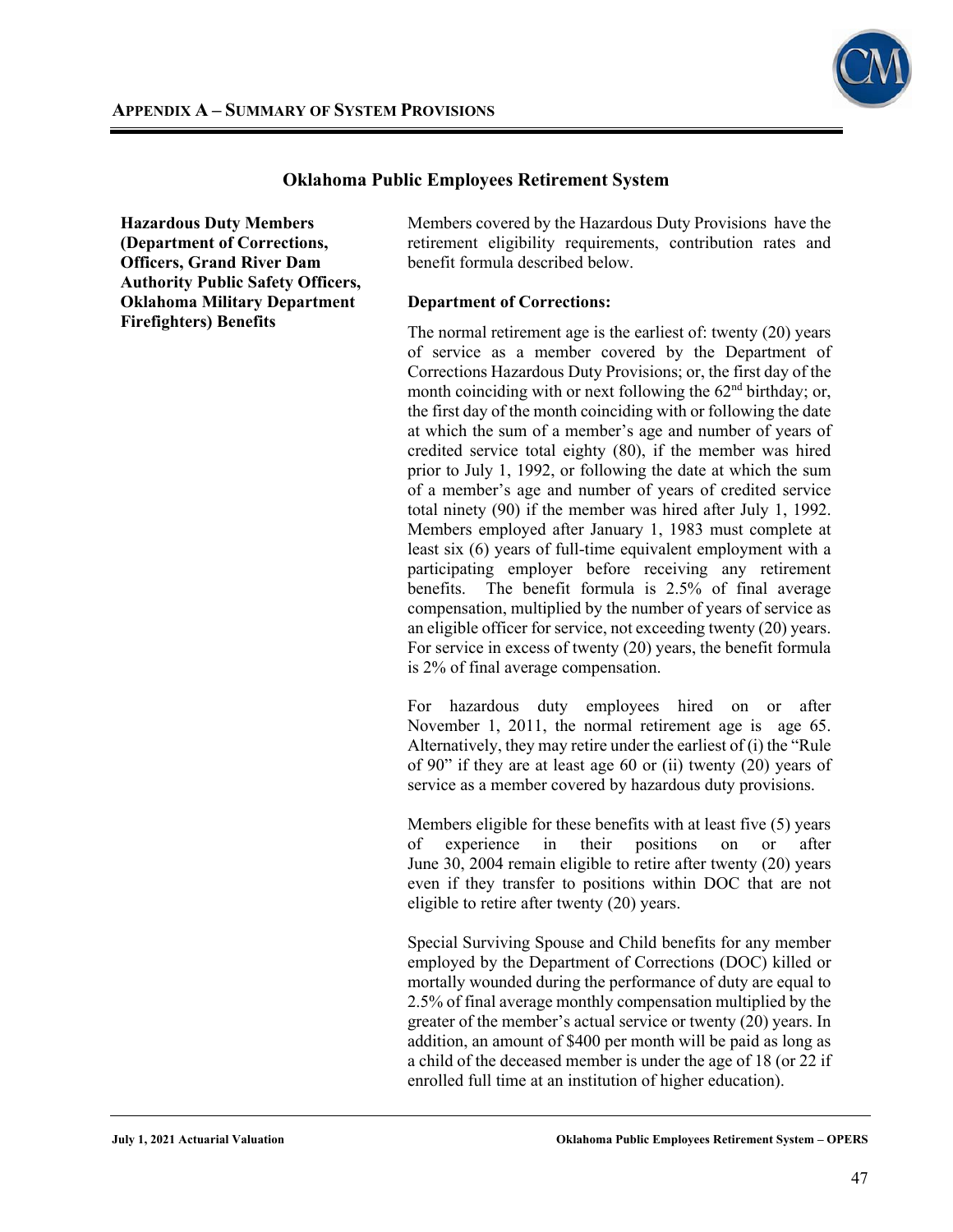

| <b>Hazardous Duty Members</b>            | Contributions for members covered by the Department of |                                            |                         |  |
|------------------------------------------|--------------------------------------------------------|--------------------------------------------|-------------------------|--|
| (Department of Corrections,              |                                                        | Corrections Hazardous Duty Provisions are: |                         |  |
| <b>Officers, Grand River Dam</b>         |                                                        |                                            |                         |  |
| <b>Authority Public Safety Officers,</b> |                                                        |                                            |                         |  |
| <b>Oklahoma Military Department</b>      |                                                        |                                            |                         |  |
| <b>Firefighters</b> ) Benefits           |                                                        |                                            |                         |  |
| (continued)                              |                                                        |                                            |                         |  |
|                                          | Year                                                   | <u>Up to \$25,000</u>                      | Above \$25,000          |  |
|                                          | 1994/1995                                              | $6.5\%$                                    | $8.0\%$                 |  |
|                                          | 1995/1996                                              | $6.5\%$                                    | $8.0\%$                 |  |
|                                          | 1996/1997                                              | $7.0\%$                                    | $8.0\%$                 |  |
|                                          | 1997/1998                                              | $7.5\%$                                    | $8.0\%$                 |  |
|                                          | First 20                                               |                                            |                         |  |
|                                          | Years of                                               |                                            | Service Beyond 20 Years |  |
|                                          | Service                                                | Up to $$25,000$                            | Above \$25,000          |  |
| July 1998 – June 1999                    | $8.0\%$                                                | N/A                                        | N/A                     |  |
| July 1999 – June 2000                    | 8.0%                                                   | N/A                                        | N/A                     |  |

## **Grand River Dam Authority Public Safety Officers Hired for the First Time in the Position on or after July 1, 2016:**

July 2000 – June 2010 8.0% N/A  $N/A$  N/A July 2010 and after 8.0% 3.5% 3.5%

> The normal retirement date is the first day of the month following the date the member accrues twenty (20) years of fulltime equivalent service as a member covered by the Grand River Dam Authority Public Safety Officers Provisions.

> Alternatively, for members who began participating in OPERS before November 1, 2011, the normal age of retirement is age 62 with at least 6 years of full-time equivalent employment; or the first day of the month following the date at which the sum of the member's age and number of years of credited service totals eighty (80), if the member was hired before July 1, 1992; or the first day of the month following the date at which the sum of the member's age and number of years of credited service totals ninety (90), if the member was hired on or after July 1, 1992. For members who began participating in OPERS on or after November 1, 2011, the normal age of retirement is age 65 with at least 6 years of full-time equivalent employment, or the first day of the month following the date at which the sum of the member's age and number of years of credited service totals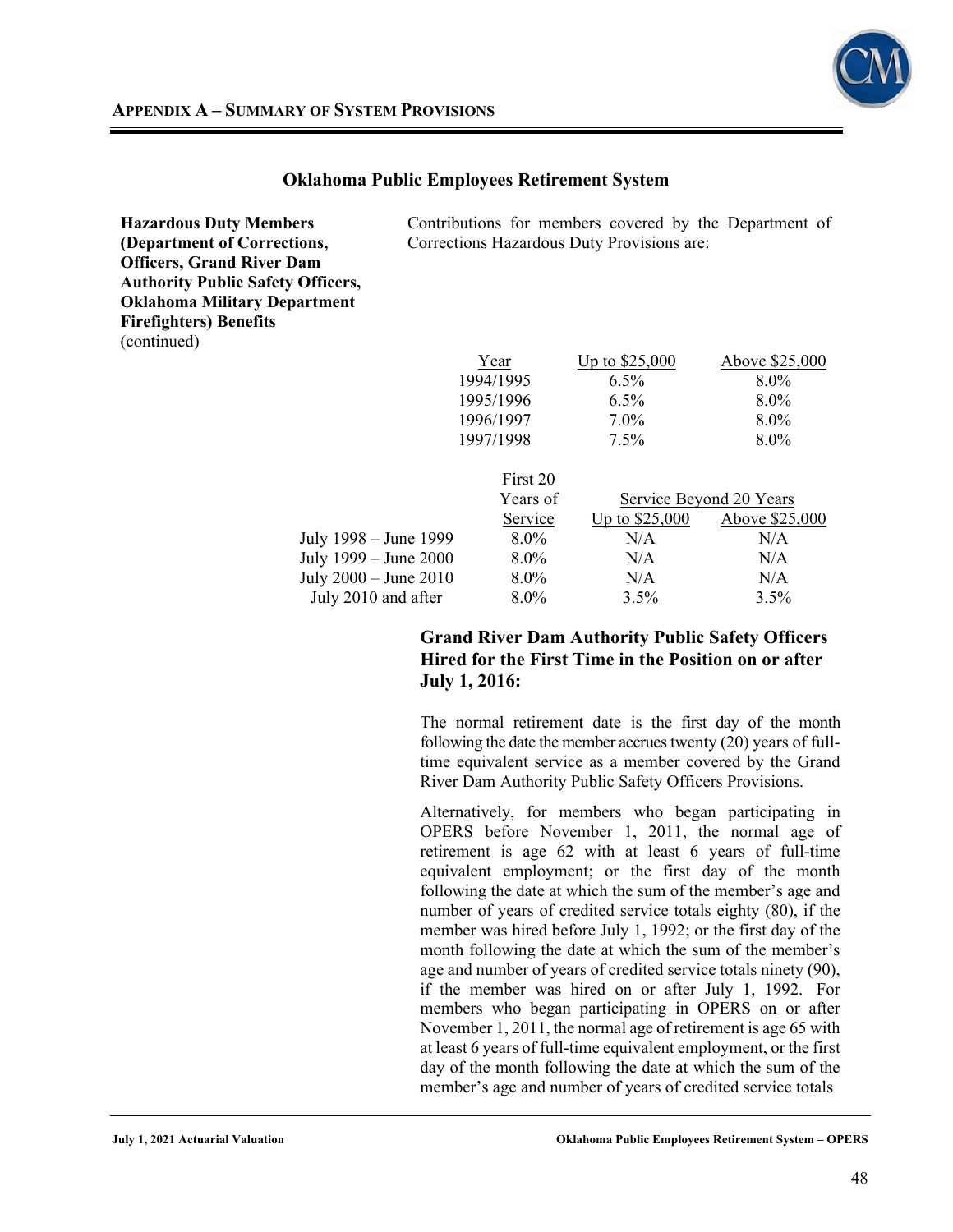

**Hazardous Duty Members (Department of Corrections, Officers, Grand River Dam Authority Public Safety Officers, Oklahoma Military Department Firefighters) Benefits**  (continued)

ninety (90) and the member is at least 60 years of age. Members must complete at least six (6) years of full-time equivalent employment with a participating employer before receiving any retirement benefits.

The benefit formula is 2.5% of final average compensation, multiplied by the number of years of service as an eligible officer for service, not exceeding twenty (20) years. For service in excess of twenty (20) years, the benefit formula is 2% of final average compensation.

#### **Oklahoma Military Department Firefighters:**

The benefit for Oklahoma Military Department firefighters who began employment July 1, 2002 and after is based on a 2.5% benefit multiplier. They are also eligible for full benefits after twenty (20) years as a firefighter and their employee contribution rate is 8%. Oklahoma Military Department firefighters employed prior to July 1, 2002 were given a onetime option to: (a) have their benefit formula, retirement eligibility, and employee contribution rate remain unchanged; (b) apply the new provisions (including the new contribution rate) to service after January 1, 2003; or (c) apply the new benefit formula and retirement eligibility to all of the member's service, apply the 8% contribution rate for service after July 1, 2002, and make a contribution equal to the increase in the actuarial value of the member's retirement benefit**.**

In contrast to DOC members, the 2.5% formula and 8% contribution rate applies to service after twenty (20) years.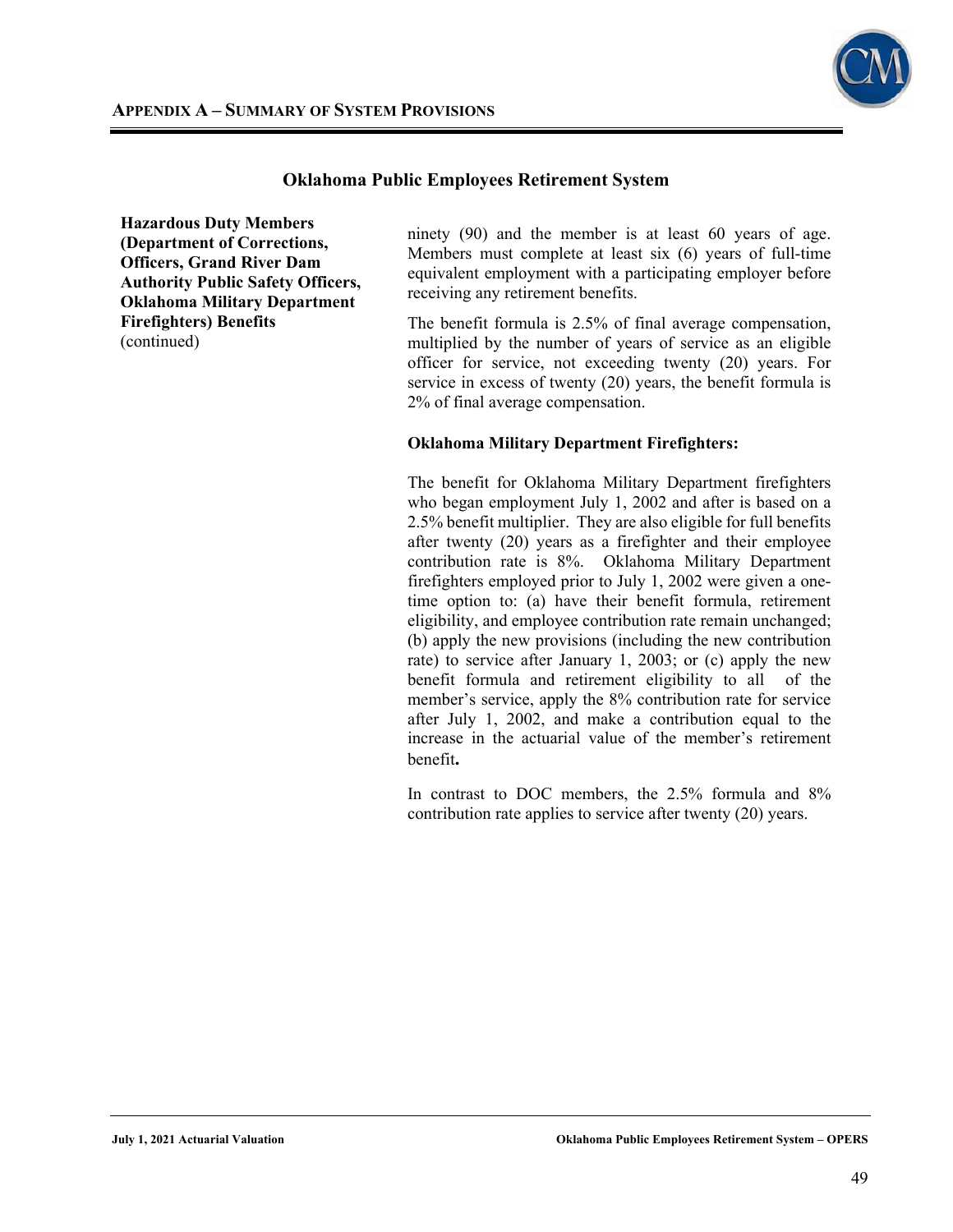

### **Entry Age Actuarial Cost Method**

Liabilities and contributions shown in this report are computed using the Individual Entry Age method of funding. Sometimes called the "funding method," this is a particular technique used by actuaries for establishing the amount of the annual actuarial cost of pension benefits, or normal cost, and the related unfunded actuarial accrued liability. Ordinarily the annual contribution to the System is comprised of (1) the normal cost; and (2) an amortization payment on the unfunded actuarial accrued liability.

Under the Entry Age Actuarial Cost Method, the **Normal Cost** is computed as the level percentage of pay which, if paid from the earliest time each member would have been eligible to join the System had it existed (thus entry age) until his retirement or termination, would accumulate with interest at the rate assumed in the valuation to a fund sufficient to pay all benefits under the System.

The **Actuarial Accrued Liability** under this method, at any point in time, is the theoretical amount of the fund that would have accumulated had annual contributions equal to the normal cost been made in prior years (it does not represent the liability for benefits accrued to the valuation date). The **Unfunded Actuarial Accrued Liability** is the excess of the actuarial accrued liability over the actuarial value of System assets on the valuation date.

Under this method, experience gains or losses, i.e. decreases or increases in actuarial accrued liabilities attributable to deviations in experience from the actuarial assumptions, adjust the unfunded actuarial accrued liability.

#### **Asset Valuation Method**

The actuarial value of assets is based on a five-year moving average of expected and actual market values determined as follows:

- at the beginning of each fiscal year, a preliminary expected actuarial asset value is calculated as the sum of the previous year's actuarial value increased with a year's interest at the System valuation rate plus net cash flow adjusted for interest (at the same rate) to the end of the previous fiscal year;
- the expected actuarial asset value is set equal to the preliminary expected actuarial value plus the unrecognized investment gains and losses as of the beginning of the previous fiscal year;
- the difference between the expected actuarial asset value and the market value is the investment gain or loss for the previous year;
- the (final) actuarial asset value is the preliminary value plus 20% of the investment gains and losses for each of the five previous fiscal years, but in no case more than 120% of the market value or less than 80% of the market value.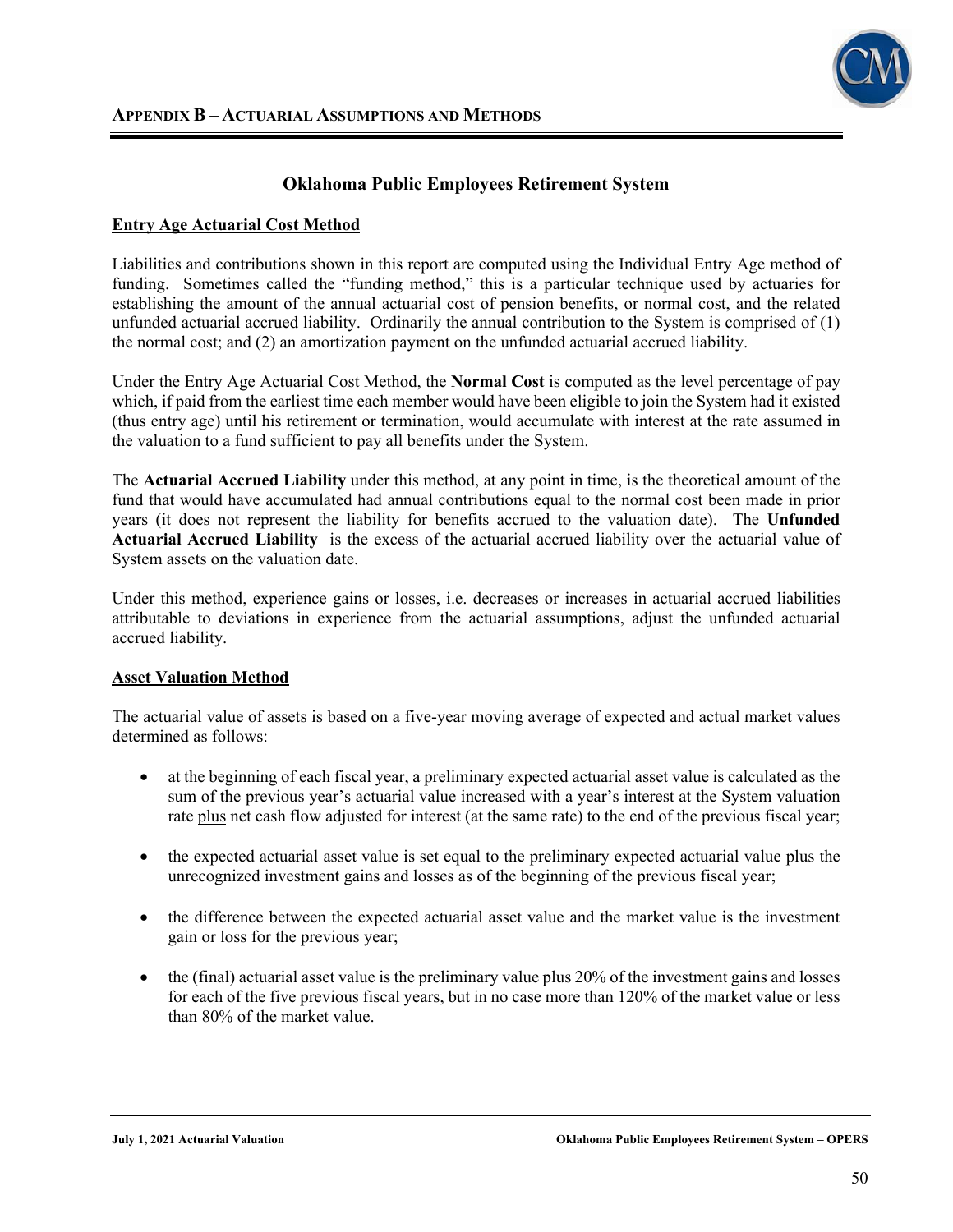#### **Amortization Method**

Effective July 1, 2008, the unfunded actuarial accrued liability is amortized as a level percent of payroll over a 20-year closed period commencing July 1, 2007. For the defined contribution members, the employer sends to OPERS the difference between the OPERS required rate (16.5% for state members) and the amount required for the employer match in Pathfinder. These extra contributions to OPERS allow the use of the level percent of payroll amortization method since they are expected to produce a payment stream that is constant, if not increasing, as a percent of covered payroll.

#### **Valuation Procedures**

The actuarial accrued liability held for non-vested, inactive members who have a break in service, or for non-vested members who have quit or been terminated, even if a break in service has not occurred as of the valuation date, is equal to the amount of the individual's unclaimed contributions.

The wages used in the projection of benefits and liabilities are considered earnings for the year ending June 30, 2018, increased by the salary scale to develop expected earnings for the current valuation year. Earnings are annualized for new members assumed to have less than twelve months of reported earnings.

The calculations for the required employer contribution are determined as of mid-year. This is a reasonable estimate because contributions are made on a monthly basis throughout the year.

We did not value the 415 limit for active participants. The impact was assumed to be *de minimus.*

The compensation limitation under IRC Section  $401(a)(17)$  is considered in this valuation.

Liability is included for members who appear to be deferred vested, but who have not yet submitted certain paperwork and therefore are not in the vested data provided. An estimated benefit was provided by the System. A corrected benefit and status will be provided by the System when the actual benefit and status have been finalized.

Members who are contributing to the System, but have not yet filled out an enrollment application, are included as active members. Where data elements are missing, reasonable estimates are used. Age is based on average entry age for other members. Gender is assigned in proportion to the overall group.

A liability is included for contribution amounts due to be refunded to terminated vested members who made voluntary contributions to increase the maximum compensation limit prior to July 1, 1998. The System supplied the included amounts.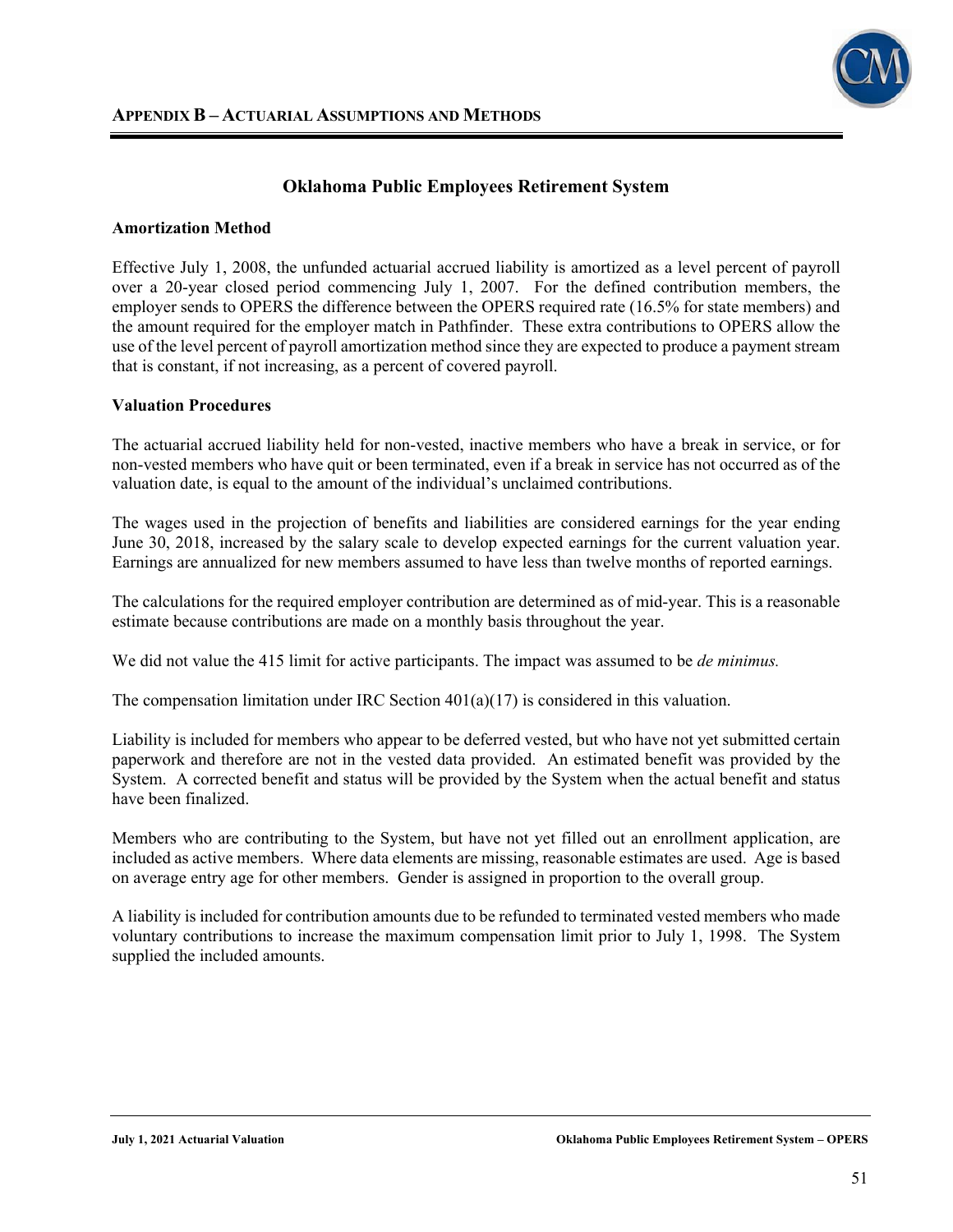

### **APPENDIX B – ACTUARIAL ASSUMPTIONS AND METHODS**

## **Oklahoma Public Employees Retirement System**

These assumptions were recommended in the 2016-2019 Experience Study to the Board, which then adopted them. That report, which is available on the OPERS website (www.OPERS.OK.gov), provides the rationale for the recommendations.

| <b>Economic Assumptions</b> |                                      |                                               |
|-----------------------------|--------------------------------------|-----------------------------------------------|
| <b>Price Inflation:</b>     | 2.50% per annum, compounded annually |                                               |
| <b>Investment Return:</b>   | compounded annually                  | 6.50% net of investment expenses per annum,   |
| <b>Salary Increases:</b>    |                                      | Sample rates below (midpoint of range shown): |
|                             | <b>Nearest Age</b><br>$20 - 24$      | % Increase<br>9.25                            |
|                             | $25 - 29$                            | 7.55                                          |
|                             | $30 - 34$                            | 6.05                                          |
|                             | $35 - 39$                            | 5.25                                          |
|                             | $40 - 44$                            | 4.95                                          |
|                             | $45 - 49$                            | 4.55                                          |
|                             | $50 - 54$                            | 4.25                                          |
|                             | $55 - 59$                            | 4.05                                          |
|                             | $60 - 64$                            | 3.55                                          |
|                             | $65+$                                | 3.25                                          |
| <b>Payroll Growth:</b>      | $3.25\%$ per year                    |                                               |

### **Ad hoc benefit increase assumptions**

Monthly benefits No increases assumed Medical Supplement No increases assumed **Projection of 401(a)(17) compensation limit:** Projected with inflation at 2.50%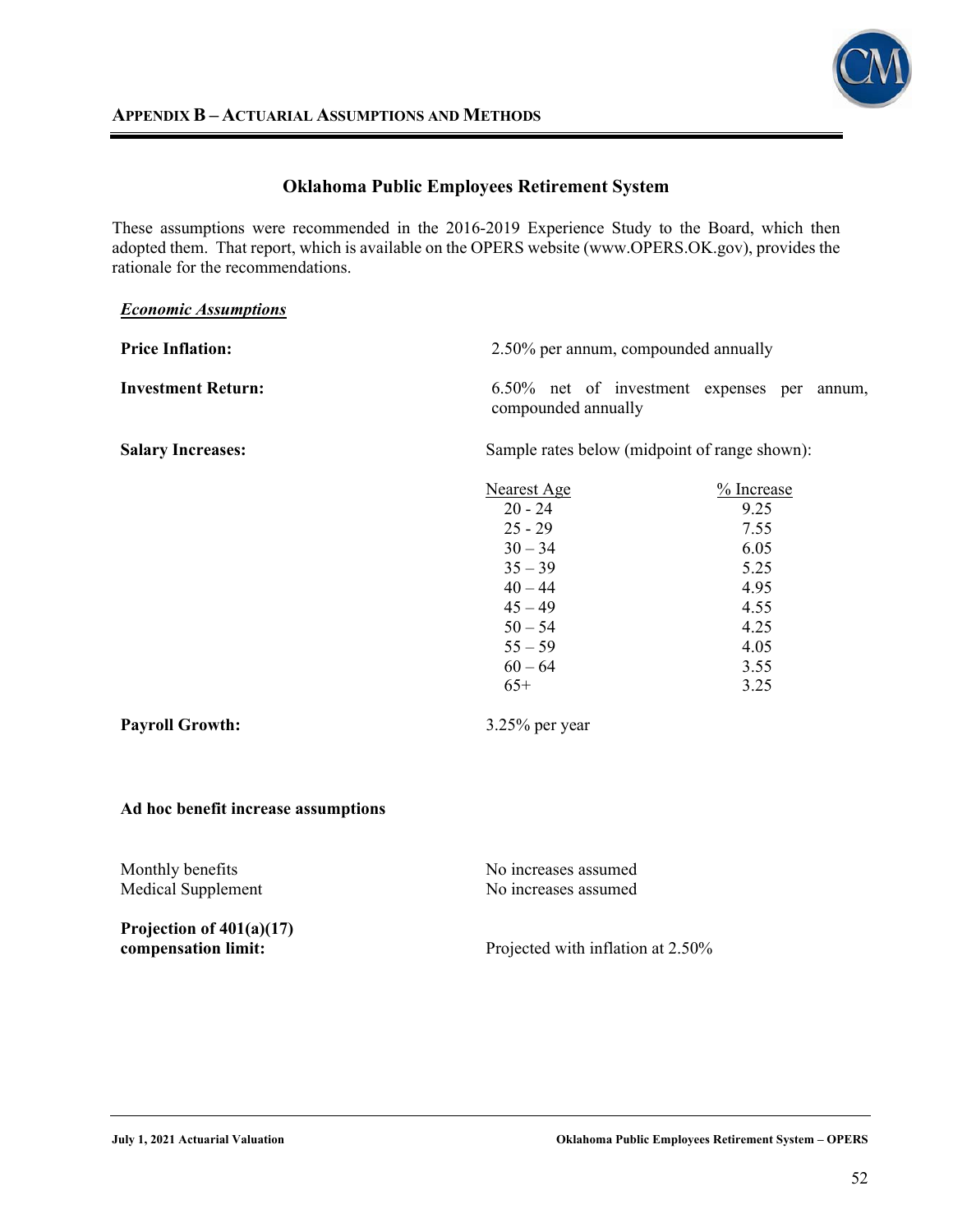

## *Demographic Assumptions*

| Annual Rates of Retirement Per 100 Eligible Regular Non-Elected Members |                |                |                             |                |  |
|-------------------------------------------------------------------------|----------------|----------------|-----------------------------|----------------|--|
| Hired Prior to 11/1/2011                                                |                |                | Hired on or After 11/1/2011 |                |  |
|                                                                         | Those Eligible | Those Eligible | Those Eligible              | Those Eligible |  |
|                                                                         | For Unreduced  | For Reduced    | For Unreduced               | For Reduced    |  |
| <u>Age</u>                                                              | Retirement     | Retirement     | Retirement                  | Retirement     |  |
| 50                                                                      | 15             | N/A            | N/A                         | N/A            |  |
| 51                                                                      | 15             | N/A            | N/A                         | N/A            |  |
| 52                                                                      | 15             | N/A            | N/A                         | N/A            |  |
| 53                                                                      | 15             | N/A            | N/A                         | N/A            |  |
| 54                                                                      | 15             | N/A            | N/A                         | N/A            |  |
| 55                                                                      | 10             | $\overline{4}$ | N/A                         | N/A            |  |
| 56                                                                      | 10             | $\overline{4}$ | N/A                         | N/A            |  |
| 57                                                                      | 11             | 4              | N/A                         | N/A            |  |
| 58                                                                      | 12             | $\overline{4}$ | N/A                         | N/A            |  |
| 59                                                                      | 13             | 5              | N/A                         | N/A            |  |
| 60                                                                      | 14             | 6              | $30/15*$                    | 5              |  |
| 61                                                                      | 20             | 13             | $30/15*$                    | 6              |  |
| 62                                                                      | 25             | N/A            | $30/15*$                    | 6              |  |
| 63                                                                      | 15             | N/A            | $30/15*$                    | 6              |  |
| 64                                                                      | 15             | N/A            | $30/15*$                    | 13             |  |
| 65                                                                      | 30             | N/A            | $30/15*$                    | N/A            |  |
| 66                                                                      | 25             | N/A            | 25                          | N/A            |  |
| 67                                                                      | 25             | N/A            | 25                          | N/A            |  |
| 68                                                                      | 25             | N/A            | 25                          | N/A            |  |
| 69                                                                      | 25             | N/A            | 25                          | N/A            |  |
| 70                                                                      | 50             | N/A            | 50                          | N/A            |  |
| 71                                                                      | 50             | N/A            | 50                          | N/A            |  |
| 72                                                                      | 50             | N/A            | 50                          | N/A            |  |
| 73                                                                      | 50             | N/A            | 50                          | N/A            |  |
| 74                                                                      | 50             | N/A            | 50                          | N/A            |  |
| 75                                                                      | 100            | N/A            | 100                         | N/A            |  |
| *30 when first eligible to retire and 15                                |                |                |                             |                |  |

thereafter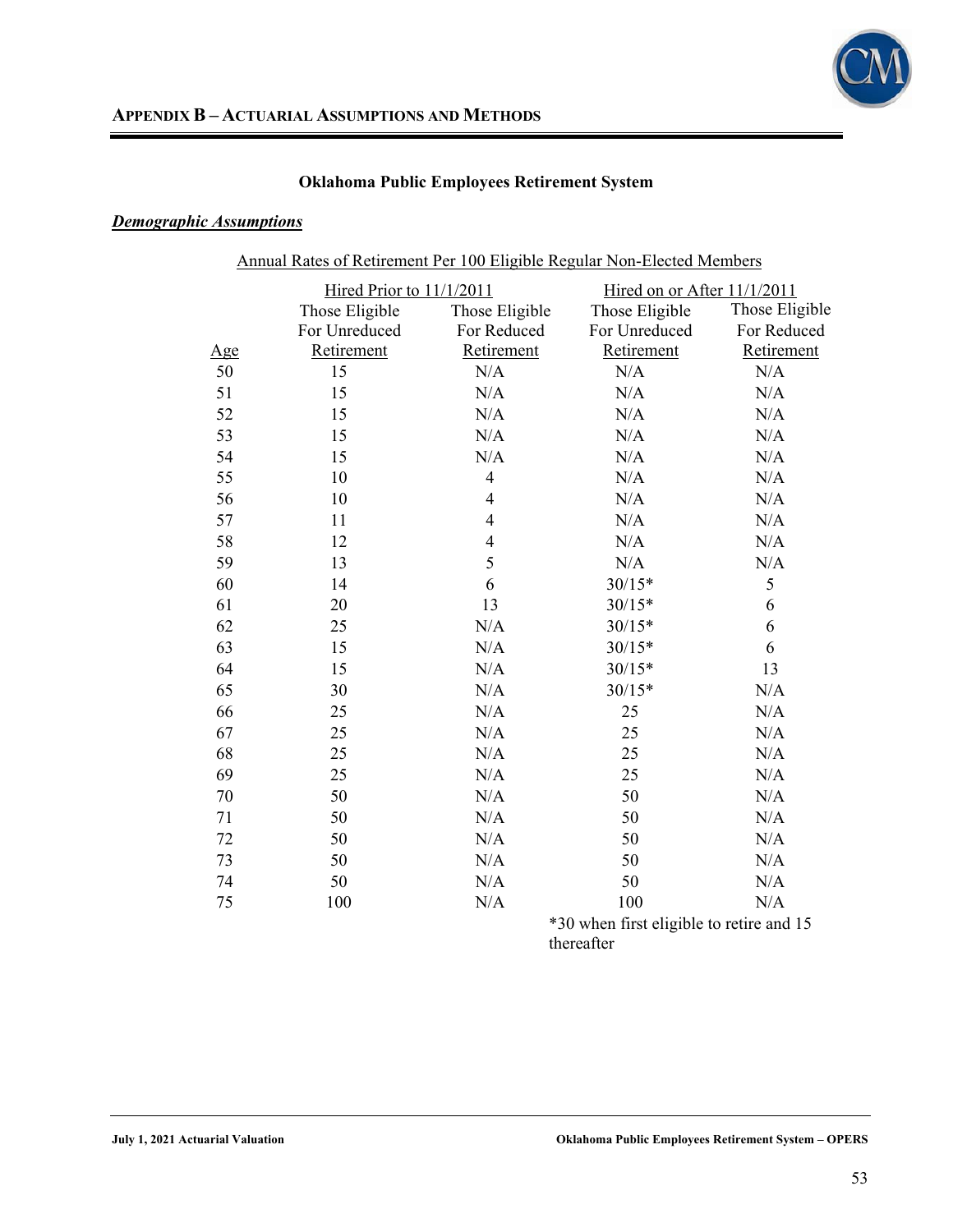

| Annual Rates of Retirement Per 100 Eligible Elected Members |                            |                |                               |                |  |
|-------------------------------------------------------------|----------------------------|----------------|-------------------------------|----------------|--|
|                                                             | Elected Prior to 11/1/2011 |                | Elected on or After 11/1/2011 |                |  |
|                                                             | Those Eligible             | Those Eligible | Those Eligible                | Those Eligible |  |
|                                                             | For Unreduced              | For Reduced    | For Unreduced                 | For Reduced    |  |
| <u>Age</u>                                                  | Retirement                 | Retirement     | Retirement                    | Retirement     |  |
| 50                                                          | 25                         | N/A            | N/A                           | N/A            |  |
| 51                                                          | 25                         | N/A            | N/A                           | N/A            |  |
| 52                                                          | 25                         | N/A            | N/A                           | N/A            |  |
| 53                                                          | 25                         | N/A            | N/A                           | N/A            |  |
| 54                                                          | 25                         | N/A            | N/A                           | N/A            |  |
| 55                                                          | 20                         | 7.0            | N/A                           | N/A            |  |
| 56                                                          | 20                         | 7.0            | N/A                           | N/A            |  |
| 57                                                          | 20                         | 7.0            | N/A                           | N/A            |  |
| 58                                                          | 20                         | 7.0            | N/A                           | N/A            |  |
| 59                                                          | 20                         | 7.0            | N/A                           | N/A            |  |
| 60                                                          | 20                         | N/A            | N/A                           | 10             |  |
| 61                                                          | 20                         | N/A            | N/A                           | 10             |  |
| 62                                                          | 20                         | N/A            | 20                            | N/A            |  |
| 63                                                          | 20                         | N/A            | 20                            | N/A            |  |
| 64                                                          | 20                         | N/A            | 20                            | N/A            |  |
| 65                                                          | 20                         | N/A            | 20                            | N/A            |  |
| 66                                                          | 20                         | N/A            | 20                            | N/A            |  |
| 67                                                          | 35                         | N/A            | 35                            | N/A            |  |
| 68                                                          | 35                         | N/A            | 35                            | N/A            |  |
| 69-74                                                       | 35                         | N/A            | 35                            | N/A            |  |
| 75                                                          | 100                        | N/A            | 100                           | N/A            |  |
|                                                             |                            |                |                               |                |  |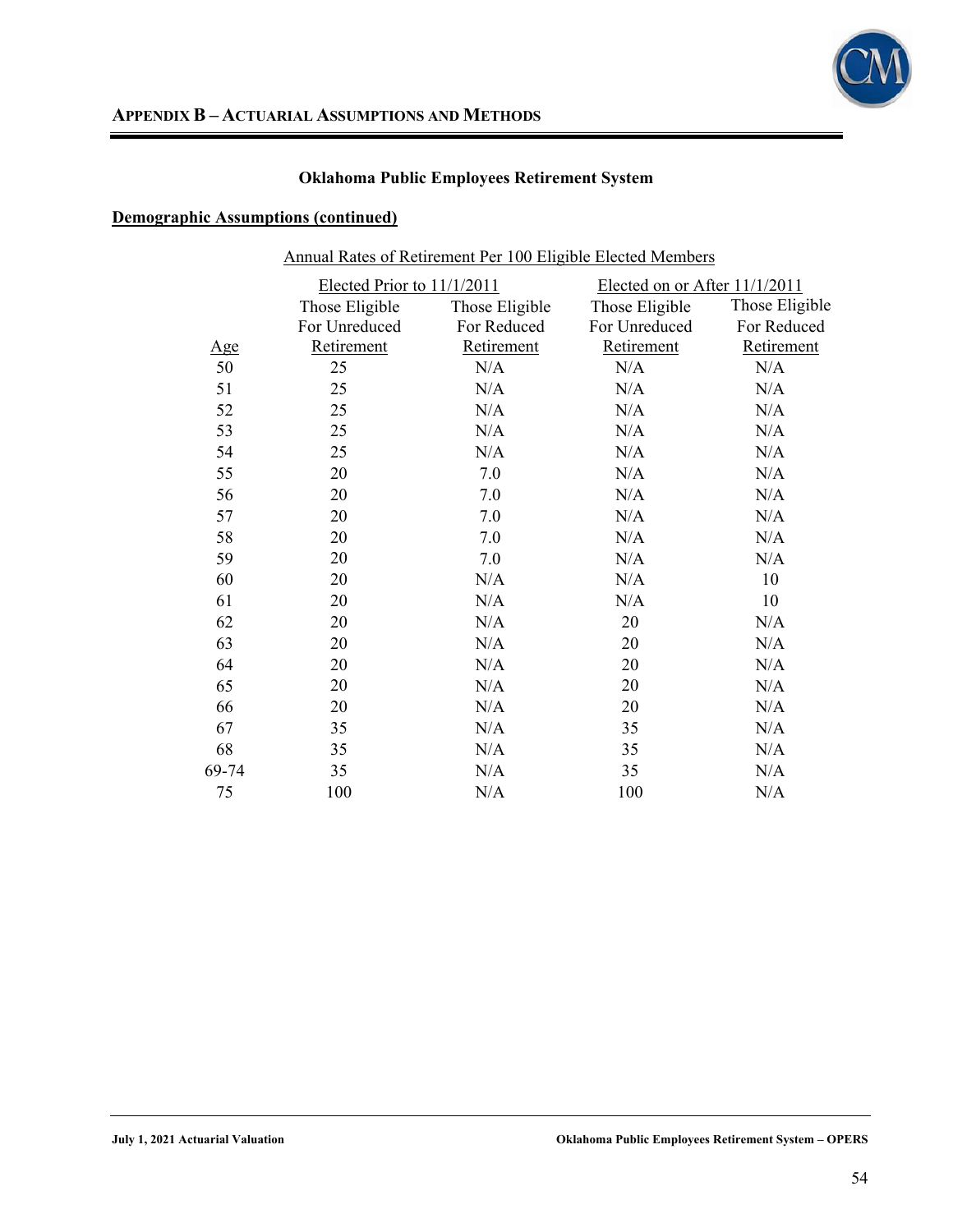

|--|

|     |                  | Hired Prior to 11/1/2011 |                  |     |                         | Hired on or After 11/1/2011 |                  |
|-----|------------------|--------------------------|------------------|-----|-------------------------|-----------------------------|------------------|
|     | Less Than 20     |                          | At Least 20      |     | Less Than 20            |                             | At Least 20      |
|     | Years of Service |                          | Years of Service |     | <b>Years of Service</b> |                             | Years of Service |
| Age |                  | <b>Service</b>           |                  | Age |                         | <b>Service</b>              |                  |
| 50  | N/A              | 20                       | 25               | 50  | N/A                     | 20                          | 25               |
| 51  | N/A              | 21                       | 25               | 51  | N/A                     | 21                          | 25               |
| 52  | N/A              | 22                       | 20               | 52  | N/A                     | 22                          | 20               |
| 53  | N/A              | $23 - 24$                | 15               | 53  | N/A                     | 23-34                       | 15               |
| 54  | N/A              | 25-29                    | 23               | 54  | N/A                     | 25-29                       | 23               |
| 55  | 4                | $30 - 34$                | 25               | 55  | N/A                     | 30-34                       | 25               |
| 56  | 5                | $35+$                    | 100              | 56  | N/A                     | $35+$                       | 100              |
| 57  | 5                |                          |                  | 57  | N/A                     |                             |                  |
| 58  | 5                |                          |                  | 58  | N/A                     |                             |                  |
| 59  | 5                |                          |                  | 59  | N/A                     |                             |                  |
| 60  | 5                |                          |                  | 60  | $\tau$                  |                             |                  |
| 61  | 20               |                          |                  | 61  | 20                      |                             |                  |
| 62  | 40               |                          |                  | 62  | 20                      |                             |                  |
| 63  | 22               |                          |                  | 63  | 20                      |                             |                  |
| 64  | 25               |                          |                  | 64  | 20                      |                             |                  |
| 65  | 40               |                          |                  | 65  | 40                      |                             |                  |
| 66  | 25               |                          |                  | 66  | 25                      |                             |                  |
| 67  | 25               |                          |                  | 67  | 23                      |                             |                  |
| 68  | 25               |                          |                  | 68  | 22                      |                             |                  |
| 69  | 25               |                          |                  | 69  | 21                      |                             |                  |
| 70  | 100              |                          |                  | 70  | 100                     |                             |                  |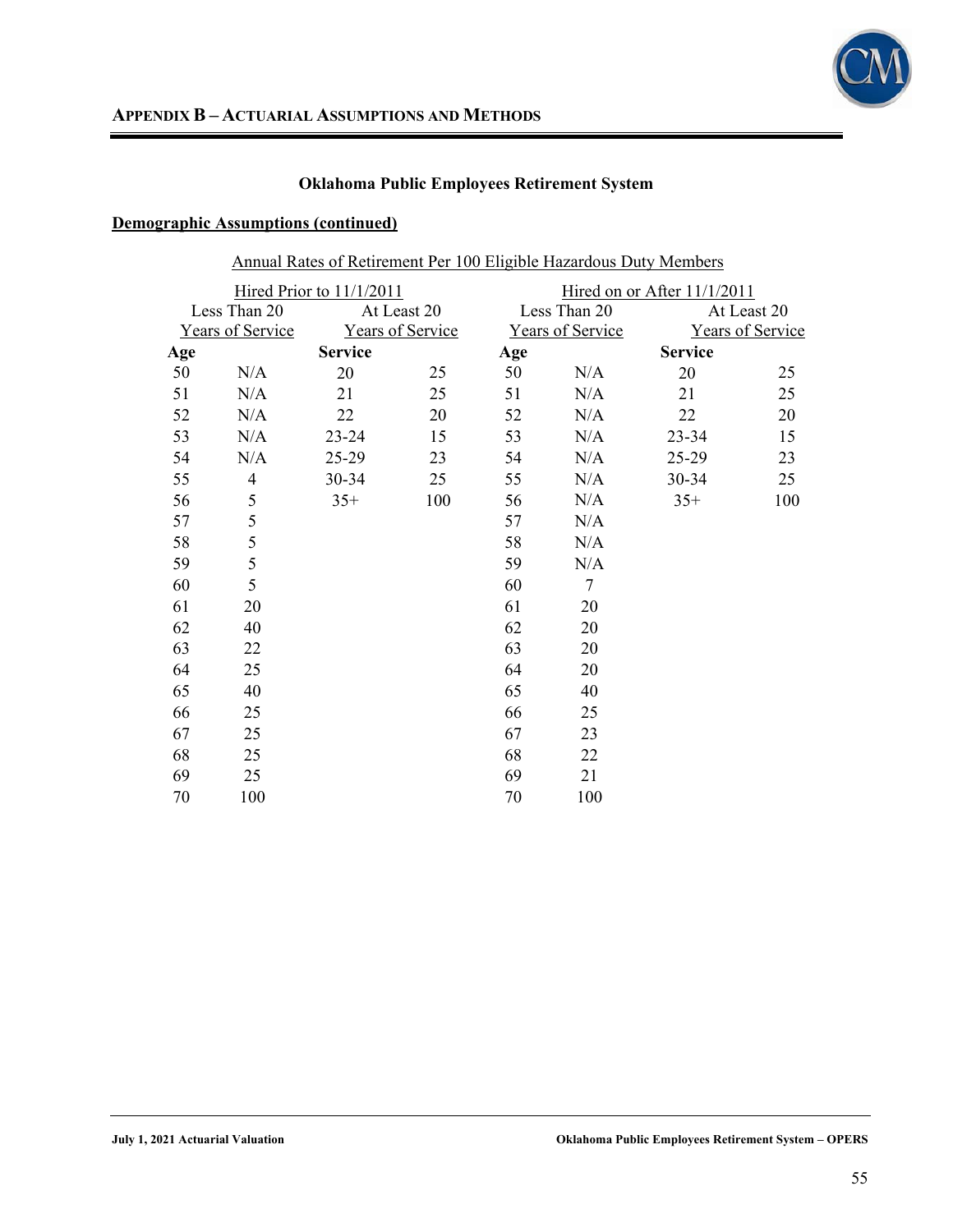

| <b>Mortality Rates:</b>                           |                                                                                                                                                                                                |                                                                                                                                                                                                                        |                  |  |  |
|---------------------------------------------------|------------------------------------------------------------------------------------------------------------------------------------------------------------------------------------------------|------------------------------------------------------------------------------------------------------------------------------------------------------------------------------------------------------------------------|------------------|--|--|
| Active participants and<br>nondisabled pensioners |                                                                                                                                                                                                | Pub-2010 Below Median, General Membership<br>Active/Retiree Healthy Mortality Table with base rates<br>projected to 2030 using Scale MP-2019. Male rates are<br>unadjusted and female rates are set forward two years. |                  |  |  |
| Disabled pensioners                               | disabled experience.                                                                                                                                                                           | Nondisabled retiree mortality set forward 12 years for                                                                                                                                                                 |                  |  |  |
| Hazardous Duty members                            | For Department of Corrections officers, we assumed the<br>mortality rate is 10% higher than the above table while<br>the participant is active. This 10% is assumed to be in-<br>line-of-duty. |                                                                                                                                                                                                                        |                  |  |  |
| <b>Disability Rates:</b>                          | Graduated rates<br>Disabled rates per 100 members                                                                                                                                              |                                                                                                                                                                                                                        |                  |  |  |
|                                                   | <b>Nearest</b>                                                                                                                                                                                 |                                                                                                                                                                                                                        | Hazardous        |  |  |
|                                                   | <u>Age</u>                                                                                                                                                                                     | Regular/Elected                                                                                                                                                                                                        | $_{\text{Duty}}$ |  |  |
|                                                   | 20                                                                                                                                                                                             | 0.009                                                                                                                                                                                                                  | 0.009            |  |  |
|                                                   | 30                                                                                                                                                                                             | 0.009                                                                                                                                                                                                                  | 0.022            |  |  |
|                                                   | 40                                                                                                                                                                                             | 0.022                                                                                                                                                                                                                  | 0.058            |  |  |
|                                                   | 50                                                                                                                                                                                             | 0.139                                                                                                                                                                                                                  | 0.180            |  |  |
|                                                   | 60                                                                                                                                                                                             | 0.200                                                                                                                                                                                                                  | 0.400            |  |  |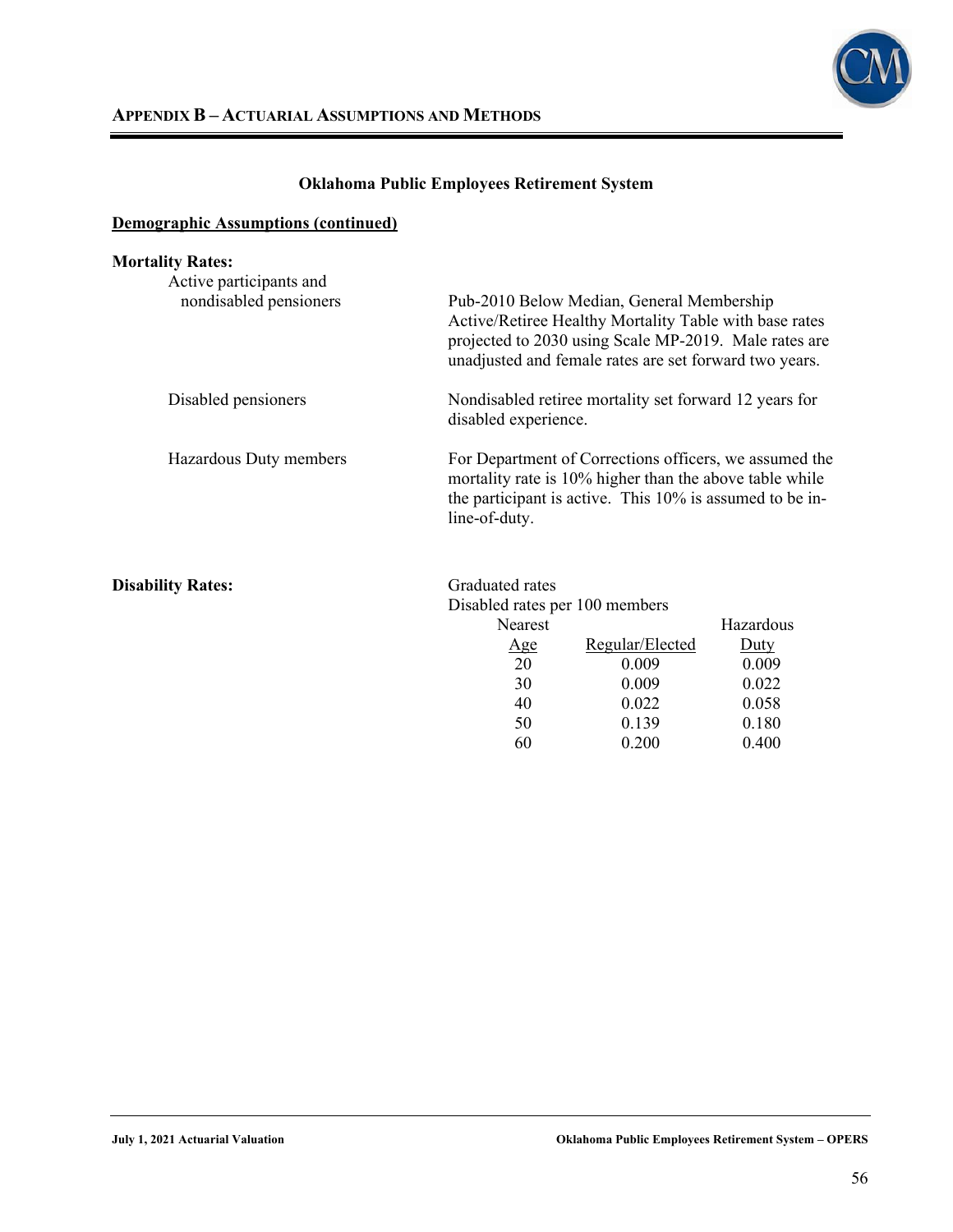

## **Demographic Assumptions (continued)**

**Withdrawal Rates:** 

| Service                 | Rate  |
|-------------------------|-------|
| $\boldsymbol{0}$        | 26.0% |
| $\mathbf{1}$            | 22.0% |
| $\overline{c}$          | 18.0% |
| $\overline{\mathbf{3}}$ | 14.0% |
| $\overline{4}$          | 12.0% |
| 5                       | 10.5% |
| 6                       | 9.0%  |
| $\boldsymbol{7}$        | 8.0%  |
| 8                       | 7.0%  |
| 9                       | 6.5%  |
| 10                      | 6.0%  |
| 11                      | 5.5%  |
| 12                      | 5.0%  |
| 13                      | 4.8%  |
| 14                      | 4.5%  |
| 15                      | 4.3%  |
| 16                      | 4.0%  |
| 17                      | 3.8%  |
| 18                      | 3.5%  |
| 19                      | 3.3%  |
| 20                      | 3.0%  |
| 21                      | 2.8%  |
| 22                      | 2.5%  |
| 23                      | 2.3%  |
| 24                      | 2.0%  |
| 25                      | 1.8%  |
| 26                      | 1.5%  |
| 27                      | 1.3%  |
| $28+$                   | 1.0%  |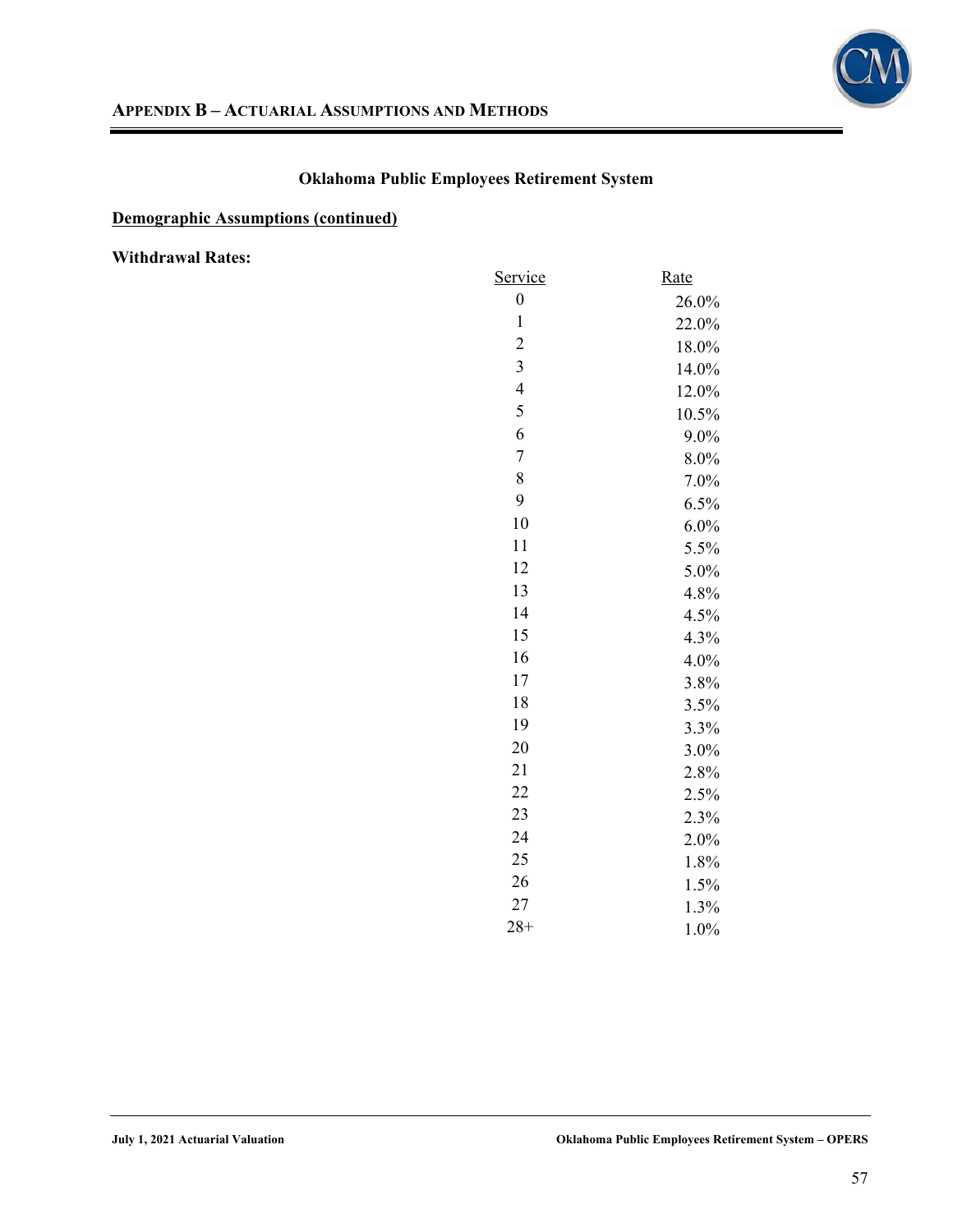

## **Demographic Assumptions (continued)**

**Probability of Electing Vested Benefit:** 

| Regular Members Only |         |
|----------------------|---------|
| Duration             | Rate    |
|                      | 80%     |
| 13                   | 85%     |
| 18                   | 90%     |
| 23                   | 95%     |
| 28                   | $100\%$ |

#### **Marital Status:**

| Percentage Married<br>Age difference | 85%<br>Males assumed to be four years older than spouses.                                                                                                                                                                                                                                                                   |
|--------------------------------------|-----------------------------------------------------------------------------------------------------------------------------------------------------------------------------------------------------------------------------------------------------------------------------------------------------------------------------|
| Children:                            | Special death benefits are provided upon the in-line-of-<br>duty death of Department of Corrections' employees<br>who have young children. We have assumed the<br>average age of the youngest child of such employees is<br>nine and that 50% of such children will attend an<br>institution of higher education to age 22. |
| <b>Form of Payment:</b>              | Participants are assumed to elect a life-only form of<br>payment.                                                                                                                                                                                                                                                           |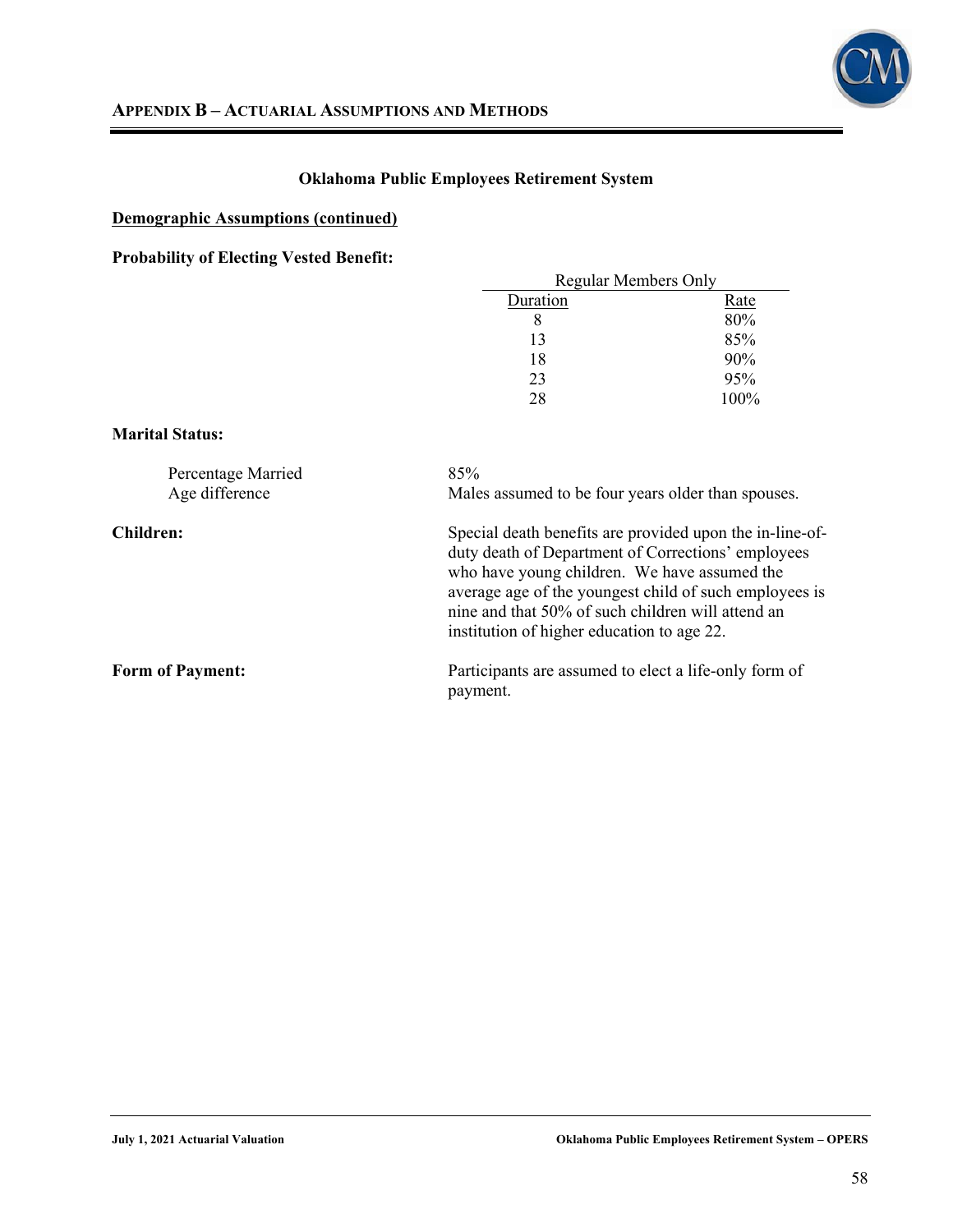

| Assumed age for commencement<br>of deferred benefits: | Currently active members assumed to terminate in the<br>future prior to retirement eligibility are assumed to                                                             |
|-------------------------------------------------------|---------------------------------------------------------------------------------------------------------------------------------------------------------------------------|
|                                                       | commence benefits at age 62 (non-elected members) or<br>age 60 (elected members).                                                                                         |
|                                                       | Currently active members hired on or after 11/1/2011<br>assumed to terminate in the future prior to retirement<br>eligibility are assumed to commence benefits at age 65. |
|                                                       | Currently inactive members with deferred benefits are<br>assumed to commence benefits on a date provided by<br>OPERS.                                                     |
| <b>Provision for expenses:</b>                        | Administrative expenses, as budgeted by the Oklahoma<br>Public Employees Retirement System.                                                                               |

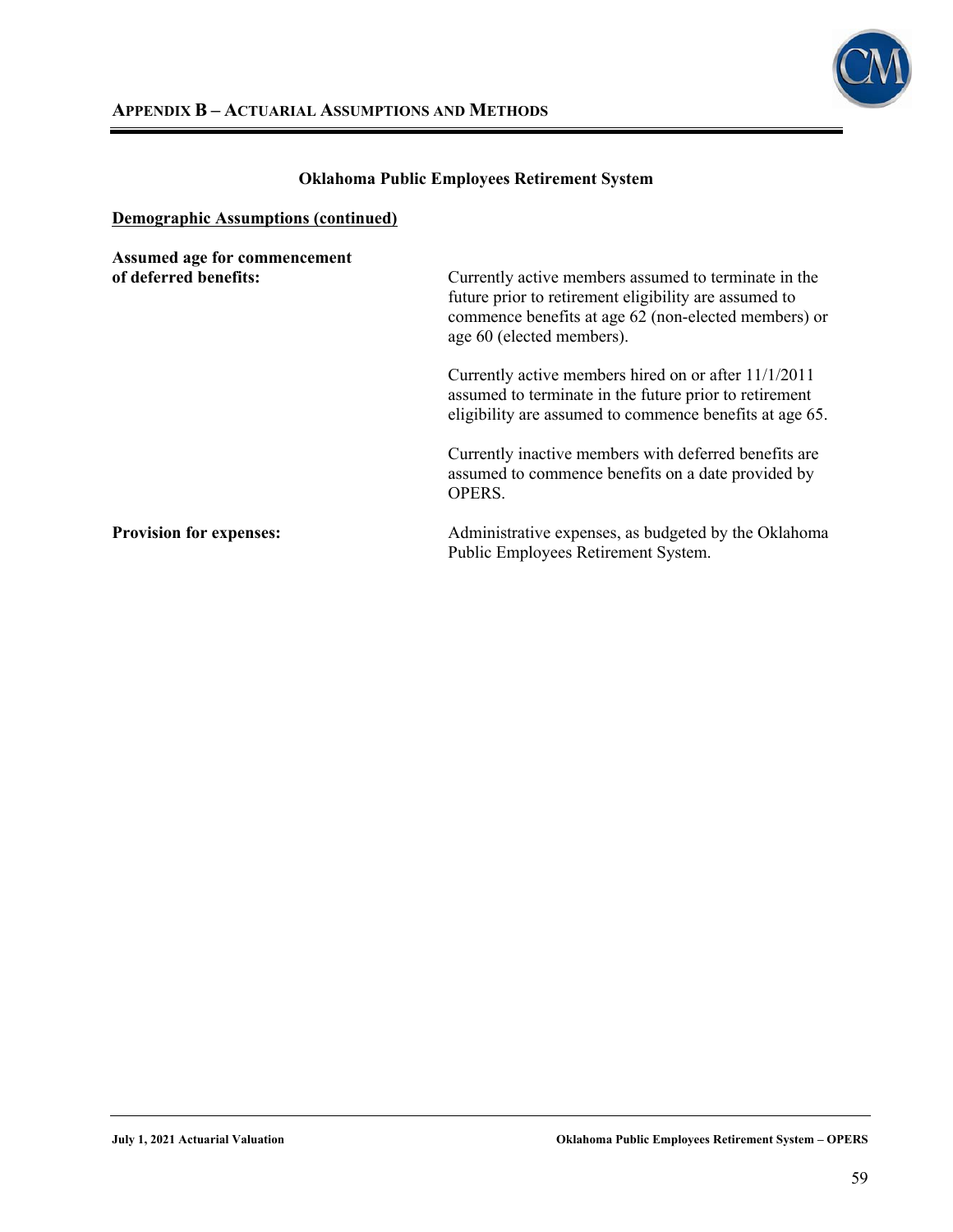

**Valuation Data Distribution – Actives – Regular Membership** 

|                      | <b>Years of Service</b> |                   |                 |                 |                 |                 |                 |               |          |                   |
|----------------------|-------------------------|-------------------|-----------------|-----------------|-----------------|-----------------|-----------------|---------------|----------|-------------------|
| Age                  | $0$ to $4$              | 5 to 9            | 10 to 14        | 15 to 19        | 20 to 24        | 25 to 29        | 30 to 34        | 35 to 39      | 40 & Up  | <b>Total</b>      |
| Under 25             | 810                     | 13                |                 |                 |                 |                 |                 |               |          | 823               |
| Avg. Pay             | \$25,810                | \$35,265          |                 |                 |                 |                 |                 |               |          | \$25,959          |
| 25 to 29             | 839                     | 380               | 8               |                 |                 |                 |                 |               |          | 1,227             |
| Avg. Pay             | \$30,035                | \$42,107          | \$38,965        |                 |                 |                 |                 |               |          | \$33,832          |
|                      |                         |                   |                 |                 |                 |                 |                 |               |          |                   |
| 30 to 34<br>Avg. Pay | 789<br>\$32,114         | 1,327<br>\$46,014 | 235<br>\$48,885 | 5<br>\$55,202   |                 |                 |                 |               |          | 2,356<br>\$41,665 |
|                      |                         |                   |                 |                 |                 |                 |                 |               |          |                   |
| 35 to 39             | 777                     | 1,290             | 863             | 206             | 9               |                 |                 |               |          | 3,145             |
| Avg. Pay             | \$31,795                | \$48,000          | \$54,795        | \$54,733        | \$48,939        |                 |                 |               |          | \$46,305          |
| 40 to 44             | 586                     | 1,226             | 857             | 663             | 172             | $\mathbf{1}$    |                 |               |          | 3,505             |
| Avg. Pay             | \$32,531                | \$47,623          | \$53,536        | \$59,052        | \$56,989        | \$64,400        |                 |               |          | \$49,172          |
| 45 to 49             | 497                     | 925               | 756             | 615             | 576             | 136             | 1               |               |          | 3,506             |
| Avg. Pay             | \$32,577                | \$46,988          | \$52,531        | \$56,330        | \$58,820        | \$60,558        | \$53,850        |               |          | \$50,251          |
|                      |                         |                   |                 |                 |                 |                 |                 |               |          |                   |
| 50 to 54<br>Avg. Pay | 499<br>\$34,812         | 990<br>\$45,289   | 768<br>\$49,448 | 643<br>\$53,825 | 609<br>\$55,814 | 381<br>\$59,537 | 165<br>\$63,127 | 3<br>\$64,264 |          | 4,058<br>\$49,797 |
|                      |                         |                   |                 |                 |                 |                 |                 |               |          |                   |
| 55 to 59             | 427                     | 868               | 695             | 608             | 605             | 396             | 393             | 141           | 16       | 4,149             |
| Avg. Pay             | \$32,842                | \$43,774          | \$47,710        | \$51,104        | \$53,528        | \$54,350        | \$63,100        | \$64,873      | \$61,027 | \$49,428          |
| 60 to 64             | 358                     | 750               | 643             | 616             | 505             | 338             | 318             | 235           | 128      | 3,891             |
| Avg. Pay             | \$34,327                | \$45,300          | \$48,985        | \$49,956        | \$52,329        | \$55,296        | \$60,667        | \$63,026      | \$60,331 | \$50,238          |
| 65 to 69             | 146                     | 345               | 303             | 231             | 197             | 132             | 124             | 55            | 84       | 1,617             |
| Avg. Pay             | \$32,624                | \$44,926          | \$46,971        | \$53,364        | \$51,890        | \$57,886        | \$60,116        | \$66,690      | \$62,483 | \$50,127          |
|                      |                         |                   |                 |                 |                 |                 |                 |               |          |                   |
| 70 & up              | 104                     | 146               | 127             | 115             | 85              | 44              | 34              | 30            | 39       | 724               |
| Avg. Pay             | \$27,167                | \$48,001          | \$50,359        | \$48,850        | \$50,816        | \$61,747        | \$60,007        | \$58,589      | \$56,025 | \$48,157          |
| <b>Total</b>         | 5,832                   | 8,260             | 5,255           | 3,702           | 2,758           | 1,428           | 1,035           | 464           | 267      | 29,001            |
| Avg. Pay             | \$31,323                | \$46,078          | \$50,988        | \$53,956        | \$54,919        | \$57,111        | \$61,889        | \$63,743      | \$60,421 | \$47,369          |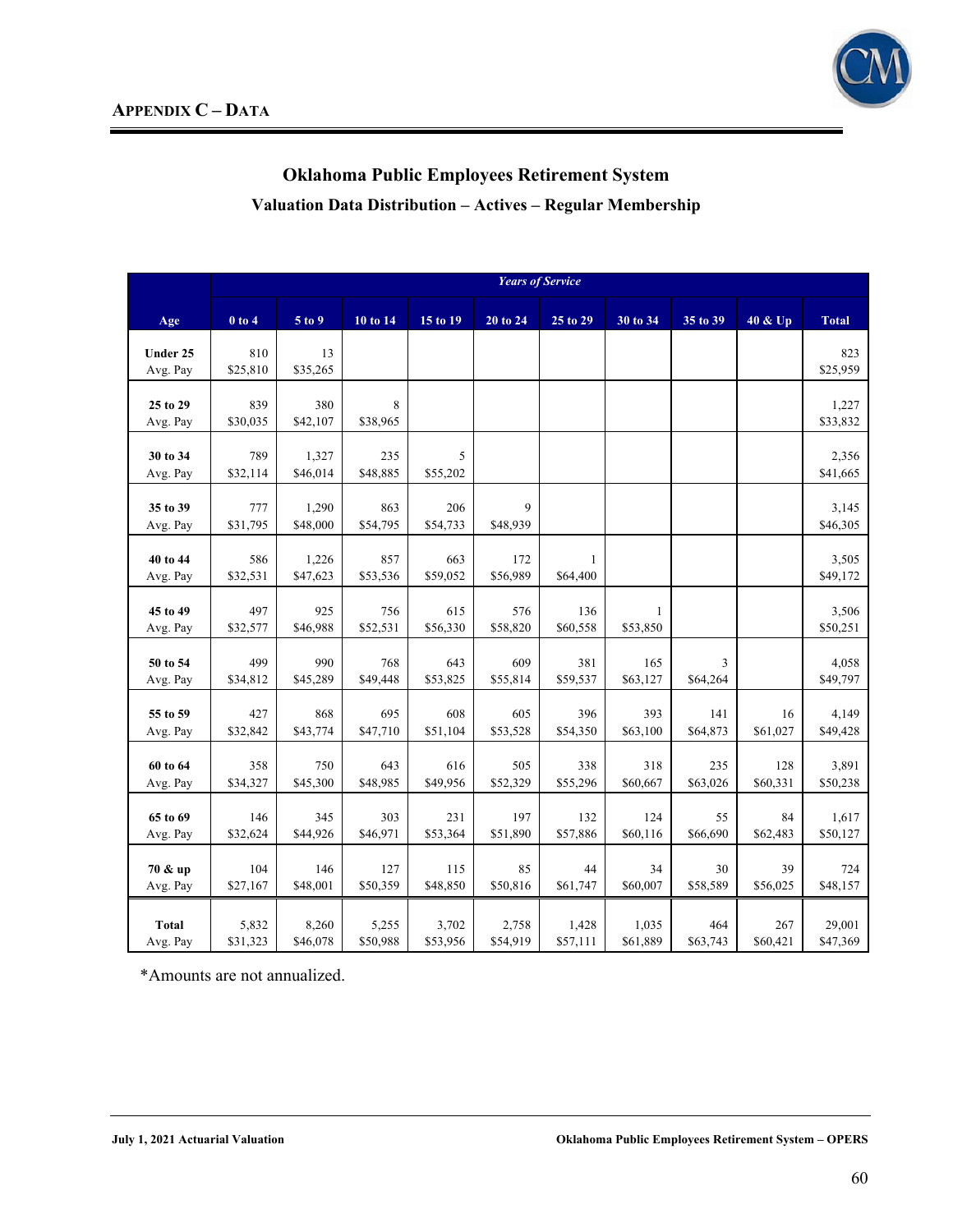

# **Oklahoma Public Employees Retirement System Valuation Data Distribution – Actives – Elected Membership**

|                      |                            |                             |               |                            |          | <b>Years of Service</b> |                |                          |                |                |
|----------------------|----------------------------|-----------------------------|---------------|----------------------------|----------|-------------------------|----------------|--------------------------|----------------|----------------|
| Age                  | $0$ to $4$                 | 5 to 9                      | 10 to 14      | 15 to 19                   | 20 to 24 | 25 to 29                | 30 to 34       | 35 to 39                 | 40 & Up        | <b>Total</b>   |
| Under 25             | $\mathbf{1}$               |                             |               |                            |          |                         |                |                          |                | $\mathbf{1}$   |
| Avg. Pay             | \$4,552                    |                             |               |                            |          |                         |                |                          |                | \$4,552        |
| 25 to 29             | 3                          | $\mathbf{1}$                |               |                            |          |                         |                |                          |                | 4              |
| Avg. Pay             | \$52,346                   | \$57,200                    |               |                            |          |                         |                |                          |                | \$53,559       |
|                      |                            |                             |               |                            |          |                         |                |                          |                |                |
| 30 to 34<br>Avg. Pay | $\overline{c}$<br>\$38,341 | $7\phantom{.0}$<br>\$53,363 |               |                            |          |                         |                |                          |                | 9<br>\$50,025  |
|                      |                            |                             |               |                            |          |                         |                |                          |                |                |
| 35 to 39<br>Avg. Pay | 5<br>\$45,757              | 16<br>\$52,186              | 6<br>\$53,100 | 9<br>\$55,623              |          |                         |                |                          |                | 36<br>\$52,305 |
|                      |                            |                             |               |                            |          |                         |                |                          |                |                |
| 40 to 44             | 6                          | 19                          | 15            | 13                         | 6        |                         |                |                          |                | 59             |
| Avg. Pay             | \$51,906                   | \$48,508                    | \$67,846      | \$53,945                   | \$51,226 |                         |                |                          |                | \$55,244       |
| 45 to 49             | 11                         | 21                          | 12            | 9                          | 15       | 8                       |                |                          |                | 76             |
| Avg. Pay             | \$59,773                   | \$54,744                    | \$46,564      | \$64,039                   | \$70,795 | \$52,107                |                |                          |                | \$58,172       |
| 50 to 54             | 12                         | 21                          | 19            | 17                         | 27       | 14                      | 11             | $\mathbf{1}$             |                | 122            |
| Avg. Pay             | \$48,724                   | \$54,151                    | \$65,102      | \$59,992                   | \$56,623 | \$60,431                | \$57,387       | \$57,232                 |                | \$57,721       |
| 55 to 59             | 8                          | 22                          | 16            | 20                         | 18       | 12                      | 9              | 5                        | $\mathbf{1}$   | 111            |
| Avg. Pay             | \$65,804                   | \$50,439                    | \$58,033      | \$52,211                   | \$55,511 | \$56,542                | \$64,580       | \$55,145                 | \$56,418       | \$55,855       |
| 60 to 64             | 9                          | 19                          | 24            | 19                         | 19       | 13                      | 14             | $\tau$                   | 3              | 127            |
| Avg. Pay             | \$52,297                   | \$44,350                    | \$57,527      | \$64,710                   | \$59,918 | \$59,760                | \$56,121       | \$80,730                 | \$53,786       | \$57,881       |
| 65 to 69             | 5                          | 13                          | 21            | $\overline{7}$             | 13       | $\overline{7}$          | $\overline{4}$ | $\mathbf{1}$             | $\overline{2}$ | 73             |
| Avg. Pay             | \$55,936                   | \$51,094                    | \$59,849      | \$72,009                   | \$68,974 | \$51,610                | \$62,089       | \$142,566                | \$51,014       | \$61,037       |
|                      |                            |                             |               |                            |          |                         |                |                          |                |                |
| 70 & up<br>Avg. Pay  | 3<br>\$37,116              | 8<br>\$54,742               | 4<br>\$54,214 | $\overline{4}$<br>\$76,168 |          | 3<br>\$51,820           | 3<br>\$105,810 | $\mathbf{1}$<br>\$55,378 | 1<br>\$54,850  | 27<br>\$61,257 |
|                      |                            |                             |               |                            |          |                         |                |                          |                |                |
| <b>Total</b>         | 65                         | 147                         | 117           | 98                         | 98       | 57                      | 41             | 15                       | 7              | 645            |
| Avg. Pay             | \$52,443                   | \$51,215                    | \$59,101      | \$60,006                   | \$60,535 | \$56,755                | \$62,536       | \$73,067                 | \$53,522       | \$57,263       |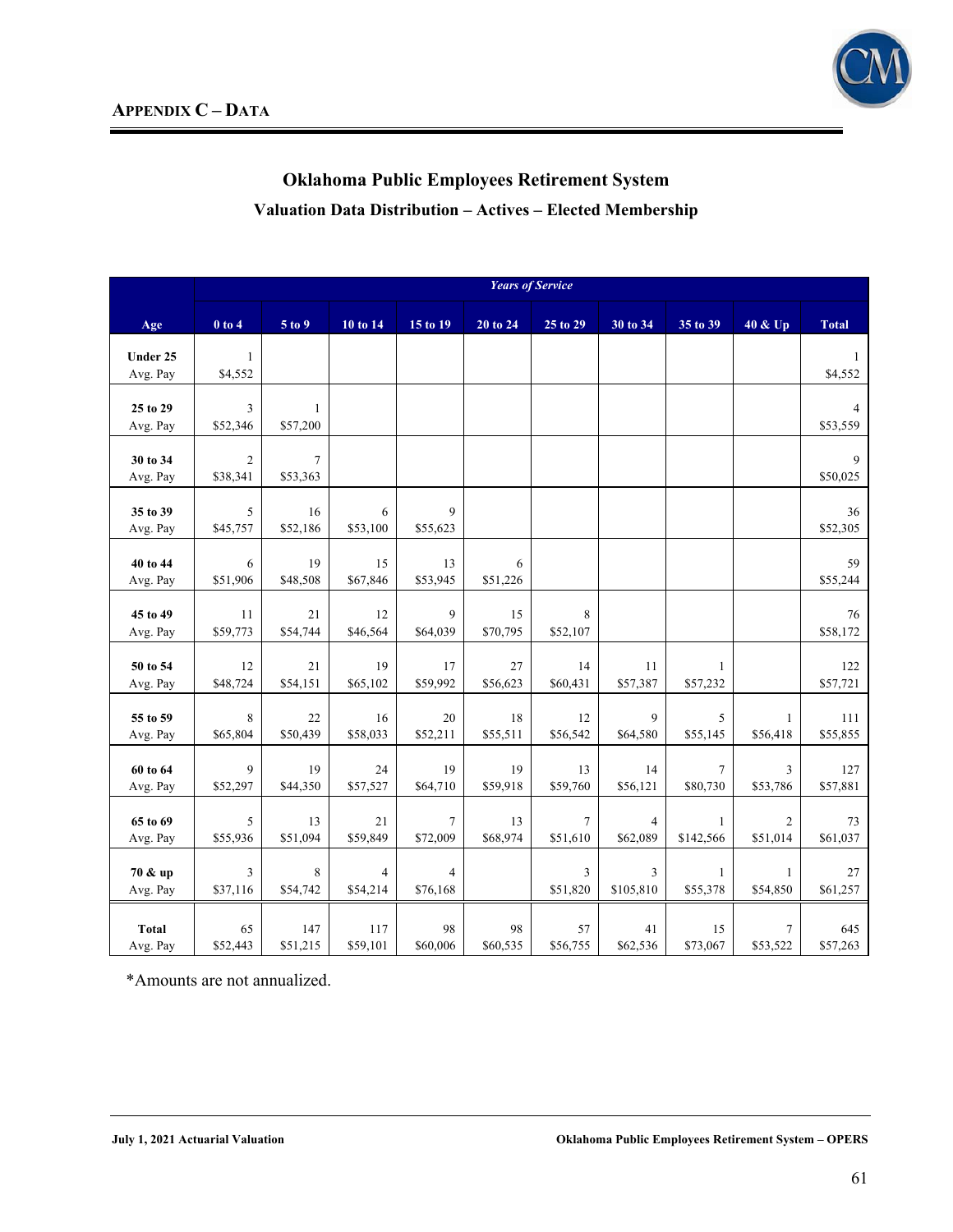

# **Oklahoma Public Employees Retirement System Valuation Data Distribution – Actives – Hazardous Duty Membership**

|                          |                            |                          |                 |                            |                          | <b>Years of Service</b>    |                            |                          |         |                   |
|--------------------------|----------------------------|--------------------------|-----------------|----------------------------|--------------------------|----------------------------|----------------------------|--------------------------|---------|-------------------|
| Age                      | $0$ to $4$                 | 5 to 9                   | 10 to 14        | 15 to 19                   | $20$ to $24$             | 25 to 29                   | 30 to 34                   | 35 to 39                 | 40 & Up | <b>Total</b>      |
| Under 25<br>Avg. Pay     | 171<br>\$32,287            | $\mathbf{1}$<br>\$38,957 |                 |                            |                          |                            |                            |                          |         | 172<br>\$32,326   |
| 25 to 29<br>Avg. Pay     | 312<br>\$35,049            | 80<br>\$39,122           |                 |                            |                          |                            |                            |                          |         | 392<br>\$35,880   |
| 30 to 34<br>Avg. Pay     | 222<br>\$34,967            | 135<br>\$39,774          | 19<br>\$43,043  |                            |                          |                            |                            |                          |         | 376<br>\$37,101   |
| 35 to 39<br>Avg. Pay     | 95<br>\$35,884             | 97<br>\$39,969           | 84<br>\$43,491  | 20<br>\$48,158             |                          |                            |                            |                          |         | 296<br>\$40,211   |
| 40 to 44<br>Avg. Pay     | 52<br>\$33,536             | 56<br>\$38,415           | 59<br>\$44,742  | 69<br>\$46,318             | 13<br>\$51,946           |                            |                            |                          |         | 249<br>\$41,792   |
| 45 to 49<br>Avg. Pay     | 52<br>\$34,386             | 50<br>\$39,035           | 43<br>\$43,671  | 56<br>\$47,372             | 19<br>\$47,415           | $\overline{c}$<br>\$50,112 |                            |                          |         | 222<br>\$41,764   |
| 50 to 54<br>Avg. Pay     | 30<br>\$36,972             | 50<br>\$40,320           | 20<br>\$41,576  | 46<br>\$44,966             | 18<br>\$49,705           | $\overline{7}$<br>\$46,255 | $\overline{c}$<br>\$56,985 |                          |         | 173<br>\$42,529   |
| 55 to 59<br>Avg. Pay     | 24<br>\$40,756             | 23<br>\$39,363           | 20<br>\$40,186  | 37<br>\$44,436             | 10<br>\$47,175           | 3<br>\$46,375              | 3<br>\$55,657              |                          |         | 120<br>\$42,577   |
| 60 to 64<br>Avg. Pay     | $\overline{7}$<br>\$35,813 | 15<br>\$39,158           | 9<br>\$40,019   | 9<br>\$42,416              | 3<br>\$48,737            |                            | $\overline{c}$<br>\$64,799 | $\mathbf{1}$<br>\$49,989 |         | 46<br>\$41,430    |
| 65 to 69<br>Avg. Pay     | 3<br>\$36,631              | 3<br>\$40,310            | 5<br>\$40,677   | $\overline{4}$<br>\$40,950 | $\mathbf{1}$<br>\$42,851 |                            |                            |                          |         | 16<br>\$40,054    |
| 70 & up<br>Avg. Pay      |                            | 1<br>\$38,832            |                 | 2<br>\$36,454              |                          |                            |                            |                          |         | 3<br>\$37,247     |
| <b>Total</b><br>Avg. Pay | 968<br>\$34,719            | 511<br>\$39,504          | 259<br>\$43,195 | 243<br>\$45,856            | 64<br>\$48,933           | 12<br>\$46,928             | $\tau$<br>\$58,648         | $\mathbf{1}$<br>\$49,989 |         | 2,065<br>\$38,877 |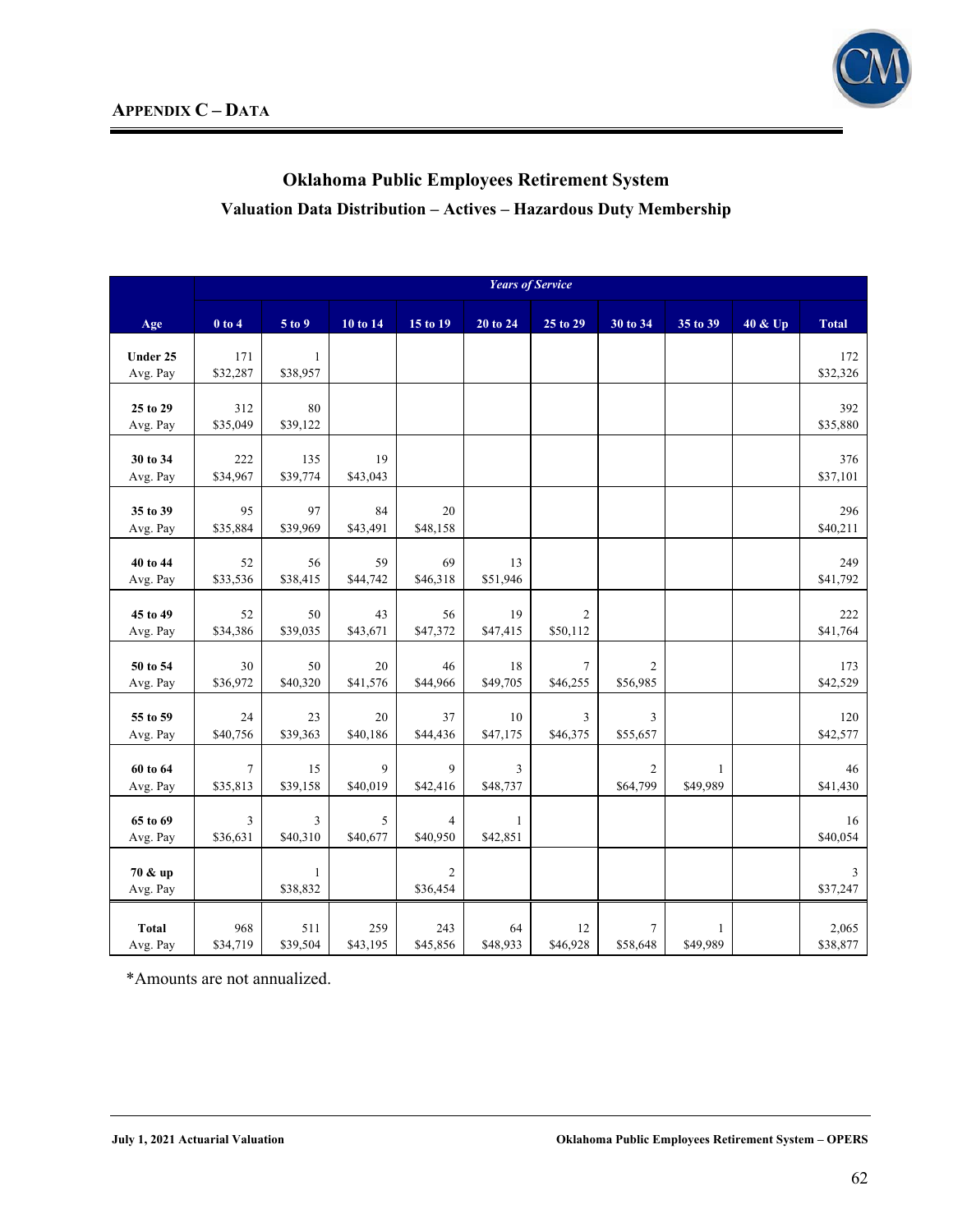

# **Oklahoma Public Employees Retirement System Valuation Data Distribution – Actives – All Membership Groups**

|                      |                   |                 |                 |                 |                 | <b>Years of Service</b> |                 |                |                |                   |
|----------------------|-------------------|-----------------|-----------------|-----------------|-----------------|-------------------------|-----------------|----------------|----------------|-------------------|
| Age                  | $0$ to $4$        | 5 to 9          | 10 to 14        | 15 to 19        | 20 to 24        | 25 to 29                | 30 to 34        | 35 to 39       | 40 & Up        | <b>Total</b>      |
| Under 25             | 982               | 14              |                 |                 |                 |                         |                 |                |                | 996               |
| Avg. Pay             | \$26,916          | \$35,529        |                 |                 |                 |                         |                 |                |                | \$27,037          |
|                      |                   |                 |                 |                 |                 |                         |                 |                |                |                   |
| 25 to 29<br>Avg. Pay | 1,154<br>\$31,448 | 461<br>\$41,622 | 8<br>\$38,965   |                 |                 |                         |                 |                |                | 1,623<br>\$34,375 |
|                      |                   |                 |                 |                 |                 |                         |                 |                |                |                   |
| 30 to 34             | 1,013             | 1,469           | 254             | 5               |                 |                         |                 |                |                | 2,741             |
| Avg. Pay             | \$32,752          | \$45,476        | \$48,448        | \$55,202        |                 |                         |                 |                |                | \$41,066          |
| 35 to 39             | 877               | 1,403           | 953             | 235             | 9               |                         |                 |                |                | 3,477             |
| Avg. Pay             | \$32,318          | \$47,493        | \$53,788        | \$54,207        | \$48,939        |                         |                 |                |                | \$45,848          |
| 40 to 44             | 644               | 1,301           | 931             | 745             | 191             | $\mathbf{1}$            |                 |                |                | 3,813             |
| Avg. Pay             | \$32,792          | \$47,240        | \$53,210        | \$57,784        | \$56,465        | \$64,400                |                 |                |                | \$48,784          |
|                      |                   |                 |                 |                 |                 |                         |                 |                |                |                   |
| 45 to 49<br>Avg. Pay | 560<br>\$33,279   | 996<br>\$46,752 | 811<br>\$51,973 | 680<br>\$55,694 | 610<br>\$58,759 | 146<br>\$59,951         | 1<br>\$53,850   |                |                | 3,804<br>\$49,914 |
|                      |                   |                 |                 |                 |                 |                         |                 |                |                |                   |
| 50 to 54             | 541               | 1,061           | 807             | 706             | 654             | 402                     | 178             | 4              |                | 4,353             |
| Avg. Pay             | \$35,240          | \$45,230        | \$49,622        | \$53,396        | \$55,679        | \$59,336                | \$62,704        | \$62,506       |                | \$49,730          |
| 55 to 59             | 459               | 913             | 731             | 665             | 633             | 411                     | 405             | 146            | 17             | 4,380             |
| Avg. Pay             | \$33,830          | \$43,824        | \$47,730        | \$50,766        | \$53,484        | \$54,356                | \$63,078        | \$64,540       | \$60,756       | \$49,404          |
| 60 to 64             | 374               | 784             | 676             | 644             | 527             | 351                     | 334             | 243            | 131            | 4,064             |
| Avg. Pay             | \$34,787          | \$45,160        | \$49,169        | \$50,286        | \$52,582        | \$55,461                | \$60,501        | \$63,483       | \$60,181       | \$50,377          |
|                      |                   |                 |                 |                 |                 |                         |                 |                |                |                   |
| 65 to 69<br>Avg. Pay | 154<br>\$33,459   | 361<br>\$45,110 | 329<br>\$47,697 | 242<br>\$53,698 | 211<br>\$52,899 | 139<br>\$57,569         | 128<br>\$60,178 | 56<br>\$68,045 | 86<br>\$62,216 | 1,706<br>\$50,500 |
|                      |                   |                 |                 |                 |                 |                         |                 |                |                |                   |
| 70 & up              | 107               | 155             | 131             | 121             | 85              | 47                      | 37              | 31             | 40             | 754               |
| Avg. Pay             | \$27,446          | \$48,290        | \$50,477        | \$49,548        | \$50,816        | \$61,113                | \$63,721        | \$58,486       | \$55,996       | \$48,583          |
| <b>Total</b>         | 6,865             | 8,918           | 5,631           | 4,043           | 2,920           | 1,497                   | 1,083           | 480            | 274            | 31,711            |
| Avg. Pay             | \$32,002          | \$45,786        | \$50,798        | \$53,615        | \$54,976        | \$57,015                | \$61,893        | \$64,006       | \$60,245       | \$47,017          |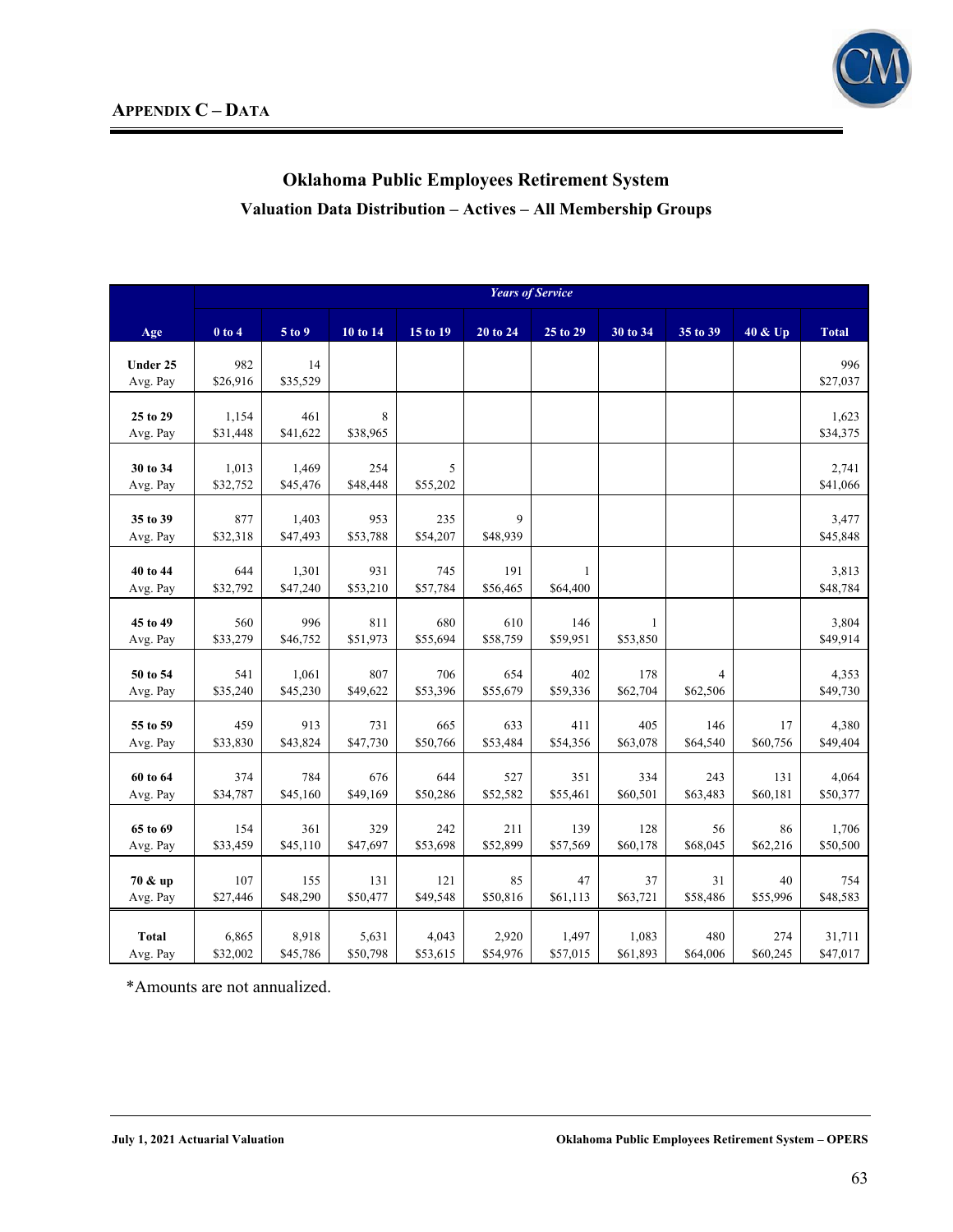

# **Oklahoma Public Employees Retirement System Valuation Data Distribution – Retired Members**

|            |        | Number |        | Annual Benefits |                |                 |  |  |
|------------|--------|--------|--------|-----------------|----------------|-----------------|--|--|
| Age        | Male   | Female | Total  | Male            | Female         | Total           |  |  |
| Under 50   | 104    | 96     | 200    | S<br>1,858,261  | S<br>1,118,611 | \$<br>2,976,872 |  |  |
| 50-55      | 212    | 169    | 381    | 5,180,479       | 3,503,429      | 8,683,908       |  |  |
| 55-60      | 773    | 848    | 1,621  | 19,569,395      | 19,347,515     | 38,916,910      |  |  |
| 60-65      | 1,680  | 2,605  | 4,285  | 39, 205, 525    | 52,515,077     | 91,720,602      |  |  |
| 65-70      | 3,167  | 4,801  | 7,968  | 64,216,173      | 88, 389, 293   | 152,605,466     |  |  |
| 70-75      | 3,482  | 4,862  | 8,344  | 67, 577, 828    | 83,671,994     | 151,249,822     |  |  |
| 75-80      | 2,574  | 3,590  | 6,164  | 47,566,162      | 56,292,829     | 103,858,991     |  |  |
| 80-85      | 1,584  | 2,428  | 4,012  | 29,322,728      | 34,775,321     | 64,098,049      |  |  |
| 85-90      | 768    | 1,460  | 2,228  | 12,235,369      | 19,279,875     | 31,515,244      |  |  |
| 90-95      | 291    | 617    | 908    | 4,488,766       | 8,047,738      | 12,536,504      |  |  |
| $95-100$   | 47     | 166    | 213    | 818,274         | 1,752,119      | 2,570,393       |  |  |
| Over $100$ | 5      | 22     | 27     | 45,563          | 232,706        | 278,269         |  |  |
| Total      | 14,687 | 21,664 | 36,351 | \$292,084,523   | \$368,926,507  | \$661,011,030   |  |  |



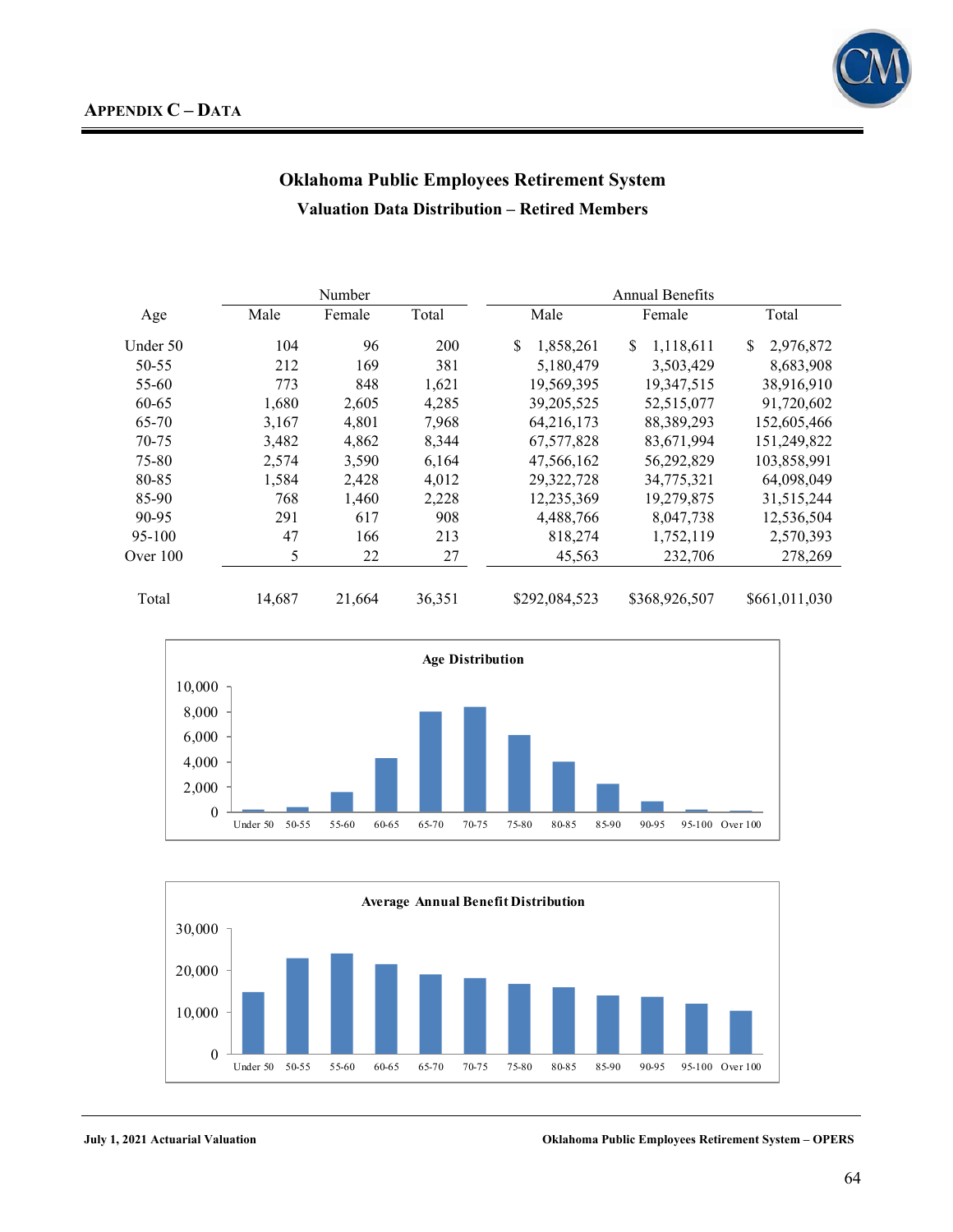

|                                                      |               | Actuarial Valuation as of |              |               |           |
|------------------------------------------------------|---------------|---------------------------|--------------|---------------|-----------|
|                                                      |               | 7/1/2021                  |              | 7/1/2020      | % Change  |
| 1. Active members                                    |               |                           |              |               |           |
| a. Number                                            |               | 31,711                    |              | 33,115        | $(4.2\%)$ |
| b. Annual compensation                               | $\mathcal{S}$ | 1,556,561,344             | $\mathbb{S}$ | 1,571,954,116 | $(1.0\%)$ |
| c. Average annual compensation                       |               | 49,086                    |              | 47,470        | 3.4%      |
| d. Average age                                       |               | 47.9                      |              | 47.7          | 0.4%      |
| e. Average service                                   |               | 12.0                      |              | 11.7          | 2.6%      |
| 2. Accumulated member contributions                  |               |                           |              |               |           |
| a. Active members                                    | \$            | 566,230,528               | \$           | 561,222,208   | $0.9\%$   |
| b. Unclaimed contribution amounts                    |               | 61,193,069                |              | 57,571,307    | 6.3%      |
| c. Total                                             | \$            | 627,423,597               | $\mathbb{S}$ | 618,793,515   | 1.4%      |
| 3. Vested terminated members                         |               |                           |              |               |           |
| a. Number                                            |               | 2,620                     |              | 2,808         | $(6.7\%)$ |
| b. Annual deferred benefits                          | \$            | 28,733,517                | \$           | 30,407,748    | $(5.5\%)$ |
| c. Average annual deferred benefit                   |               | 10,967                    |              | 10,829        | 1.3%      |
| d. Annual supplemental medical<br>insurance premiums | \$            | 3,301,200                 | \$           | 3,538,080     | $(6.7\%)$ |
| 4. Assumed deferred vested - count                   |               | 3,513                     |              | 3,274         | 7.3%      |
| 5. Retired members                                   |               |                           |              |               |           |
| a. Number                                            |               | 30,637                    |              | 30,560        | $0.3\%$   |
| b. Annual retirement benefits                        | \$            | 592,654,423               | \$           | 582,847,985   | 1.7%      |
| c. Average annual retirement benefit                 |               | 19,344                    |              | 19,072        | 1.4%      |
| d. Annual supplemental medical<br>insurance premiums | \$            | 16,774,380                | \$           | 17,178,840    | $(2.4\%)$ |
| 6. Beneficiaries                                     |               |                           |              |               |           |
| a. Number                                            |               | 4,403                     |              | 4,262         | 3.3%      |
| b. Annual retirement benefits                        | \$            | 54,390,425                | \$           | 51,453,127    | 5.7%      |
| c. Average annual retirement benefit                 |               | 12,353                    |              | 12,073        | 2.3%      |
| 7. Disabled members                                  |               |                           |              |               |           |
| a. Number                                            |               | 1,311                     |              | 1,357         | $(3.4\%)$ |
| b. Annual retirement benefits                        | \$            | 13,966,182                | \$           | 14,372,557    | $(2.8\%)$ |
| c. Average annual retirement benefit                 |               | 10,653                    |              | 10,591        | $0.6\%$   |
| d. Annual supplemental medical<br>insurance premiums | \$            | 638,820                   | \$           | 677,880       | $(5.8\%)$ |
| 8. Total members included in valuation               |               | 74,195                    |              | 75,376        | $(1.6\%)$ |

**July 1, 2021 Actuarial Valuation Oklahoma Public Employees Retirement System – OPERS**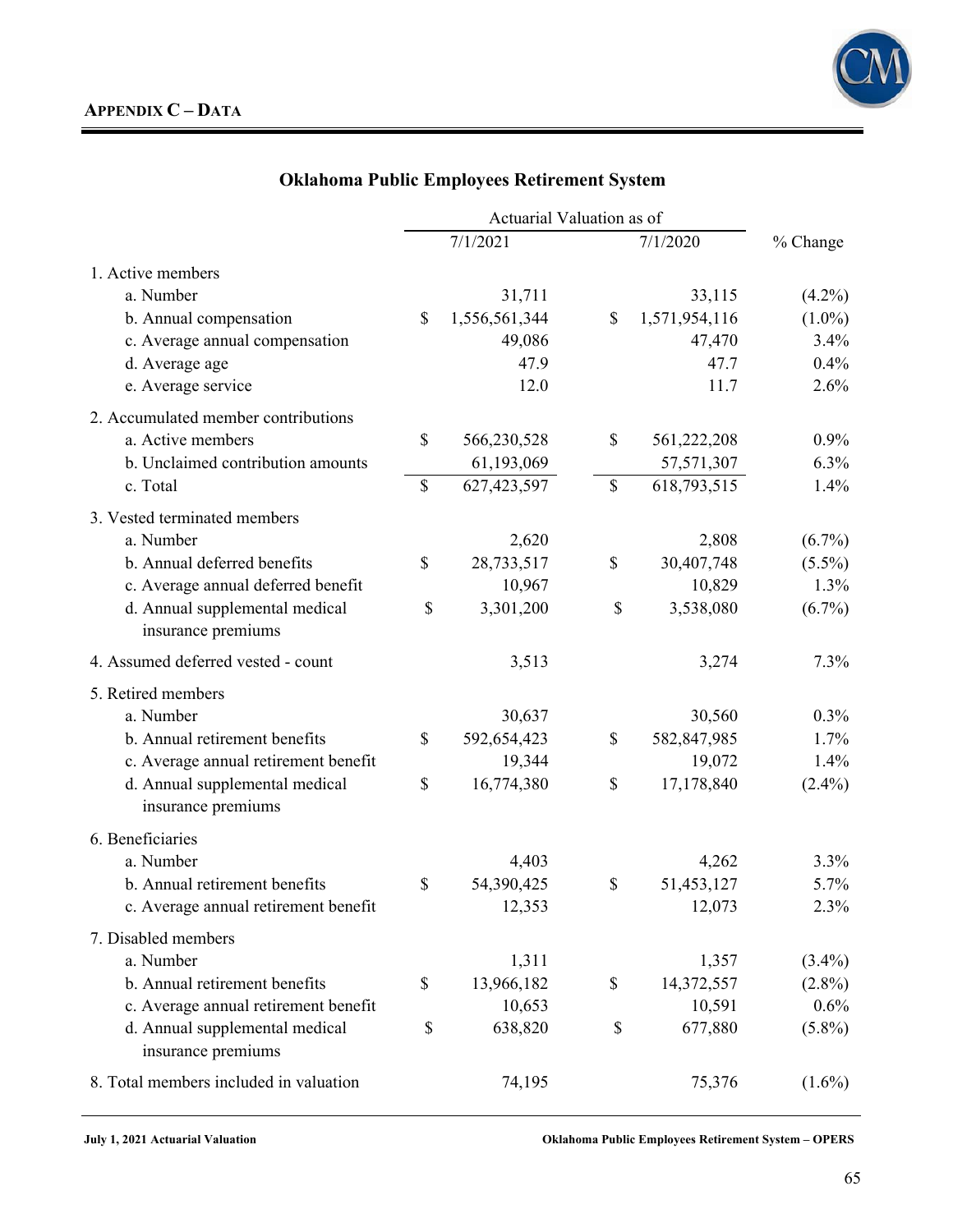

|                               | Actuarial Valuation as of |          |               |          |  |
|-------------------------------|---------------------------|----------|---------------|----------|--|
|                               |                           | 7/1/2021 |               | 7/1/2020 |  |
| <b>Regular Members</b>        |                           |          |               |          |  |
| Number                        |                           | 29,001   |               | 30,221   |  |
| Average reported compensation | \$                        | 47,369   | $\mathcal{S}$ | 45,837   |  |
| Average age                   |                           | 48.5     |               | 48.3     |  |
| Average service               |                           | 12.2     |               | 12.0     |  |
| <b>Elected officials</b>      |                           |          |               |          |  |
| Number                        |                           | 645      |               | 668      |  |
| Average reported compensation | \$                        | 57,263   | \$            | 51,925   |  |
| Average age                   |                           | 54.5     |               | 54.7     |  |
| Average service               |                           | 15.6     |               | 15.4     |  |
| <b>Hazardous Duty</b>         |                           |          |               |          |  |
| Number                        |                           | 2,065    |               | 2,226    |  |
| Average reported compensation | \$                        | 38,877   | $\mathcal{S}$ | 38,460   |  |
| Average age                   |                           | 37.9     |               | 37.1     |  |
| Average service               |                           | 7.1      |               | 6.6      |  |
| <b>Total</b>                  |                           |          |               |          |  |
| Number                        |                           | 31,711   |               | 33,115   |  |
| Average reported compensation | \$                        | 47,017   | \$            | 45,464   |  |
| Average age                   |                           | 47.9     |               | 47.7     |  |
| Average service               |                           | 12.0     |               | 11.7     |  |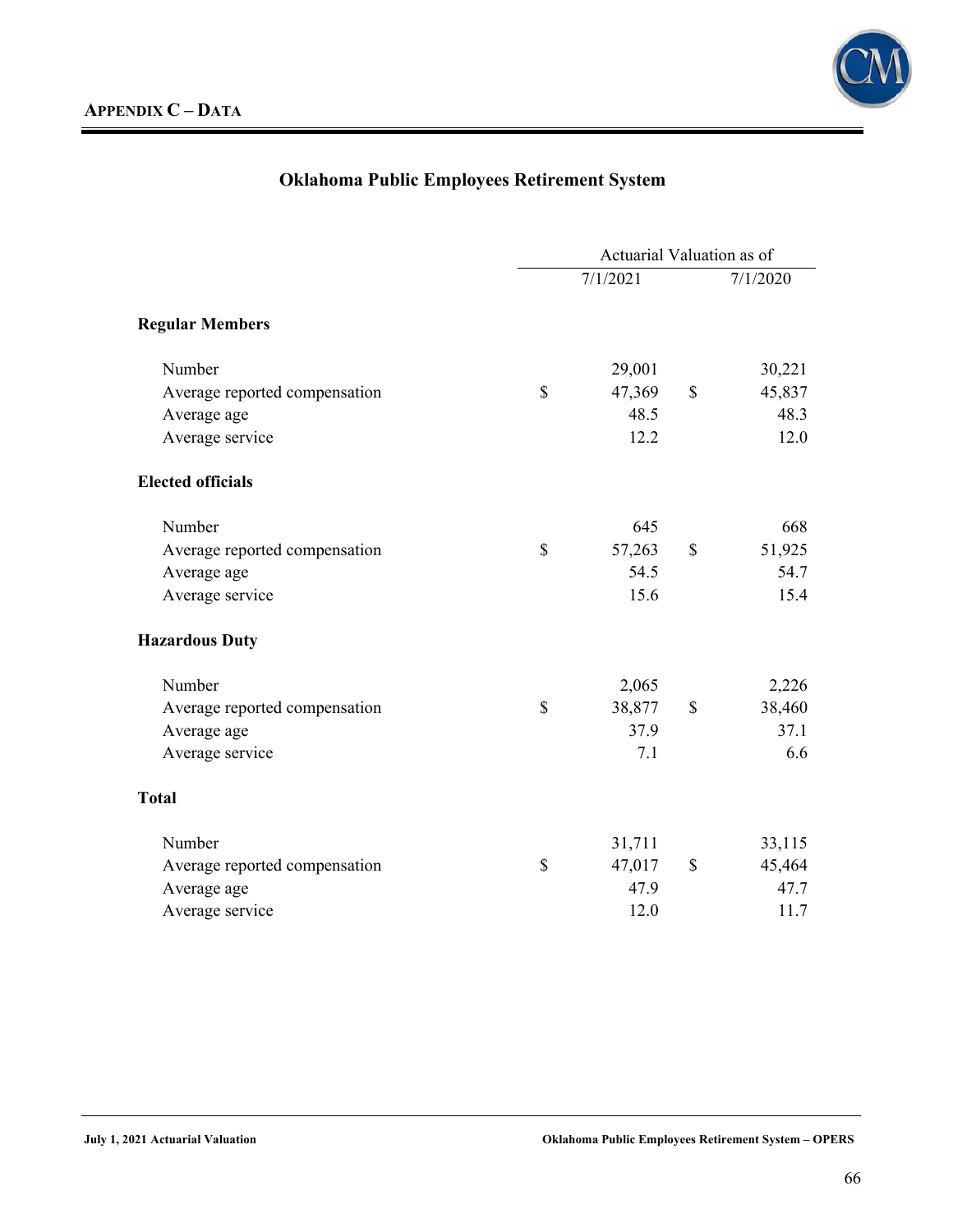

|                            | Actuarial Valuation as of |              |          |
|----------------------------|---------------------------|--------------|----------|
|                            | 7/1/2021                  |              | 7/1/2020 |
| <b>Retirees</b>            |                           |              |          |
| Number                     | 30,637                    |              | 30,560   |
| Average annual benefit     | \$<br>19,344              | $\mathbb{S}$ | 19,072   |
| Average age                | 72.1                      |              | 71.9     |
| <b>Disability Retirees</b> |                           |              |          |
| Number                     | 1,311                     |              | 1,357    |
| Average annual benefit     | \$<br>10,653              | \$           | 10,591   |
| Average age                | 66.9                      |              | 66.4     |
| <b>Beneficiaries</b>       |                           |              |          |
| Number                     | 4,403                     |              | 4,262    |
| Average annual benefit     | \$<br>12,353              | \$           | 12,073   |
| Average age                | 74.9                      |              | 74.8     |
| <b>Total</b>               |                           |              |          |
| Number                     | 36,351                    |              | 36,179   |
| Average annual benefit     | \$<br>18,184              | $\mathbb{S}$ | 17,930   |
| Average age                | 72.3                      |              | 72.0     |
| <b>Vested Members</b>      |                           |              |          |
| Number                     | 6,133                     |              | 6,082    |
| Average annual benefit     | \$<br>10,658              | \$           | 10,435   |
| Average age                | 52.5                      |              | 52.4     |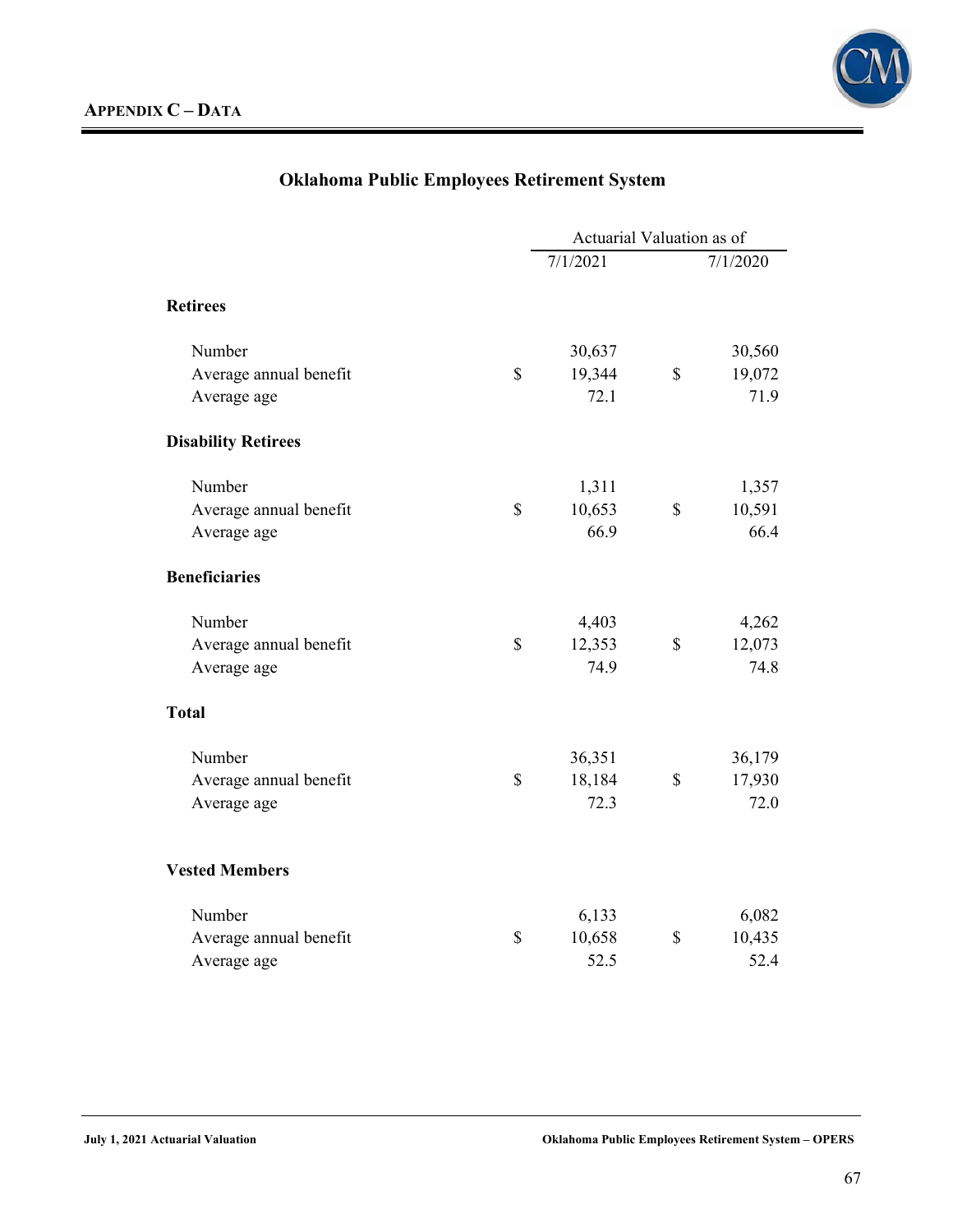

|                                                   |                   |                      | Receiving Benefits |                        |                    |                  |
|---------------------------------------------------|-------------------|----------------------|--------------------|------------------------|--------------------|------------------|
|                                                   | Active<br>Members | Vested<br>Terminated | Retirees           | Disability<br>Retirees | Benefici-<br>aries | Total<br>Members |
| As of July 1, 2020                                | 33,115            | 6,082                | 30,560             | 1,357                  | 4,262              | 75,376           |
| Age retirements                                   | (1,158)           | (292)                | 1,450              | $\theta$               | $\theta$           | $\mathbf{0}$     |
| Disability retirements                            | (16)              | (8)                  | $\Omega$           | 24                     | 0                  | $\theta$         |
| Deaths without payments continuing                | (63)              | (14)                 | (1,005)            | (61)                   | (291)              | (1, 434)         |
| Deaths with payments continuing                   | (39)              | (14)                 | (366)              | (13)                   | 432                | $\Omega$         |
| Nonvested terminations/refund<br>of contributions | (2, 411)          | (73)                 | 0                  | $\theta$               | $\mathbf{0}$       | (2,484)          |
| Vested terminations                               | (588)             | 588                  | $\theta$           | $\theta$               | $\theta$           | $\theta$         |
| Transfers                                         | $\theta$          | (10)                 | 0                  | $\theta$               | 0                  | (10)             |
| Data adjustments                                  | (1)               | 14                   | (2)                | 4                      | 0                  | 15               |
| Rehires                                           | 748               | (140)                | $\theta$           | $\theta$               | $\theta$           | 608              |
| New entrants during the year                      | 2,124             | $\theta$             | $\mathbf{0}$       | $\theta$               | $\theta$           | 2,124            |
| Net change                                        | (1,404)           | 51                   | 77                 | (46)                   | 141                | (1,181)          |
| As of July 1, 2021                                | 31,711            | 6,133                | 30,637             | 1,311                  | 4,403              | 74,195           |

|                                  |          | Terminated |        |           |  |  |
|----------------------------------|----------|------------|--------|-----------|--|--|
|                                  | Active   | Retired    | Vested | Total     |  |  |
| Records submitted on data file   | 31,284   | 66,551     | 2,620  | 100,455   |  |  |
| Remove deceased retirees         | $\theta$ | (30, 193)  |        | (30, 193) |  |  |
| Remove unusable data             | (10)     |            |        | (10)      |  |  |
| Remove those with another status |          |            |        | (14)      |  |  |
| Add those with no application    | 444      | $\theta$   |        | 444       |  |  |
| Add assumed vesteds              |          | 0          | 3.513  | 3,513     |  |  |
| <b>Total valued</b>              | 31,711   | 36.351     | 6.133  | 74,195    |  |  |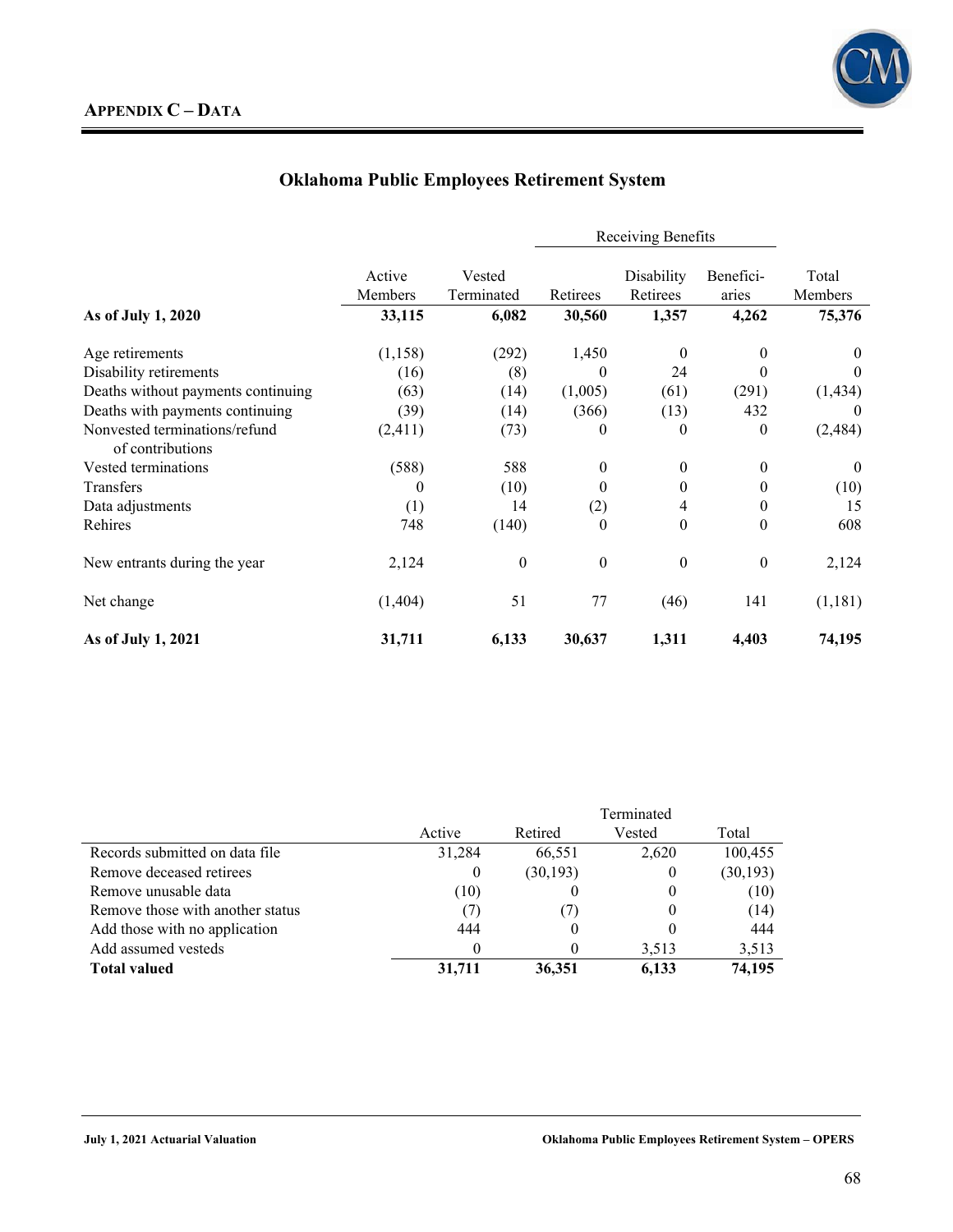

# **Oklahoma Public Employees Retirement System**

# **Accrued Benefit**

The amount of an individual's benefit (whether or not vested) as of a specific date, determined in accordance with the terms of a pension plan and based on compensation and service to that date.

## **Actuarial Accrued Liability**

That portion, as determined by a particular Actuarial Cost Method, of the Actuarial Present Value of pension plan benefits and expenses which is not provided for by future Normal Costs.

## **Actuarial Assumptions**

Assumptions as to the occurrence of future events affecting pension costs, such as: mortality, withdrawal, disablement, and retirement; changes in compensation, rates of investment earnings, and asset appreciation or depreciation; procedures used to determine the Actuarial Value of Assets; and other relevant items.

## **Actuarial Cost Method**

A procedure for determining the Actuarial Present Value of pension plan benefits and expenses and for developing an actuarially equivalent allocation of such value to time periods, usually in the form of a Normal Cost and an Actuarial Accrued Liability.

## **Actuarial Gain (Loss)**

A measure of the difference between actual experience and that expected based upon a set of Actuarial Assumptions during the period between two Actuarial Valuation dates, as determined in accordance with a particular Actuarial Cost Method.

#### **Actuarial Present Value**

The value of an amount or series of amounts payable or receivable at various times, determined as of a given date by the application of a particular set of Actuarial Assumptions.

#### **Actuarial Valuation**

The determination, as of a valuation date, of the Normal Cost, Actuarial Accrued Liability, Actuarial Value of Assets, and related Actuarial Present Values for a pension plan.

# **Actuarial Value of Assets**

The value of cash, investments and other property belonging to a pension plan, as used by the actuary for the purpose of an Actuarial Valuation.

# **Actuarially Equivalent**

Of equal Actuarial Present Value, determined as of a given date with each value based on the same set of Actuarial Assumptions.

#### **Amortization Payment**

That portion of the pension plan contribution which is designed to pay interest on and to amortize the Unfunded Actuarial Accrued Liability.